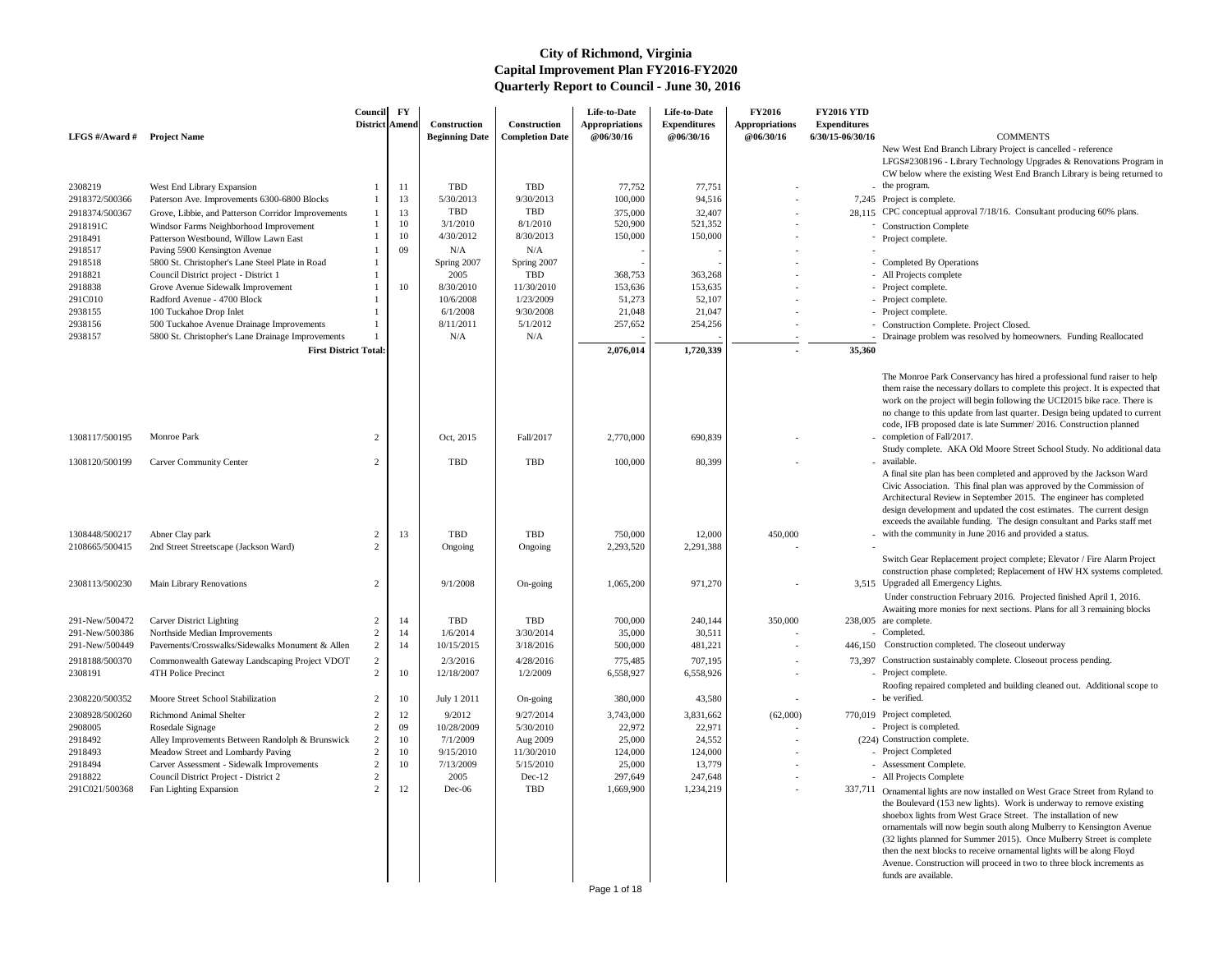- Funds were withdrawn. Project is in the Scoping Phase and has been added to the Stormwater Utility Active projects list and will be prioritized with other Stormwater projects.
- The Redevelopment Plan and future development of this project area will be reviewed by RRHA and City staff. RRHA continues to maintain the 30+/properties acquired to date.
- Only PE funds are adopted in the FY16 budget. Project on hold. Additional funding needed.

Abatement and Demolition to begin at Parker Field July 2016. Radio Building (Telephone Hub for Complex)will be demolished last after Phase II buildings. Feasibility studies also underway. Abatement/Demo plans

2,653,418 completed and construction planned start of late July/2016. Grounds Maintenance relocated into new building on Commerce Road. CM @risk contractor on 4 DPW Facilities Proj. - (2) new buildings at Commerce Road and (2) buildings at Hopkins Road. : Radio Shop relocated in July 2016, DPW-Operations to be relocated into new building on Commerce Road in late July/August 2016, DPW-Traffic Engineering and DPW-Sign/Signal Shop to be relocated into new building on Hopkins Road August 2016 and new DPW Equipment Garage to be completed in 6,576,057 August 2016.

- Roof project complete
- 
- Awaiting tax sale and acquisition of one of the properties for the proposed parking lot. \$25,000 to be JV'd for Streetscape project
- Funds are insufficient to install standalone ornamental lights; project requires new ductbank for the secondary circuit. It was suggested that additional ornamental lights be strapped on to the existing wood poles similar to what has been done on some poles in this business district.
- 74,372 Construction completed. Revenue Sharing project. Remainder is G.O. - Construction is completed. Project closeout process.
	- Project completed. Did not complete landscaping scope due to lack of - funding.
	-
	- Project Completed by Operations
	-
	- Construction completed
	-
- All Projects complete including for Battery Park Improvements completed  $17.467$  in-house
- - Scope Being Determined
	- Funding Reallocated

- Closed  $&$  any available funds can be used.
- New Roof Installation Complete. Phase I Renovation Project: A/E Design 95% complete; Private Drug-Testing Restroom, Mold Abatement, and Vehicle Intrusion Barriers. Phase II Renovation Project: A/E Design 15% complete; Front Lobby Renovation, Clerk's Office Renovation, DDC-650.847 HVAC Controls,
- Phase 1, Run 1 Complete. Phase 1, Run 2 completed 8/15/13. Phase 2 120,615 completed August 2015. Phase 3 designed and awaiting funds.
- 
- 
- 22,997 All Projects complete
- ROW phase is in process., 78 signed parcels, 6 condemnations filed in 120,259 court; and one in negotiations  $(CSX)$ .
- 158,881 Acquiring property rights. Working to 100% plans and VDOT submittal. Install 5FT sidewalk along Forest Hill Ave. From Stony Point Road to Huguenot Road. Pervious sidewalk required since within RMA, need additional funding.

| LFGS #/Award #                             | <b>Project Name</b>                                                                                                                         | Council                          | $\mathbf{F}\mathbf{Y}$<br>District Amend | Construction<br><b>Beginning Date</b> | Construction<br><b>Completion Date</b> | Life-to-Date<br><b>Appropriations</b><br>@06/30/16 | Life-to-Date<br><b>Expenditures</b><br>@06/30/16 | <b>FY2016</b><br><b>Appropriations</b><br>@06/30/16 | <b>FY2016 YTD</b><br><b>Expenditures</b><br>6/30/15-06/30/16 | <b>COMMENTS</b>                                                                                                                                                                                                                                                                                                           |
|--------------------------------------------|---------------------------------------------------------------------------------------------------------------------------------------------|----------------------------------|------------------------------------------|---------------------------------------|----------------------------------------|----------------------------------------------------|--------------------------------------------------|-----------------------------------------------------|--------------------------------------------------------------|---------------------------------------------------------------------------------------------------------------------------------------------------------------------------------------------------------------------------------------------------------------------------------------------------------------------------|
| 2938158<br>5008109/500397                  | 1700 Oakdale & 1900 Maple Shade Drainage<br>North Jackson Ward Study Area                                                                   | $\overline{2}$<br>$\overline{2}$ |                                          | <b>TBD</b><br>5/31/2012               | <b>TBD</b><br>1/31/2020                | 1,654,317                                          | 1,654,317                                        | (95, 683)                                           |                                                              | Funds were withdrawn. Project is in the Sco<br>to the Stormwater Utility Active projects list<br>- other Stormwater projects.<br>The Redevelopment Plan and future developr<br>be reviewed by RRHA and City staff. RRHA<br>- properties acquired to date.                                                                 |
| 500635                                     | Roundabout - Chamberlayne Avenue and St. Peter Street 2                                                                                     |                                  |                                          | <b>TBD</b>                            | <b>TBD</b>                             | 170,030                                            |                                                  | 170,030                                             |                                                              | Only PE funds are adopted in the FY16 budg<br>- Additional funding needed.                                                                                                                                                                                                                                                |
| 5008312<br>500372/500373/500<br>374/500356 | <b>Boulevard Development Preparation Project</b>                                                                                            | $\overline{2}$                   | 13                                       | 8/6/2012                              | Ongoing                                | 9,122,986                                          | 9,247,135                                        | 2,104,500                                           | 2,653,418                                                    | Abatement and Demolition to begin at Parker<br>Building (Telephone Hub for Complex) will b<br>II buildings. Feasibility studies also underway<br>completed and construction planned start of 1                                                                                                                            |
| 500598                                     |                                                                                                                                             |                                  |                                          |                                       |                                        |                                                    |                                                  |                                                     |                                                              | Grounds Maintenance relocated into new bui<br>CM @risk contractor on 4 DPW Facilities Pr<br>Commerce Road and (2) buildings at Hopkin<br>relocated in July 2016, DPW-Operations to b<br>on Commerce Road in late July/August 2016<br>and DPW-Sign/Signal Shop to be relocated in<br>Road August 2016 and new DPW Equipmen |
|                                            | Boulevard Redevelopment Phase II                                                                                                            | $\overline{2}$                   |                                          | 9/24/2015                             | 8/31/2016                              | 9,731,944                                          | 6,614,034                                        |                                                     |                                                              | 6,576,057 August 2016.                                                                                                                                                                                                                                                                                                    |
|                                            | <b>Second District Total:</b>                                                                                                               |                                  |                                          |                                       |                                        | 42,514,930                                         | 35,121,790                                       | 2,916,847                                           | 11,098,048                                                   |                                                                                                                                                                                                                                                                                                                           |
| 1308905/500220<br>1308910/500295           | Customer Service Zone - Pine Camp<br>Young's Pond Restoration                                                                               | 3<br>3                           |                                          | $11-Apr$<br>Spring 09                 | $11-Jul$<br><b>May 2010</b>            | 210,575<br>50,000                                  | 209,177<br>50,000                                |                                                     |                                                              | - Roof project complete<br>- Project is Complete                                                                                                                                                                                                                                                                          |
| 2918100/500496                             | <b>Brookland Park Boulevard Streetscape</b>                                                                                                 | 3                                | 13                                       | TBD                                   | <b>TBD</b>                             | 175,000                                            |                                                  |                                                     |                                                              | Awaiting tax sale and acquisition of one of th<br>- parking lot. \$25,000 to be JV'd for Streetscap                                                                                                                                                                                                                       |
| 2918136                                    | <b>Brookland Park Boulevard Lighting</b>                                                                                                    | 3                                | 09                                       | Jul-09                                | <b>TBD</b>                             | 168,347                                            | 168,346                                          |                                                     |                                                              | Funds are insufficient to install standalone or<br>requires new ductbank for the secondary circ<br>additional ornamental lights be strapped on to<br>- similar to what has been done on some poles                                                                                                                        |
| 2918284/500460                             | Chamberlayne Ave. and Claremont Brick Pavers                                                                                                | 3                                | 11                                       | 11/21/2013                            | 3/20/2014                              | 227,272                                            | 225,188                                          | (72, 728)                                           |                                                              | 74,372 Construction completed. Revenue Sharing pr                                                                                                                                                                                                                                                                         |
| 2918316/500378                             | MacArthur Avenue Streetscape                                                                                                                | 3                                | 09                                       | 3/31/2014                             | 6/17/2014                              | 139,682                                            | 149,756                                          | (30,318)                                            |                                                              | - Construction is completed. Project closeout p<br>Project completed. Did not complete landsca                                                                                                                                                                                                                            |
| 2918495                                    | Gateway Improvements - North Ave. and Laburnum                                                                                              | 3                                | 10                                       | 4/5/2011                              | 10/30/2011                             | 50,000                                             | 50,000                                           |                                                     |                                                              | - funding.                                                                                                                                                                                                                                                                                                                |
| 2918496<br>2918497                         | Brookland Park Blvd. Brooke to Chamberlayne Paving<br>Seminary Avenue Sidewalk Improvements                                                 | $\mathcal{F}$<br>3               | 10<br>10                                 | 9/15/2010<br>3/1/2010                 | 11/30/2010<br>6/30/2010                | 96,000<br>563                                      | 96,000<br>562                                    |                                                     |                                                              | - Project Completed.<br>- Project Completed by Operations                                                                                                                                                                                                                                                                 |
| 2918521                                    | 3400 Block Cliff Ave. Paving, Curb & Lighting Improvem                                                                                      |                                  | 09                                       | N/A                                   | N/A                                    |                                                    |                                                  |                                                     |                                                              | - Funding Reallocated                                                                                                                                                                                                                                                                                                     |
| 2918522                                    | <b>Washington Park Improvements</b>                                                                                                         |                                  | 10                                       | 8/1/2010                              | 10/15/2010                             | 204,000                                            | 204,000                                          |                                                     |                                                              | - Construction completed                                                                                                                                                                                                                                                                                                  |
| 2918523                                    | Providence Park Improvements                                                                                                                | 3                                | 10                                       | 9/15/2010                             | 10/15/2010                             | 75,000                                             | 75,000                                           |                                                     |                                                              | - Construction completed<br>All Projects complete including for Battery P                                                                                                                                                                                                                                                 |
| 2918823<br>2918839                         | Council District Project - District 3<br>Lombardy to Admiral St. - Phase II                                                                 | 3                                |                                          | 2005<br>6/2/2011                      | 2010<br>1/8/2012                       | 186,074<br>1,003,000                               | 186,074<br>1,003,000                             |                                                     |                                                              | 17,467 in-house<br>11,704 Project complete.                                                                                                                                                                                                                                                                               |
| 2938757                                    | Princeton Creek                                                                                                                             |                                  | 13                                       | <b>TBD</b>                            | <b>TBD</b>                             | 1,306,338                                          | 1,081,337                                        |                                                     |                                                              | Scope Being Determined                                                                                                                                                                                                                                                                                                    |
| 5008008                                    | Hermitage Road Historic District Freeman Marker                                                                                             |                                  | 09                                       | N/A                                   | N/A                                    |                                                    |                                                  |                                                     |                                                              | <b>Funding Reallocated</b>                                                                                                                                                                                                                                                                                                |
|                                            | <b>Third District Total:</b>                                                                                                                |                                  |                                          |                                       |                                        | 3,891,851                                          | 3,498,440                                        | (103, 046)                                          | 103,543                                                      |                                                                                                                                                                                                                                                                                                                           |
| 2308797                                    | Westover Hills Library renovation                                                                                                           |                                  |                                          | Ongoing                               | 7/1/2009                               | 12,090                                             | 5,896                                            |                                                     |                                                              | Closed & any available funds can be used.<br>New Roof Installation Complete. Phase I Re<br>95% complete; Private Drug-Testing Restrod<br>Vehicle Intrusion Barriers. Phase II Renovat<br>complete; Front Lobby Renovation, Clerk's O                                                                                      |
| 2308799/500257                             | Oliver Hill Crts. & Juv. Det. Ctr. Repair & Main                                                                                            | <b>CW</b>                        | 10                                       | 7/1/2008                              | On-going                               | 3,586,741                                          | 2,822,645                                        | 300,000                                             |                                                              | 650,847 HVAC Controls,<br>Phase 1, Run 1 Complete. Phase 1, Run 2 co                                                                                                                                                                                                                                                      |
| 2918368/500375                             | Riverside Drive Guardrail Improvements                                                                                                      |                                  | 13                                       | 3/30/2015                             | <b>TBD</b>                             | 300,000                                            | 193,896                                          |                                                     |                                                              | 120,615 completed August 2015. Phase 3 designed a                                                                                                                                                                                                                                                                         |
| 2918498<br>2918824                         | Riverside Drive Improvements<br>Council District Project - District 4                                                                       |                                  | 10                                       | 9/1/2010<br>2005                      | 10/1/2010<br>1/15/2009                 | 78,000<br>372,494                                  | 78,000<br>363,316                                |                                                     |                                                              | - Project Completed.<br>22,997 All Projects complete                                                                                                                                                                                                                                                                      |
|                                            | 2918949/500235/500 Jahnke Road: Blakemore Road to Forest Hill Avenue<br>2918950/500254/256 Forest Hill Avenue: Hathaway Road to East Junct. |                                  | 12<br>12                                 | <b>TBD</b><br><b>TBD</b>              | <b>TBD</b><br><b>TBD</b>               | 14,000,000<br>12,700,956<br>Page 2 of 18           | 2,202,998<br>2,000,407                           | 2,450,000<br>719,605                                | 158,881                                                      | ROW phase is in process., 78 signed parcels,<br>120,259 court; and one in negotiations (CSX).<br>Acquiring property rights. Working to 100%<br>Install 5FT sidewalk along Forest Hill Ave. F                                                                                                                              |
| 500554                                     | Forest Hill Avenue Sidewalk                                                                                                                 | $\overline{4}$                   | 15                                       | <b>TBD</b>                            | <b>TBD</b>                             | 180,000                                            | 11,240                                           |                                                     |                                                              | Huguenot Road. Pervious sidewalk required<br>additional funding.                                                                                                                                                                                                                                                          |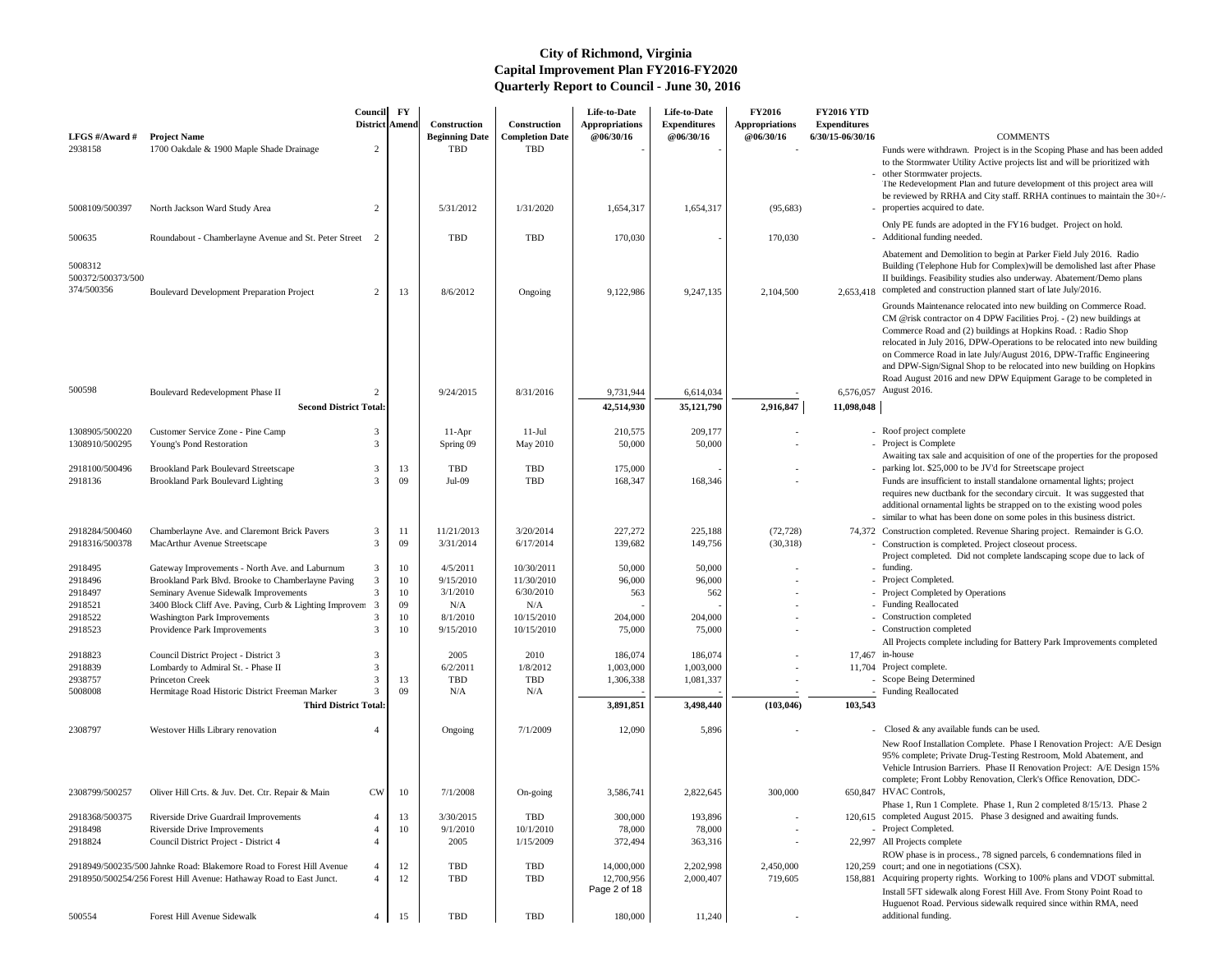|                |                             | <b>Council</b><br><b>District Amend</b> | $\mathbf{F}\mathbf{Y}$ | <b>Construction</b>   | Construction           | Life-to-Date<br><b>Appropriations</b> | <b>Life-to-Date</b><br><b>Expenditures</b> | <b>FY2016</b><br>Appropriations | <b>FY2016 YTD</b><br><b>Expenditures</b> |                                                                                                                                 |
|----------------|-----------------------------|-----------------------------------------|------------------------|-----------------------|------------------------|---------------------------------------|--------------------------------------------|---------------------------------|------------------------------------------|---------------------------------------------------------------------------------------------------------------------------------|
| LFGS #/Award # | <b>Project Name</b>         |                                         |                        | <b>Beginning Date</b> | <b>Completion Date</b> | <b>@06/30/16</b>                      | @06/30/16                                  | @06/30/16                       | 6/30/15-06/30/16                         | <b>COMMENTS</b>                                                                                                                 |
| 2938760        | Staffordshire Drainage Plan |                                         |                        | Summer 2011           | Winter 2012            | 491,159                               | 441,158                                    |                                 |                                          | - General Fund budget was insufficient to complete this project. See project<br>status below under Stormwater Utility projects. |
|                |                             | <b>Fourth District Total:</b>           |                        |                       |                        | 31,721,440                            | 8,119,556                                  | 3,469,605                       | 1,073,599                                |                                                                                                                                 |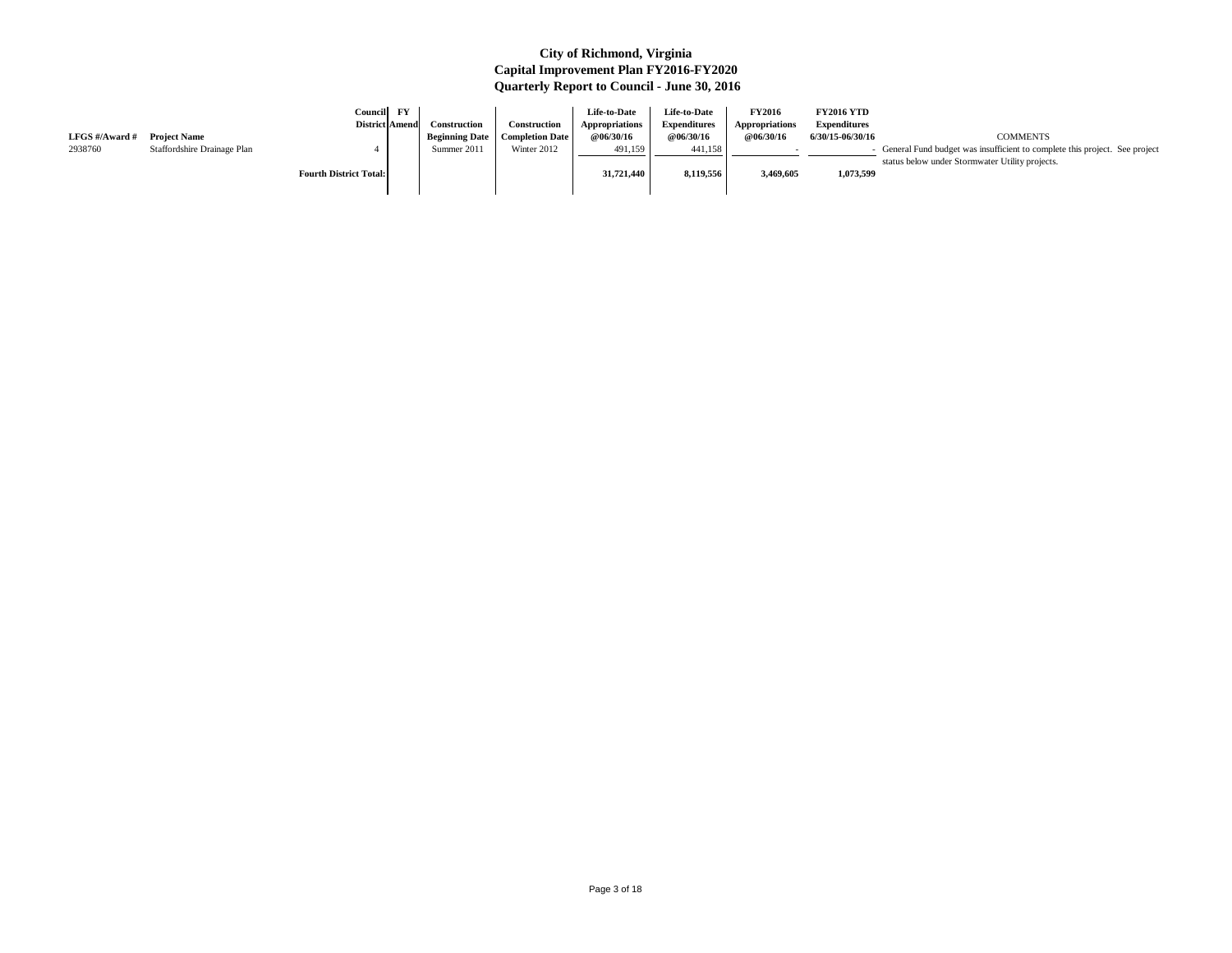Electric feed to building completed. Lighting installed for tours. Consultant study completed to determine feasibility of renovation of the facility for - future use.

- 
- Funding Reallocated
- 
- 
- 
- 
- Scope confined to E 37th Street sidewalk, curb and gutter installations - and drainage improvements; Under Design. Revenue Sharing project.
- 
- 
- 
- 
- 
- 
- Developer completed installation of solar lights April 2010
- Project is 100% complete. Funds need to be JV'd from Paving Account 0601-29101-76401-1081-SV1503-100546-500286
- Part of Harrison street was paved as part of the UCI bike race cost of \$20,000.00 The \$268,780.00 will be JV'd from the paving account in the next 30 days The account stream is as follows 0601-29101-76401-1081-
- SV1503-100546-500286
- Infrastructure improvements complete
- Funds Reallocated in FY14 Engineering report completed for the Fountain Lake Dredging Project has been completed. Staff is reviewing the document and determining next
- steps.

| LFGS $\#/$ Award $\#$ | <b>Project Name</b>                                        | Council<br><b>District Amend</b> | $\mathbf{F}\mathbf{Y}$ | Construction<br><b>Beginning Date</b> | Construction<br><b>Completion Date</b> | Life-to-Date<br><b>Appropriations</b><br>@06/30/16 | Life-to-Date<br><b>Expenditures</b><br>@06/30/16 | <b>FY2016</b><br><b>Appropriations</b><br>@06/30/16 | <b>FY2016 YTD</b><br><b>Expenditures</b><br>$6/30/15 - 06/30/16$ | <b>COMMENTS</b>                                                                                                                                                                                                                                     |
|-----------------------|------------------------------------------------------------|----------------------------------|------------------------|---------------------------------------|----------------------------------------|----------------------------------------------------|--------------------------------------------------|-----------------------------------------------------|------------------------------------------------------------------|-----------------------------------------------------------------------------------------------------------------------------------------------------------------------------------------------------------------------------------------------------|
|                       |                                                            |                                  |                        |                                       |                                        |                                                    |                                                  |                                                     |                                                                  | Electric feed to building completed. Lighting                                                                                                                                                                                                       |
| 1308109/500190        |                                                            |                                  |                        |                                       |                                        | 79,700                                             | 79,700                                           |                                                     |                                                                  | study completed to determine feasibility of re<br>- future use.                                                                                                                                                                                     |
| 1308191               | Pumphouse in Byrd Park<br><b>Maymont Park Improvements</b> |                                  |                        | January 09<br>Ongoing                 | Ongoing<br>Ongoing                     | 740,682                                            | 740,681                                          | (160, 300)                                          |                                                                  |                                                                                                                                                                                                                                                     |
| 1308446/500207        | Bainbridge Teen Center                                     |                                  | 13                     | <b>TBD</b>                            | <b>TBD</b>                             |                                                    |                                                  |                                                     |                                                                  | - Funding Reallocated                                                                                                                                                                                                                               |
| 2308236               | City Stadium                                               |                                  | 13                     | <b>TBD</b>                            | <b>TBD</b>                             |                                                    |                                                  |                                                     |                                                                  | - Funding Reallocated                                                                                                                                                                                                                               |
| 2308798/500483        | Replacement of Fire Station 17                             |                                  | 12                     | 8/2011                                | 10/2012                                | 1,624,680                                          | 1,626,173                                        | (25, 320)                                           |                                                                  | - Project Completed.                                                                                                                                                                                                                                |
| 2308798               | Replacement of Fire Station 17 ARRA Funds                  |                                  | 10/11                  | 8/2011                                | 10/2012                                | 3,520,109                                          | 3,520,109                                        |                                                     |                                                                  | - Project Completed.                                                                                                                                                                                                                                |
| 291-New 500359        | John B. Cary Elementary School Bus Loop                    | -5                               | $14-Jan$               | 1/31/2013                             | 9/30/2014                              | 90,000                                             | 89,724                                           |                                                     |                                                                  | - Closed                                                                                                                                                                                                                                            |
|                       |                                                            |                                  |                        |                                       |                                        |                                                    |                                                  |                                                     |                                                                  | Scope confined to E 37th Street - sidewalk, or                                                                                                                                                                                                      |
| 291-New/500475        | Sidewalk Projects 5th District                             | -5                               | $14$ -Jan              | <b>TBD</b>                            | <b>TBD</b>                             | 250,000                                            |                                                  |                                                     |                                                                  | - and drainage improvements; Under Design. F                                                                                                                                                                                                        |
| 2918321               | <b>Sunset Street Improvements</b>                          |                                  | 09                     | N/A                                   | N/A                                    |                                                    |                                                  |                                                     |                                                                  | - Funding Reallocated                                                                                                                                                                                                                               |
| 2918499               | Semmes Avenue Sidewalk Improvements                        |                                  | 10                     | 4/19/2010                             | 6/15/2010                              | 16,000                                             | 16,000                                           |                                                     |                                                                  | - Project Completed.                                                                                                                                                                                                                                |
| 2918499               | Semmes Avenue Sidewalk Improvements                        |                                  | 10                     | 4/19/2010                             | 6/15/2010                              | 26,428                                             | 26,427                                           |                                                     |                                                                  | - Project Completed.                                                                                                                                                                                                                                |
| 2918825               | Council District Project - District 5                      |                                  |                        | 2005                                  | 2007                                   | 14,625                                             | 14,625                                           |                                                     |                                                                  | 3,600 Projects complete                                                                                                                                                                                                                             |
| 2918951               | Oregon Hill Public Improvements                            | .5                               | 10                     | <b>July 2009</b>                      | 11/30/2010                             | 775,452                                            | 775,452                                          |                                                     |                                                                  | - Project Completed.                                                                                                                                                                                                                                |
| 291C011               | Randolph West Lighting                                     | .5                               | 10                     | Dec-08                                | Apr- $10$                              | 483,240                                            | 483,240                                          |                                                     |                                                                  | - Developer completed installation of solar light<br>Project is 100% complete. Funds need to be.                                                                                                                                                    |
| 291C030               | Allen Street Repavement                                    | .5                               |                        | 10/21/2013                            | 6/30/2016                              | 125,000                                            |                                                  |                                                     |                                                                  | - 0601-29101-76401-1081-SV1503-100546-5<br>Part of Harrison street was paved as part of t<br>\$20,000.00 The \$268,780.00 will be JV'd fro                                                                                                          |
|                       |                                                            |                                  |                        |                                       |                                        |                                                    |                                                  |                                                     |                                                                  | next 30 days The account stream is as follow                                                                                                                                                                                                        |
| 500548                | Meadow & Harrison Paving                                   | 5                                | 15                     | 7/28/2015                             | 6/30/2016                              | 268,780                                            |                                                  |                                                     |                                                                  | - SV1503-100546-500286                                                                                                                                                                                                                              |
| 5008148               | Randolph Redevelopment & Conservation                      | -5                               | 10                     | 3/8/2010                              | 6/30/2010                              | 7,187,462                                          | 7,187,462                                        |                                                     |                                                                  | - Infrastructure improvements complete                                                                                                                                                                                                              |
| 5008317/500410        | Swansboro Property Acquisition and Improvements            | .5                               | 13                     | 3/1/2013                              | Ongoing                                |                                                    |                                                  |                                                     |                                                                  | - Funds Reallocated in FY14<br>Engineering report completed for the Founta                                                                                                                                                                          |
|                       |                                                            |                                  |                        |                                       |                                        |                                                    |                                                  |                                                     |                                                                  | been completed. Staff is reviewing the docur                                                                                                                                                                                                        |
| 500652                | Lakes at Byrd Park                                         | -5                               |                        | <b>TBD</b>                            | <b>TBD</b>                             | 500,000                                            |                                                  | 500,000                                             |                                                                  | - steps.                                                                                                                                                                                                                                            |
|                       |                                                            |                                  |                        |                                       |                                        |                                                    |                                                  |                                                     |                                                                  |                                                                                                                                                                                                                                                     |
|                       |                                                            |                                  |                        |                                       |                                        |                                                    |                                                  |                                                     |                                                                  | UDC denied recent design submission Sept. 8                                                                                                                                                                                                         |
| 5008906/500389        | Carytown Gateway Improvements                              | 5                                | 11                     | TBD                                   | <b>TBD</b>                             | 238,212                                            | 163,898                                          | (220,000)                                           |                                                                  | sign placement to an 8' strip.                                                                                                                                                                                                                      |
|                       |                                                            | <b>Fifth District Total:</b>     |                        |                                       |                                        | 15,940,370                                         | 14,723,491                                       | 94,380                                              | 3,600                                                            |                                                                                                                                                                                                                                                     |
|                       |                                                            |                                  |                        |                                       |                                        |                                                    |                                                  |                                                     |                                                                  |                                                                                                                                                                                                                                                     |
| 1308118/500198        | Coliseum Fire Suppression upgrades                         | 6                                |                        | ongoing                               | ongoing                                | 456,258                                            | 456,063                                          |                                                     |                                                                  | - Electric upgrades to access and egress lightin<br>The first phase will be the construction of a "<br>improvements and restroom upgrades has bee<br>will be to determine the building improvement                                                  |
|                       |                                                            |                                  |                        |                                       |                                        |                                                    |                                                  |                                                     |                                                                  | with the remaining funds. A consultant will b                                                                                                                                                                                                       |
| 1308122/500200        | Ann Hardy Park Family Life Center                          | 6                                | 10                     | $15$ -Oct                             | $16-Sep$                               | 1,565,928                                          | 780,064                                          |                                                     |                                                                  | 625,793 Summer/early-fall 2016.                                                                                                                                                                                                                     |
|                       |                                                            |                                  |                        |                                       |                                        |                                                    |                                                  |                                                     |                                                                  | Demolition completed August 2015; the impr                                                                                                                                                                                                          |
|                       |                                                            |                                  |                        |                                       |                                        |                                                    |                                                  |                                                     |                                                                  | scheduled to be bid late-fall 2015. Constructi                                                                                                                                                                                                      |
| 1308445/500206        | Kanawha Plaza Park/RMA Superstructure Repairs              | 6                                | 1.                     | 8/30/15                               | 9/30/16                                | 3,890,000                                          | 2,484,792                                        | 990,000                                             |                                                                  | 385,025 25, 2016; to be completed late-Summer/early                                                                                                                                                                                                 |
| 1308450/500294        | RMA Plaza Joint Repair                                     | 6                                | 13                     | <b>TBD</b>                            | <b>TBD</b>                             | 1,250,000                                          | 88,809                                           |                                                     | 2,287                                                            | On hold. Additional funding required.                                                                                                                                                                                                               |
|                       |                                                            |                                  |                        |                                       |                                        |                                                    |                                                  |                                                     |                                                                  |                                                                                                                                                                                                                                                     |
|                       |                                                            |                                  |                        |                                       |                                        |                                                    |                                                  |                                                     |                                                                  | RRHA is continuing to manage the Jackson O                                                                                                                                                                                                          |
|                       |                                                            |                                  |                        |                                       |                                        |                                                    |                                                  |                                                     |                                                                  | project. The developer has completed constr                                                                                                                                                                                                         |
|                       |                                                            |                                  |                        |                                       |                                        |                                                    |                                                  |                                                     |                                                                  | and 55-unit multifamily buildings. RRHA co.                                                                                                                                                                                                         |
| 2108200/500413        | Jackson Place                                              | -6                               |                        | 9/1/2011                              | 6/15/2015                              | 9,434,374                                          | 9,434,374                                        | (434, 626)                                          |                                                                  | opportunities for its approx. 5 acre mixed-use                                                                                                                                                                                                      |
| 2108125               | Greater Richmond Center Area Improvements                  | 6                                |                        | Ongoing                               | Ongoing                                | 1,121,526                                          | 834,215                                          |                                                     |                                                                  | - Various minor projects ongoing                                                                                                                                                                                                                    |
| 2108133/500388        | Canal Walk Reynolds North to 10th                          |                                  | 13                     | 1/13/2014                             | <b>TBD</b>                             | 3,265,673                                          | 986,247                                          | 500,000                                             |                                                                  | 72,826 Phase II of streetscape improvements under o                                                                                                                                                                                                 |
| 2108208               | Riverfront Development Area                                |                                  |                        | Ongoing                               | Ongoing                                | 9,318,801                                          | 9,304,244                                        |                                                     |                                                                  | - Complete                                                                                                                                                                                                                                          |
|                       |                                                            |                                  |                        |                                       |                                        |                                                    |                                                  |                                                     |                                                                  | Construction on the trainshed progresses, the<br>install underway, glass is being installed. Con<br>completion in late 2017. Unforeseen below g<br>unforeseen condition of the 1901 historic stee<br>under concrete floors or roof insulation has e |
| 2108612/500283/50     |                                                            |                                  |                        |                                       |                                        |                                                    |                                                  |                                                     |                                                                  | duration. State/City Welcome Center O & R                                                                                                                                                                                                           |
| 0230/500489/50054     |                                                            |                                  |                        |                                       |                                        |                                                    |                                                  |                                                     |                                                                  | Council this Fall. License agreement with the                                                                                                                                                                                                       |
| 2/500543/500544       | Main Street Station Multi Modal Center                     | 6                                |                        | 9/22/2014                             | Fall 2017                              | 76,452,878<br>Page 4 of 18                         | 62,271,285                                       | 4,373,158                                           |                                                                  | 16,967,332 and city attorneys.                                                                                                                                                                                                                      |

UDC denied recent design submission Sept. 8 2014 that limited gateway sign placement to an 8' strip.

- Electric upgrades to access and egress lighting complete. The first phase will be the construction of a "splash pad", various site improvements and restroom upgrades has been completed. The next phase will be to determine the building improvements that can be accomplished with the remaining funds. A consultant will be obtained for this task in late-
- 625.793 Summer/early-fall 2016. Demolition completed August 2015; the improvements to the park are scheduled to be bid late-fall 2015. Construction scheduled to begin January
- 25, 2016; to be completed late-Summer/early-Fall 2016.
- 2,287 On hold. Additional funding required.

RRHA is continuing to manage the Jackson Commons development project. The developer has completed construction and leasing of 41-unit and 55-unit multifamily buildings. RRHA continues to pursue development opportunities for its approx. 5 acre mixed-use site just west of 3rd Street.

- Various minor projects ongoing
- 72,826 Phase II of streetscape improvements under design.
	-

Construction on the trainshed progresses, the standing seam metal roof install underway, glass is being installed. Construction scheduled for completion in late 2017. Unforeseen below grade conditions and unforeseen condition of the 1901 historic steel that was hidden from view under concrete floors or roof insulation has extended the construction duration. State/City Welcome Center O & R to be introduced to City Council this Fall. License agreement with the State is agreeable to state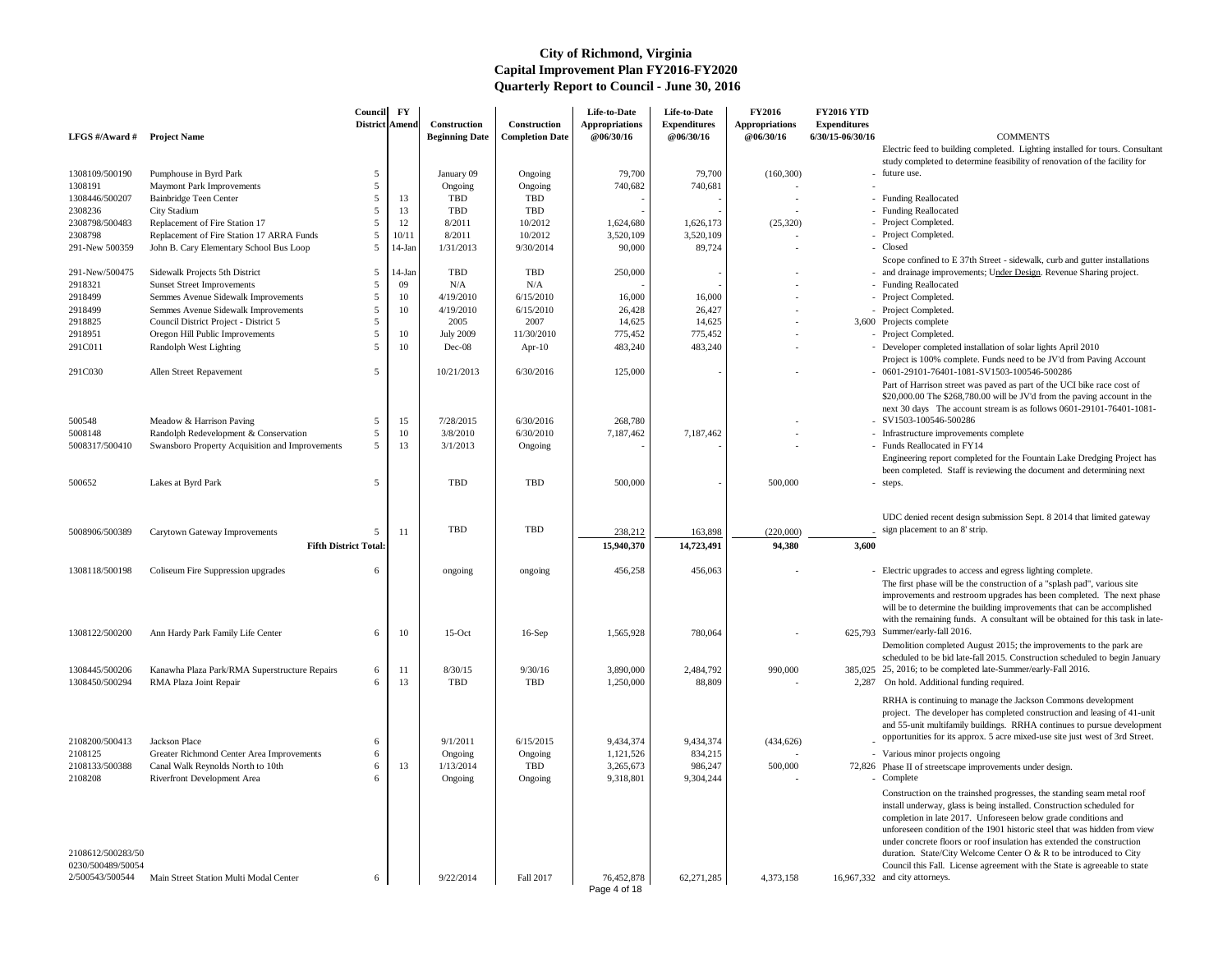| LFGS #/Award # Project Name |                                                                                       | Council<br>District Amend | $\mathbf{F}\mathbf{Y}$ | Construction<br><b>Beginning Date</b> | <b>Construction</b><br><b>Completion Date</b> | Life-to-Date<br><b>Appropriations</b><br>@06/30/16 | Life-to-Date<br><b>Expenditures</b><br>@06/30/16 | <b>FY2016</b><br><b>Appropriations</b><br>@06/30/16 | <b>FY2016 YTD</b><br><b>Expenditures</b><br>6/30/15-06/30/16 | <b>COMMENTS</b>                                                                                                                                                                                                                                                                                                                                                                                                                                                                                                                                                                                                     |
|-----------------------------|---------------------------------------------------------------------------------------|---------------------------|------------------------|---------------------------------------|-----------------------------------------------|----------------------------------------------------|--------------------------------------------------|-----------------------------------------------------|--------------------------------------------------------------|---------------------------------------------------------------------------------------------------------------------------------------------------------------------------------------------------------------------------------------------------------------------------------------------------------------------------------------------------------------------------------------------------------------------------------------------------------------------------------------------------------------------------------------------------------------------------------------------------------------------|
|                             |                                                                                       |                           |                        |                                       |                                               |                                                    |                                                  |                                                     |                                                              | Testing for environmental issues to be finalized for old Armory as part of<br>deconstruction/recycling plan for Armory have been completed and<br>forwarded to DPW for inclusion in the Deconstruction specs to be released<br>before end of year. Final adjustments to site master plan to accommodate<br>Cannon Creek Phase 2 and residential units at Armory site complete.<br>Release of RFP for design services on hold pending further discussions with<br>RPS. Abatement/ Demolition of Armory started 9/16/15 for completion on<br>1/28/16. Armory demolition completed. Available funds are expected to be |
| 230-New/500494              | Dove School                                                                           | 6                         | 14                     | TBD                                   | TBD                                           | 8,483,000                                          | 107,472                                          | 5,315,000                                           |                                                              | 95,534 Re-allocated in the FY2017 Capital Budget on July 1, 2016.<br>Funding for the Eastview project will be used for the demolition and site                                                                                                                                                                                                                                                                                                                                                                                                                                                                      |
| 2308234/500247              | <b>Eastview Initiative</b>                                                            | 6                         | 12                     | Mar-15                                | Jul- $15$                                     | 1,200,000                                          | 298,585                                          |                                                     |                                                              | 29,165 improvements of the former Whitcomb Elementary School.                                                                                                                                                                                                                                                                                                                                                                                                                                                                                                                                                       |
| 2308930                     | Hydroplant (Riverside on the James)<br>North Highland Park Youth Development and GRIP | 6                         | -11                    | 4/30/2009                             | 6/30/2009                                     | 3,844,804                                          | 3,844,804                                        |                                                     |                                                              | - Project Complete                                                                                                                                                                                                                                                                                                                                                                                                                                                                                                                                                                                                  |
| 230NEW                      | <b>Resource Center</b>                                                                | 6                         | 09                     | N/A                                   | N/A                                           |                                                    |                                                  |                                                     |                                                              | - Funding Reallocated                                                                                                                                                                                                                                                                                                                                                                                                                                                                                                                                                                                               |
| 2908024/500193              | Manchester Area Traffic Circulation Improvements                                      | 6                         | 13                     | 4/28/2014                             | 7/28/2014                                     | 40,000                                             | 34,120                                           |                                                     |                                                              | - Complete<br>Construction Complete 12/31/15: Street conversions-17th from Broad to                                                                                                                                                                                                                                                                                                                                                                                                                                                                                                                                 |
|                             | 2908131/500333/334 Shockoe Bottom Operations Improvements                             | 6                         | 11                     | 6/3/2015                              | 12/31/2015                                    | 700,000                                            | 532,993                                          |                                                     |                                                              | Franklin, 18th from Broad to Grace, 19th from Grace to Main, & Franklin<br>289,361 from 17th to 19th. Project Close process underway                                                                                                                                                                                                                                                                                                                                                                                                                                                                                |
| 2908134/500528              | Hull St Signal System                                                                 | 6                         |                        | 1/15/2010                             | 1/31/2011                                     | 607,420                                            | 507,470                                          |                                                     |                                                              | - Project completed in 2011                                                                                                                                                                                                                                                                                                                                                                                                                                                                                                                                                                                         |
| 2908154/500311              | Meade Westvaco Area Transportation Improvements                                       | 6                         |                        | 3/30/2010                             | 6/10/2010                                     | 187,913                                            | 183,773                                          | (60,290)                                            |                                                              | - Project Completed                                                                                                                                                                                                                                                                                                                                                                                                                                                                                                                                                                                                 |
| 2908909/500526              | <b>Duval Street Circulation</b>                                                       |                           |                        | Ongoing                               | Ongoing                                       | 250,000                                            | 70,030                                           |                                                     |                                                              | - Project under construction                                                                                                                                                                                                                                                                                                                                                                                                                                                                                                                                                                                        |
| 2918099                     | Green Streets Project                                                                 | 6                         | 10                     | 5/1/2012                              | 9/20/2012                                     | 247,761                                            | 247,761                                          |                                                     |                                                              | - Construction complete. Landscaping pending.<br>Franklin (14th to 15th): 90% plans sent for internal design review July<br>2016. CPC final approval received 6/20/16. Franklin - Ambler to 18th:<br>60% plans sent for internal review 7/14/16 due 7/28/16. Need sanitary and<br>water projects completed ahead of this project. Expect to submit to UDC                                                                                                                                                                                                                                                           |
| 2918369/500450              | Franklin Street Streetscape                                                           | 6                         | 13                     | 1/30/2014                             | TBD                                           | 3,150,000                                          | 34,717                                           | 450,000                                             |                                                              | $22,620$ late summer.<br>Road Opened in May 2013, gates proposed for under the bridge HAVE<br>BEEN ELIMINATED FROM THE PROJECT - ALL PARTIES ARE                                                                                                                                                                                                                                                                                                                                                                                                                                                                    |
| 2918371/500424              | 2nd Street Connector                                                                  | 6                         | 13                     | 10/2012                               | 3/2013                                        | 703,984                                            | 394,317                                          | 106,328                                             |                                                              | AGREEABLE. Reimbursements will be made to Dominion for 5 years.                                                                                                                                                                                                                                                                                                                                                                                                                                                                                                                                                     |
| 2918139                     | <b>Browns Island Enhancement</b>                                                      | 6                         |                        | 10/19/2009                            | 4/30/2010                                     | 837,750                                            | 837,750                                          |                                                     |                                                              | 7,112 Project is complete.                                                                                                                                                                                                                                                                                                                                                                                                                                                                                                                                                                                          |
| 2918180                     | Belle Isle Trail System                                                               |                           |                        | 8/2/2010                              | 2/28/2011                                     | 287,500                                            | 209,389                                          |                                                     |                                                              | - Project Completed. Federal funds                                                                                                                                                                                                                                                                                                                                                                                                                                                                                                                                                                                  |
| 2918189/500462              | Hull Street Passenger Station                                                         |                           |                        | TBD                                   | TBD                                           | 791,000                                            | 713,533                                          |                                                     |                                                              | - Project is complete. Federal enhancement. Closeout process.                                                                                                                                                                                                                                                                                                                                                                                                                                                                                                                                                       |
| 2918330                     | Old Manchester/Hull St. Gateway Planning & Design                                     | 6                         | 09                     | N/A                                   | N/A                                           |                                                    |                                                  |                                                     |                                                              | - Funding Reallocated<br>Contract complete. Closeout underway. Federal Project. Funds need to be                                                                                                                                                                                                                                                                                                                                                                                                                                                                                                                    |
|                             | 2918365/500291/500 E. Broad Gateway - Slave Burial Ground                             | 6                         | 12                     | 5/18/2015                             | 2/20/2016                                     | 1,994,200                                          | 1,239,295                                        |                                                     | 1,008,430 JV'd.                                              |                                                                                                                                                                                                                                                                                                                                                                                                                                                                                                                                                                                                                     |

- 
-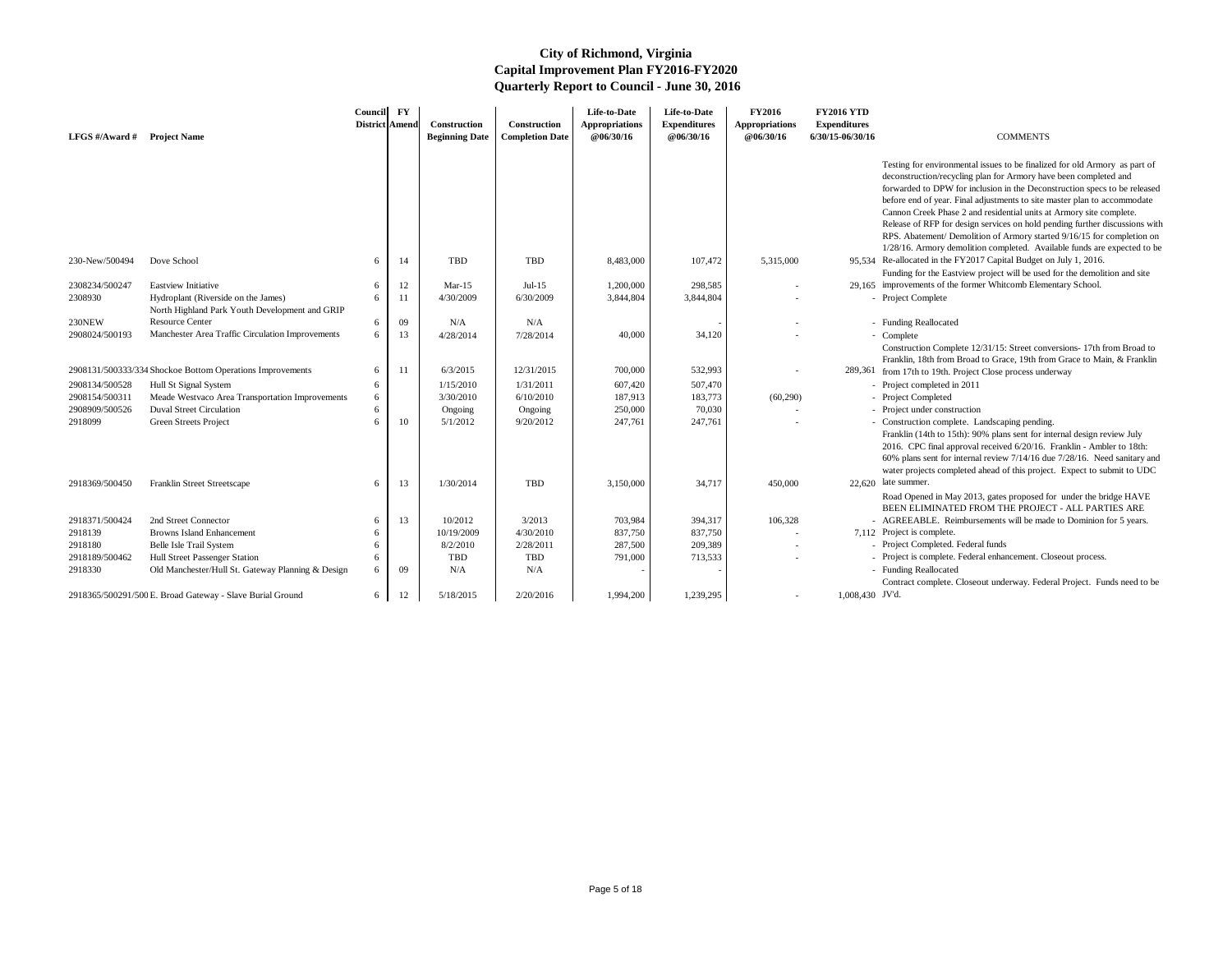Construction Contract awarded. Construction Complete. Closeout 4,565,675 process underway. Federal project. Funds need to be JV'd

- Concept study complete. Closeout underway. Federal project. Funds need
- 997 to be JV'd
	-

- 2016 and Winfree Cottage stabilization was completed Summer 2016.
- Infrastructure completed in 6/2009

| LFGS #/Award #            | <b>Project Name</b>                                                                | Council<br>District Amend | $\mathbf{F}\mathbf{Y}$ | Construction<br><b>Beginning Date</b> | Construction<br><b>Completion Date</b> | Life-to-Date<br><b>Appropriations</b><br><b>@06/30/16</b> | Life-to-Date<br><b>Expenditures</b><br>@06/30/16 | <b>FY2016</b><br><b>Appropriations</b><br>@06/30/16 | <b>FY2016 YTD</b><br><b>Expenditures</b><br>6/30/15-06/30/16 | <b>COMMENTS</b>                                                                                                                                                                                                                                                                          |
|---------------------------|------------------------------------------------------------------------------------|---------------------------|------------------------|---------------------------------------|----------------------------------------|-----------------------------------------------------------|--------------------------------------------------|-----------------------------------------------------|--------------------------------------------------------------|------------------------------------------------------------------------------------------------------------------------------------------------------------------------------------------------------------------------------------------------------------------------------------------|
| 2918500/500527            | 4th Avenue Lighting                                                                | 6                         | 10                     | 8/1/2010                              | 12/31/2010                             | 200,000                                                   | 155,619                                          |                                                     |                                                              | - Current Phase of the project complete. Evalue<br>sufficient funds to complete additional blocks                                                                                                                                                                                        |
| 2918501                   | Dill Avenue Improvements                                                           | 6                         | 10                     | 11/15/2010                            | 12/15/2010                             | 80,000                                                    | 80,000                                           |                                                     |                                                              | - Project Completed.                                                                                                                                                                                                                                                                     |
|                           |                                                                                    |                           |                        |                                       |                                        |                                                           |                                                  |                                                     |                                                              | Phase II Construction completed. Phase III o                                                                                                                                                                                                                                             |
|                           | 2918505/500126/129 Cannon Creek Improvements                                       | -6                        | 12                     | TBD                                   | <b>TBD</b>                             | 2,892,000                                                 | 2,411,998                                        |                                                     |                                                              | 14,505 IV, 90% plan design completed. Revenue Sh                                                                                                                                                                                                                                         |
| 2918513/500431            | Cathedral Walk                                                                     |                           |                        | 3/1/2012                              | 4/15/2012                              | 117,747                                                   | 117,747                                          |                                                     |                                                              | (4,641) Construction completed.                                                                                                                                                                                                                                                          |
| 2918520/500529            | Brick Sidewalk on Main - Visual Arts Center                                        | 6                         | 09                     | 12/14/2009                            | 1/20/2010                              | 68,325                                                    | 68,324                                           |                                                     |                                                              | - Construction completed on $1/20/10$                                                                                                                                                                                                                                                    |
| 2918524<br>2918525        | Gunn Street Repaving and Improvements<br>Hull Street Blight Control - Improvements |                           | 09                     | N/A<br>N/A                            | N/A<br>N/A                             |                                                           |                                                  |                                                     |                                                              | - Funding Reallocated<br>- Funding Reallocated                                                                                                                                                                                                                                           |
| 2918526                   | Richmond-Henrico Turnpike Improvements                                             |                           |                        | <b>TBD</b>                            | <b>TBD</b>                             | 155,000                                                   | 44,977                                           |                                                     |                                                              | - 60% plan design completed. Additional finds                                                                                                                                                                                                                                            |
|                           |                                                                                    |                           |                        |                                       |                                        |                                                           |                                                  |                                                     |                                                              | Ongoing - Going out to bid Fall of 2016; Co                                                                                                                                                                                                                                              |
| 2918528                   | <b>Blackwell Community Project</b>                                                 | 6                         | 09                     | 3/1/2013                              | 6/30/2017                              | 100,000                                                   |                                                  |                                                     |                                                              | - Spring $2017$                                                                                                                                                                                                                                                                          |
| 2918529                   | Highland Park Six Points Pedestrian Lighting                                       | 6                         |                        | $Jan-09$                              | Dec-09                                 |                                                           |                                                  |                                                     |                                                              | - Project complete using Utilities Funding                                                                                                                                                                                                                                               |
| 2918532                   | Bellemeade Gateway Sign Project                                                    |                           | 09                     | 2/26/2009                             | 3/13/2009                              | 22,130                                                    | 22,129                                           |                                                     |                                                              | - Project is Completed                                                                                                                                                                                                                                                                   |
| 2918826                   | Council District Project - District 6                                              |                           |                        | 2005                                  | 1/15/2009                              | 260,595                                                   | 244,485                                          |                                                     |                                                              | - All projects Complete                                                                                                                                                                                                                                                                  |
| 2918944                   | Broad Street Bus Lanes - STP Funded                                                |                           |                        | 5/20/2013                             | 9/27/2013                              | 1,220,000                                                 | 846,959                                          |                                                     |                                                              | - Project Complete. Federal funds                                                                                                                                                                                                                                                        |
|                           |                                                                                    |                           |                        | 2/23/2011                             | <b>TBD</b>                             |                                                           |                                                  |                                                     |                                                              | Phase II complete; Phase III initial scoping r                                                                                                                                                                                                                                           |
|                           |                                                                                    |                           |                        |                                       |                                        |                                                           |                                                  |                                                     |                                                              | Finalizing closing out of Phase II with VDOT                                                                                                                                                                                                                                             |
| 2918960/500322            | <b>Biotech Research Park</b>                                                       | 6                         | -11                    |                                       |                                        | 4,399,000                                                 | 2,579,644                                        |                                                     |                                                              | $2,333$ Phase III.                                                                                                                                                                                                                                                                       |
| 291C012/500365<br>291C025 | Bellemeade Area Sidewalks<br>Highland Park Roundabout                              |                           | 09<br>10               | 11/1/2014<br>7/28/2008                | 6/15/2015<br>2/27/2009                 | 349,957<br>507,210                                        | 393,990<br>507,209                               |                                                     |                                                              | 126,946 construction completed<br>- Construction Completed - funds reallocated                                                                                                                                                                                                           |
| 291C026                   | Martin Agency - Shockoe Slip Subsurface                                            | 6                         | 10                     | 11/15/2008                            | 4/21/2009                              | 1,311,898                                                 | 1,311,897                                        |                                                     |                                                              | - Construction & Street light Installation Comp                                                                                                                                                                                                                                          |
|                           |                                                                                    |                           |                        |                                       |                                        |                                                           |                                                  |                                                     |                                                              | Canal - Virginia to 13th Street Cobblestones                                                                                                                                                                                                                                             |
| 500553                    | <b>Canal Street Streetscape</b>                                                    | 6                         | 15                     | TBD                                   | <b>TBD</b>                             | 500,000                                                   | 138,156                                          |                                                     |                                                              | 108,401 is scheduled through the end of November 20                                                                                                                                                                                                                                      |
| 500550/500549             | Shockoe Infrastructure Improvements                                                | 6                         | 15                     | <b>TBD</b>                            | <b>TBD</b>                             | 3,468,898                                                 |                                                  | (7, 133, 332)                                       |                                                              |                                                                                                                                                                                                                                                                                          |
|                           |                                                                                    |                           |                        |                                       |                                        |                                                           |                                                  |                                                     |                                                              | Construction Contract awarded. Construction                                                                                                                                                                                                                                              |
|                           | 2958101/500223/225 Major Bridge Painting - Manchester - Urban                      | 6                         |                        | 6/15/2014                             | 2/29/2016                              | 8,900,000                                                 | 7,519,695                                        |                                                     |                                                              | 4,565,675 process underway. Federal project. Funds near                                                                                                                                                                                                                                  |
|                           |                                                                                    |                           |                        |                                       |                                        |                                                           |                                                  |                                                     |                                                              | Concept study complete. Closeout underway                                                                                                                                                                                                                                                |
| 2958835/500211            | Mayo Bridge Conceptual Study - Urban                                               | 6                         | -11                    | N/A                                   | $\rm N/A$                              | 1,801,000                                                 | 1,190,579                                        |                                                     |                                                              | 997 to be JV'd                                                                                                                                                                                                                                                                           |
| 5008106                   | Mathew Heights Planning and Redevelopment                                          | 6                         |                        | 9/5/2009                              | 9/30/2010                              | 33,100                                                    | 33,100                                           |                                                     |                                                              | Project completed                                                                                                                                                                                                                                                                        |
|                           |                                                                                    |                           |                        |                                       |                                        |                                                           |                                                  |                                                     |                                                              | The 128 units of Phases 1 and 2 of Highland<br>occupied. Remaining work on landscape, bac<br>removal, and streetlight installation remains t<br>Demolition of Armory completed. Final adjus<br>accommodate Cannon Creek Phase 2 and res<br>also complete under Dove School project.      |
| 5008108/500325            | Dove Street Redevelopment Plan                                                     | 6                         | -11                    | 7/15/2015                             | 1/28/2016                              | 1,425,394                                                 | 1,920,880                                        | (74, 606)                                           | 495,486                                                      |                                                                                                                                                                                                                                                                                          |
| 5008116                   | <b>Highland Park CARE</b>                                                          |                           |                        | $Jul-08$                              | Dec-09                                 | 205,000                                                   | 205,000                                          |                                                     |                                                              | - Funds were transferred to EDA.                                                                                                                                                                                                                                                         |
|                           |                                                                                    |                           |                        |                                       |                                        |                                                           |                                                  |                                                     |                                                              | Slave Trail Pathway Markers have been insta<br>Lumpkin's Jail and surrounds discussed throu<br>Community Collaboration public meeting ser<br>Speaks if available on line. RFP for Lumpkin<br>April 27, procurement process to select team<br>City to seek NHL status for Lumpkins, resea |
| 5008118/500391            | Slave Trail                                                                        | 6                         | 12                     | $Jan-11$                              | Ongoing                                | 1,610,000                                                 | 1,542,203                                        |                                                     |                                                              | RFP team is awarded a contract. Winfree Co<br>- 2016 and Winfree Cottage stabilization was o                                                                                                                                                                                             |
| 5008125                   | Southern Barton Heights Redevelopment                                              | 6                         |                        | 4/15/2008                             | 6/1/2009                               | 1,025,000                                                 | 1,024,999                                        |                                                     |                                                              | - Infrastructure completed in 6/2009                                                                                                                                                                                                                                                     |
| 5008177/500327            | Corridor/Gateway Blight Abatement                                                  | <b>CW</b>                 | 12                     | Ongoing                               | <b>TBD</b>                             | 1,200,000                                                 | 590,694                                          | 200,000                                             |                                                              | 816 Riverside Park was acquired and demolis<br>1302 Floyd Avenue were also acquired and s<br>for routine maintenance and safety. Each pro<br>567,476 private sector for redevelopment. Anticipated                                                                                       |
|                           |                                                                                    |                           |                        |                                       |                                        |                                                           |                                                  |                                                     |                                                              | Ongoing - Project will provide for additional<br>Corridor to support commercial revitalization<br>pedestrian lighting, additional street trees, str                                                                                                                                      |
| 5008178/500406            | Hull Street Redevelopment & Conservation                                           | 6                         | 9                      | TBD                                   | <b>TBD</b>                             | 200,000                                                   |                                                  |                                                     |                                                              | - public art.                                                                                                                                                                                                                                                                            |

The 128 units of Phases 1 and 2 of Highland Grove are complete and occupied. Remaining work on landscape, backflow prevention device removal, and streetlight installation remains to be done. Abatement/ Demolition of Armory completed. Final adjustments to site master plan to accommodate Cannon Creek Phase 2 and residential units at Armory site also complete under Dove School project.

- - Funds were transferred to EDA.

Slave Trail Pathway Markers have been installed as of mid May 2015. Lumpkin's Jail and surrounds discussed through the Richmond Speaks Community Collaboration public meeting series. Final report for Richmond Speaks if available on line. RFP for Lumpkins Jail development received April 27, procurement process to select team for Lumpkin's Jail follows. City to seek NHL status for Lumpkins, research UNESCO process once RFP team is awarded a contract. Winfree Cottage signage to post Fall

816 Riverside Park was acquired and demolished, 1006 W. Franklin and 1302 Floyd Avenue were also acquired and since funds have been expended for routine maintenance and safety. Each property will be auctioned to the

- 567,476 private sector for redevelopment. Anticipated auction dates August 2016. Ongoing - Project will provide for additional public improvements along the Corridor to support commercial revitalization. Such uses could include pedestrian lighting, additional street trees, street/sidewalk improvements,
	- public art.

- Current Phase of the project complete. Evaluating whether or not there are sufficient funds to complete additional blocks with current appropriations.
- 
- Phase II Construction completed. Phase III construction complete. Phase
- IV , 90% plan design completed. Revenue Sharing and Federal funded.
- (4,641) Construction completed.
	- Construction completed on  $1/20/10$
	-
	-
	- 60% plan design completed. Additional finds needed for construction. Ongoing - Going out to bid Fall of 2016; Construction scheduled for - Spring 2017
	-
	- Project complete using Utilities Funding
	-
	-
	- Project Complete. Federal funds Phase II complete; Phase III initial scoping meeting held 7/18/13. Finalizing closing out of Phase II with VDOT in order to begin design on
- 2,333 Phase III.
- 126,946 construction completed
	- Construction Completed funds reallocated
	- Construction & Street light Installation Complete Funds reallocated Canal - Virginia to 13th Street Cobblestones Only work began 7/11/16 and
- 108,401 is scheduled through the end of November 2016.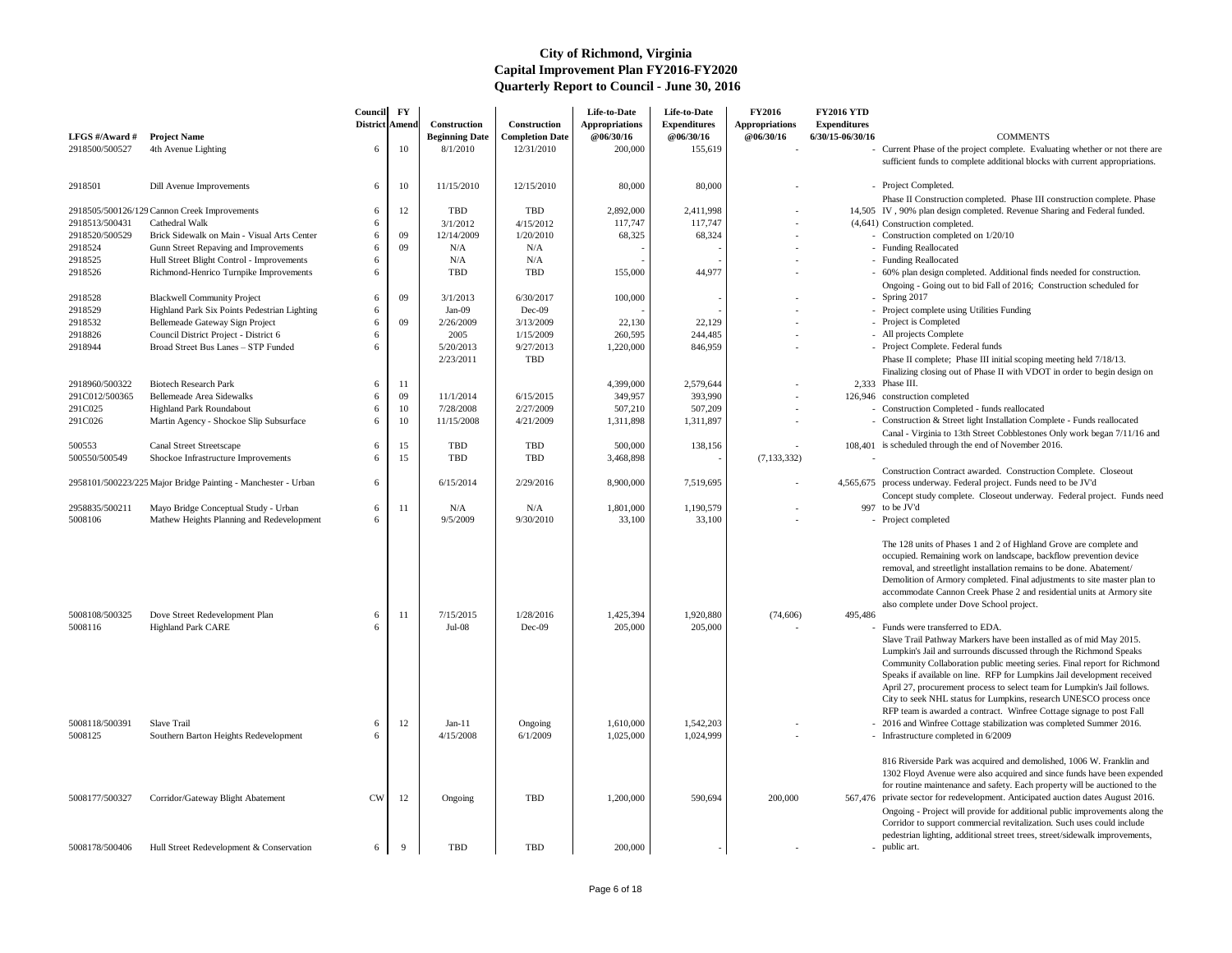Dominion Power will remain overhead on new fluted black fiberglass poles. Legacy farming vendors will remain on site and accommodations made for them to continue vending. Up to 70/75 vendors can be accommodated in the new plan under matching tents. The IFB was advertised in at the end of June 2016, bids open first of August, bid award if bids acceptable, then

- 458,720 contract follows and construction begins.
- 198,511 See above Slave Trail update same for the Heritage Site funding These funds will facilitate a portion of the infrastructure improvements needed for the first phase of development on the former Armstrong HS site. Specifically, planning design, demolition and site preparation for Phase I of - the redevelopment.

- 9,824 Scope still unknown; funds expended to stabilize the structure
- 62,873 Taylor Park project Complete. Jefferson Hill construction complete.

Several projects have been identified by James River Park staff including construction of trails; completion of the Bike Skills facility on Brown's Island, the purchase of required construction equipment and obtaining a consultant for assistance in determining improvements to the James Rive

| LFGS $\#/$ Award $\#$ | <b>Project Name</b>                                 | <b>Council</b><br><b>District Amend</b> | $\mathbf{F}\mathbf{Y}$ | Construction<br><b>Beginning Date</b> | Construction<br><b>Completion Date</b> | Life-to-Date<br><b>Appropriations</b><br><b>@06/30/16</b> | Life-to-Date<br><b>Expenditures</b><br>@06/30/16 | <b>FY2016</b><br><b>Appropriations</b><br>@06/30/16 | <b>FY2016 YTD</b><br><b>Expenditures</b><br>6/30/15-06/30/16 | <b>COMMENTS</b>                                                                                                                                                                                                                        |
|-----------------------|-----------------------------------------------------|-----------------------------------------|------------------------|---------------------------------------|----------------------------------------|-----------------------------------------------------------|--------------------------------------------------|-----------------------------------------------------|--------------------------------------------------------------|----------------------------------------------------------------------------------------------------------------------------------------------------------------------------------------------------------------------------------------|
|                       |                                                     |                                         |                        |                                       |                                        |                                                           |                                                  |                                                     |                                                              | Dominion Power will remain overhead on ne<br>Legacy farming vendors will remain on site a<br>them to continue vending. Up to 70/75 vend<br>the new plan under matching tents. The IFB<br>June 2016, bids open first of August, bid awa |
| 5008313/500407        | Shockoe Revitalization Strategy Plan Implementation | 6                                       | 13                     | <b>TBD</b>                            | <b>TBD</b>                             | 3,564,000                                                 | 609,537                                          |                                                     |                                                              | 458,720 contract follows and construction begins.                                                                                                                                                                                      |
| 500573                | Heritage Center/Lumpkin's Jail                      | 6                                       | 15                     | <b>TBD</b>                            | <b>TBD</b>                             | 8,050,000                                                 | 223,459                                          | 3,050,000                                           |                                                              | 198,511 See above Slave Trail update same for the He<br>These funds will facilitate a portion of the inf<br>needed for the first phase of development on<br>Specifically, planning design, demolition and                              |
| 5008316/500453        | <b>Public Housing Reconstruction</b>                | 6                                       | 14                     | Spring 2015                           | <b>TBD</b>                             | 5,000,000                                                 |                                                  | 2,500,000                                           |                                                              | - the redevelopment.<br>Several projects have been identified by Jame<br>construction of trails; completion of the Bike<br>Island, the purchase of required construction<br>consultant for assistance in determining impro             |
| 500297                | James River Park Infrastructure                     |                                         |                        | 9/15/2015                             | <b>TBD</b>                             | 450,000                                                   | 120,718                                          | 450,000                                             |                                                              | 120,718 Park Maintenance facility.                                                                                                                                                                                                     |
| 5008910               | North Avenue CARE                                   | -6                                      |                        | $Jul-08$                              | $Jul-09$                               | 100,000                                                   | 100,000                                          |                                                     |                                                              | Funds were transferred to EDA.                                                                                                                                                                                                         |
|                       | <b>Sixth District Total:</b>                        |                                         |                        |                                       |                                        | 179,297,024                                               | 119,900,100                                      | 10,231,632                                          | 26,160,612                                                   |                                                                                                                                                                                                                                        |
| 1308906/500404        | Church Hill Youth Development Center                |                                         | 12                     | TBD                                   | <b>TBD</b>                             | 576,357                                                   | 238,070                                          |                                                     |                                                              | 9,824 Scope still unknown; funds expended to stabi                                                                                                                                                                                     |
| 130C301/500298        | Jefferson & Taylor Park Hillside                    |                                         |                        | 5/16/2011                             | 4/29/2012                              | 730,000                                                   | 730,000                                          |                                                     |                                                              | 62,873 Taylor Park project - Complete. Jefferson H                                                                                                                                                                                     |
|                       |                                                     |                                         |                        |                                       |                                        |                                                           |                                                  |                                                     |                                                              | The process to vacate existing ROW is being<br>will be reviewed by the UDC at its August 20<br>of construction drawings and specifications v                                                                                           |
| 1308447/500208        | Historic Fulton Community Memorial park             |                                         | 13                     | <b>TBD</b>                            | <b>TBD</b>                             | 250,000                                                   | 23,453                                           | 100,000                                             |                                                              | $-2016.$<br>Work has been completed on upgrades to the                                                                                                                                                                                 |
| 1308449/500218        | Armstrong Playground Restoration                    |                                         | 13                     | 3/15/2013                             | 1/15/2014                              | 68,500                                                    | 68,500                                           |                                                     |                                                              | 44,407 back stops at this location.                                                                                                                                                                                                    |
| 2308300/500249        | East End Library                                    | $\overline{7}$                          | 11                     | <b>TBD</b>                            | <b>TBD</b>                             | 300,000                                                   | 41,388                                           |                                                     |                                                              | - East End Library recently fully renovated<br>Construction complete. Closeout underway.                                                                                                                                               |
| 2918373/500436        | Fulton Area Commercial Corridor Improvements        | $\overline{7}$                          | 13                     | 10/8/2015                             | 3/31/2016                              | 375,000                                                   | 70,729                                           | 200,000                                             |                                                              | - Funds need to be JV'd.<br>Ornamental Lights Between Clay & Broad --                                                                                                                                                                  |
| 2918135               | 25th Street Gateway Improvements                    | $\overline{7}$                          |                        | 3/12/2009                             | 6/9/2009                               | 1,040,755                                                 | 1,021,549                                        |                                                     |                                                              | - Release funds                                                                                                                                                                                                                        |

The process to vacate existing ROW is being processed and the final design will be reviewed by the UDC at its August 2016 meeting. The preparation of construction drawings and specifications will occur during the Fall of 2016.

- Work has been completed on upgrades to the playground and ball field 44,407 back stops at this location.
	- East End Library recently fully renovated
	- Construction complete. Closeout underway. Revenue Sharing Project. - Funds need to be JV'd.
	- Ornamental Lights Between Clay & Broad -- Construction is completed.
	- Release funds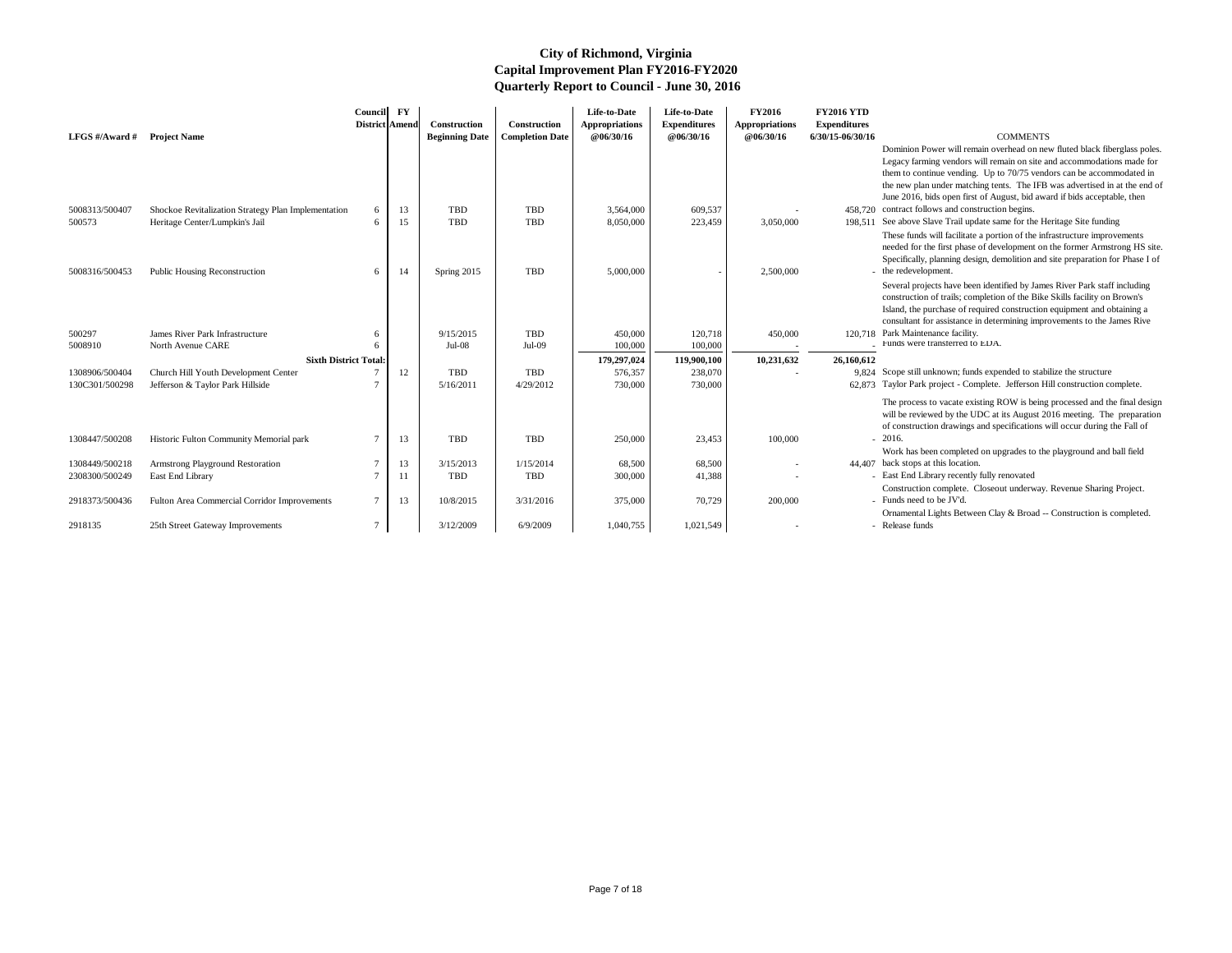- Power Plant at Lucky Strike Complete
- Construction Completed on 12/15/2009
- All Projects Complete
- Contract complete. Closeout underway. Federal Project. Funds need to be 327,255 JV'd.
- Contract complete. Closeout underway. Federal Project. Funds need to be 40,912 JV'd.
	- Phase II construction is complete.
	- Project engineering underway
	-
	- Artwork installed at Virginia Capital Trail and project is closed out.
	- 64 Project is being funded using Stormwater Utility Funds (see below).
	- Project scope to be determined pending Development Project. Design completed for Structural Repairs. CM @ Risk contract with construction to start July/15. Final parking/pedestrian design to follow pending final scope definition. Demolition for mid-section of dock started & completion of structural repairs scheduled for August/16. Planning for
- $1,190,478$  next phase pending FY17 funding.
	- The redevelopment efforts associated with the creation of a viable commercial and residential corridor along 25th Street and Nine Mile Road are ongoing. As an integral part of the revitalization of the 25th Street and Nine Mile Road project area design activities continue. The development
	- of the model block is underway. - Support the east end revitalization effort Panel members recommended award to design firm, currently under negotiations to be able to award contract, no expenditures to date Support the east end revitalization effort

- management permit review.
- Project Completed. Final Closeout in process.
- Scope Being Determined
- Completed. Final Bill pending. Funds to be Jv'd from account
- 1,500 Survey complete. Project being reviewed for feasibility. Revenue Sharing
- 47,568 Received the bids in July. The award underway.
- Construction complete.
- 13,772 Insufficient funding
- Construction complete. Contract closed out.
- 281,985 VDOT scoping intersection design for Maury Street.
	- All Projects complete
	- Construction Completed.
- 6,466 Interchange study complete. Bridge design underway with 50% plans. Project Dependent on Jefferson Davis Highway VDOT Construction
	- Funding
	- Project completed March 2011. General Fund budget was insufficient to complete this project and the funds were withdrawn in FY09. Project is being programmed using Stormwater Utility Funds (see below).
	- General Fund budget was insufficient to complete this project and the funds were withdrawn in FY08. Project is being programmed using Stormwater Utility Funds (see below).
- 138,798 ROW is 60% completed. Final construction plans being prepared. Project is complete. Pending final payment for Scope 3 only. Roadway 60,938 lighting plans on hold.
- 

| LFGS #/Award #            | <b>Project Name</b>                                           | Council<br><b>District Amend</b> | $\mathbf{F}\mathbf{Y}$ | <b>Construction</b><br><b>Beginning Date</b> | Construction<br><b>Completion Date</b> | Life-to-Date<br><b>Appropriations</b><br>@06/30/16 | Life-to-Date<br><b>Expenditures</b><br>@06/30/16 | <b>FY2016</b><br><b>Appropriations</b><br>@06/30/16 | <b>FY2016 YTD</b><br><b>Expenditures</b><br>6/30/15-06/30/16 | <b>COMMENTS</b>                                                                                                                                                                                                                                |
|---------------------------|---------------------------------------------------------------|----------------------------------|------------------------|----------------------------------------------|----------------------------------------|----------------------------------------------------|--------------------------------------------------|-----------------------------------------------------|--------------------------------------------------------------|------------------------------------------------------------------------------------------------------------------------------------------------------------------------------------------------------------------------------------------------|
| 2918194                   | Tobacco Row Development                                       |                                  |                        | Ongoing                                      | Ongoing                                | 3,169,000                                          | 3,124,092                                        |                                                     |                                                              | - Power Plant at Lucky Strike Complete                                                                                                                                                                                                         |
| 2918502                   | Q Street Sidewalk Improvements                                |                                  | 10                     | 11/15/2009                                   | 12/15/2009                             | 30,005                                             | 30,004                                           |                                                     |                                                              | Construction Completed on 12/15/2009                                                                                                                                                                                                           |
| 2918827                   | Council District Project - District 7                         |                                  |                        | 2005                                         | 2007                                   | 150,000                                            | 144,642                                          |                                                     |                                                              | - All Projects Complete<br>Contract complete. Closeout underway. Fede                                                                                                                                                                          |
| 291C013/500464            | Virginia Capital Trail Phase III                              | 7                                | -11                    | 8/1/2014                                     | 11/30/2015                             | 3,107,529                                          | 2,483,234                                        |                                                     | 327,255 JV'd.                                                |                                                                                                                                                                                                                                                |
|                           |                                                               |                                  |                        |                                              |                                        |                                                    |                                                  |                                                     |                                                              | Contract complete. Closeout underway. Fede                                                                                                                                                                                                     |
| 291-New/500459            | Virginia Capital Trail Phase II                               |                                  | 14                     | 3/1/2015                                     | 8/30/2015                              | 600,000                                            | 105,577                                          |                                                     | 40,912 JV'd.                                                 |                                                                                                                                                                                                                                                |
| 291C016/500519            | Libbie Hill Park Slope Repairs                                |                                  |                        | 5/16/2011                                    | 10/15/2011                             | 450,791                                            | 431,574                                          |                                                     |                                                              | Phase II construction is complete.                                                                                                                                                                                                             |
| 291C017                   | Chimborazo Park Hill Slope Stabilization                      |                                  |                        | TBD                                          | <b>TBD</b>                             | 10,544                                             | 10,543                                           |                                                     |                                                              | - Project engineering underway                                                                                                                                                                                                                 |
| 291C023                   | Ornamental Lights 25th & M Street                             |                                  |                        | 3/15/2009                                    | 5/30/2009                              | 418,492                                            | 418,491                                          |                                                     |                                                              | - Project complete.                                                                                                                                                                                                                            |
| 291C031                   | Percent for the Arts                                          |                                  |                        | FY2010                                       | FY2010                                 | 9,000                                              | 9,000                                            |                                                     |                                                              | - Artwork installed at Virginia Capital Trail and                                                                                                                                                                                              |
| 2938161                   | South Kinsley Avenue Drainage Improvements                    |                                  | 09                     | Fall 2011                                    | Winter 2012                            | 122,300                                            | 122,300                                          |                                                     |                                                              | 64 Project is being funded using Stormwater Uti                                                                                                                                                                                                |
| 2948751/500474            | Route 5 Relocation - Urban                                    |                                  |                        | TBD                                          | <b>TBD</b>                             | 290,428                                            | 290,426                                          | (4,800,000)                                         |                                                              | - Project scope to be determined pending Deve                                                                                                                                                                                                  |
| 5008001/500392            | <b>Intermediate Terminal Riverfront Public Access</b>         | 7                                | 12                     | 5/1/2015                                     | On-going                               | 3,044,318                                          | 1,656,993                                        | 1,944,318                                           |                                                              | Design completed for Structural Repairs. CM<br>construction to start July/15. Final parking/pe<br>pending final scope definition. Demolition for<br>& completion of structural repairs scheduled<br>1,190,478 next phase pending FY17 funding. |
|                           |                                                               |                                  |                        |                                              |                                        |                                                    |                                                  |                                                     |                                                              | The redevelopment efforts associated with th<br>commercial and residential corridor along 25<br>are ongoing. As an integral part of the revita                                                                                                 |
|                           |                                                               |                                  |                        |                                              |                                        |                                                    |                                                  |                                                     |                                                              | Nine Mile Road project area design activities                                                                                                                                                                                                  |
| 5008122/500399            | 25th Street Development                                       | $\tau$                           |                        | 2/15/2013                                    | 2/15/2018                              | 2,415,000                                          | 2,346,533                                        |                                                     |                                                              | - of the model block is underway.                                                                                                                                                                                                              |
| 5008314/500408            | East End Vacant/Blighted Property Improvements                |                                  | 13                     | 1/1/2013                                     | ongoing                                | 450,000                                            |                                                  |                                                     |                                                              | - Support the east end revitalization effort<br>Panel members recommended award to desig                                                                                                                                                       |
| 500627                    | East Riverfront Transportation Improvement Program            |                                  |                        | TBD                                          | <b>TBD</b>                             | 800,000                                            | 126,118                                          | 800,000                                             |                                                              | negotiations to be able to award contract, no                                                                                                                                                                                                  |
| 5008315/500409            | Nine Mile Corridor Acquisition and Rehabilitation             |                                  | 13                     | 1/14/2013                                    | ongoing                                | 235,000                                            |                                                  |                                                     |                                                              | Support the east end revitalization effort                                                                                                                                                                                                     |
|                           | <b>Seventh District Total:</b>                                |                                  |                        |                                              |                                        | 18,643,019                                         | 13,493,216                                       | (1,755,682)                                         | 1,675,813                                                    |                                                                                                                                                                                                                                                |
|                           |                                                               |                                  |                        |                                              |                                        |                                                    |                                                  |                                                     |                                                              |                                                                                                                                                                                                                                                |
|                           |                                                               |                                  |                        |                                              |                                        |                                                    |                                                  |                                                     |                                                              | The City Planning Commission reviewed and<br>this project in October 2015. Final construct<br>completed and the project is tentatively sched<br>Spring of 2016. The plans are currently unde                                                   |
| 1308110/500191            | Hickory Hill Community center                                 |                                  | 13                     | TBD                                          | <b>TBD</b>                             | 1,552,280                                          | 1,067,076                                        |                                                     |                                                              | - management permit review.                                                                                                                                                                                                                    |
| 1308119                   | <b>Hickory Hill Roof Improvements</b>                         | 8                                |                        | Complete                                     | 8/30/2009                              | 215,724                                            | 215,434                                          |                                                     |                                                              | - Project Completed. Final Closeout in process                                                                                                                                                                                                 |
| 500654                    | Eighth District Park                                          |                                  | 15                     | TBD                                          | <b>TBD</b>                             | 200,000                                            |                                                  |                                                     |                                                              | - Scope Being Determined                                                                                                                                                                                                                       |
| 291-New/500457            | Sidewalk Replacement - Broad Rock & Dorsett Road              | 8                                | 14                     | 5/1/2014                                     | 7/1/2014                               | 100,000                                            |                                                  |                                                     |                                                              | - Completed. Final Bill pending. Funds to be Jv                                                                                                                                                                                                |
| 291-New/500477            | Terminal Avenue Belt Blvd Sidewalk Improvements               | 8                                | 14                     | <b>TBD</b>                                   | <b>TBD</b>                             | 200,000                                            | 1,500                                            |                                                     |                                                              | 1,500 Survey complete. Project being reviewed for                                                                                                                                                                                              |
| 500552                    | Belmont Road Roundabout                                       |                                  | 15                     | TBD                                          | <b>TBD</b>                             | 450,000                                            | 70,492                                           | 385,000                                             |                                                              | 47,568 Received the bids in July. The award underw                                                                                                                                                                                             |
| 2918503                   | Dinwiddie Avenue Area Improvements                            |                                  | 10                     | 9/1/2009                                     | 10/31/2009                             | 50,000                                             | 50,000                                           |                                                     |                                                              | - Construction complete.                                                                                                                                                                                                                       |
| 2918504                   | Newkirk Drive Sidewalk Improvements                           |                                  | 10                     | On-hold                                      | On-hold                                | 13,772                                             | 13,772                                           |                                                     |                                                              | 13,772 Insufficient funding                                                                                                                                                                                                                    |
| 2918527                   | Haden Avenue and Ritter Street Improvements                   |                                  | 09                     | 6/1/2011                                     | 10/28/2011                             | 496,421                                            | 494,772                                          |                                                     |                                                              | - Construction complete. Contract closed out.                                                                                                                                                                                                  |
| 2918752/500599            | Jefferson Davis Hwy (US 1-301): Chesterman Ave.               | 8                                |                        | TBD                                          | <b>TBD</b>                             | 773,000                                            | 588,134                                          |                                                     | 281,985                                                      | VDOT scoping intersection design for Maur                                                                                                                                                                                                      |
| 2918828                   | Council District Project - District 8                         |                                  |                        | 2005                                         | 11/25/2008                             | 341,376                                            | 341,375                                          |                                                     |                                                              | - All Projects complete<br>- Construction Completed.                                                                                                                                                                                           |
| 291C009<br>2928755/500288 | Broad Rock Road (Rt. 10) Sidewalk                             | 8                                |                        | 2/1/2010                                     | 5/14/2010<br>N/A                       | 224,759<br>300,000                                 | 224,759<br>185,540                               |                                                     |                                                              | 6,466 Interchange study complete. Bridge design un                                                                                                                                                                                             |
|                           | Midlothian Turn/Belt Blvd Bridge Interchange Imp              |                                  |                        | N/A                                          |                                        |                                                    |                                                  |                                                     |                                                              | Project Dependent on Jefferson Davis Highw                                                                                                                                                                                                     |
| 2938115                   | Hope VI Regional Storm Water Management Basin                 | 8                                |                        | TBD                                          | <b>TBD</b>                             | 37,612                                             | 37,611                                           |                                                     |                                                              | - Funding                                                                                                                                                                                                                                      |
| 2938159                   | <b>Glennan Drive Drainage Improvements</b>                    |                                  | 09                     | 1/15/2011                                    | 3/15/2011                              | 206,834                                            | 206,833                                          |                                                     |                                                              | - Project completed March 2011.                                                                                                                                                                                                                |
| 2938160                   | <b>Cherry Gardens Drainage Improvements</b>                   |                                  | 09                     | Apr- $11$                                    | $Jun-11$                               |                                                    |                                                  |                                                     |                                                              | General Fund budget was insufficient to com-<br>were withdrawn in FY09. Project is being pr<br>- Utility Funds (see below).                                                                                                                    |
| 293C106                   | Davee Gardens Drainage                                        | 8                                |                        | Fall 2011                                    | Winter 2012                            | 1,720                                              | 1,719                                            |                                                     |                                                              | General Fund budget was insufficient to com<br>were withdrawn in FY08. Project is being pr<br>- Utility Funds (see below).                                                                                                                     |
|                           | 2948181/500263/264 Commerce Rd.: Bellemeade to 450 ft - Urban | 8                                |                        | 9/30/2016                                    | 6/30/2018                              | 14,260,405                                         | 885,917                                          | 500,000                                             |                                                              | 138,798 ROW is 60% completed. Final construction                                                                                                                                                                                               |
|                           |                                                               |                                  |                        | 3/31/2013                                    | 10/30/2013                             |                                                    |                                                  |                                                     |                                                              | Project is complete. Pending final payment fo                                                                                                                                                                                                  |
|                           | 2948835/500267/473 Deepwater Terminal Road - Urban            | 8                                | 11                     |                                              |                                        | 4,116,000<br>Page 8 of 18                          | 1,938,322                                        | 1,750,000                                           |                                                              | 60,938 lighting plans on hold.                                                                                                                                                                                                                 |

The City Planning Commission reviewed and approved the final plans for this project in October 2015. Final construction documents are being completed and the project is tentatively scheduled to be bid during the Spring of 2016. The plans are currently undergoing stormwater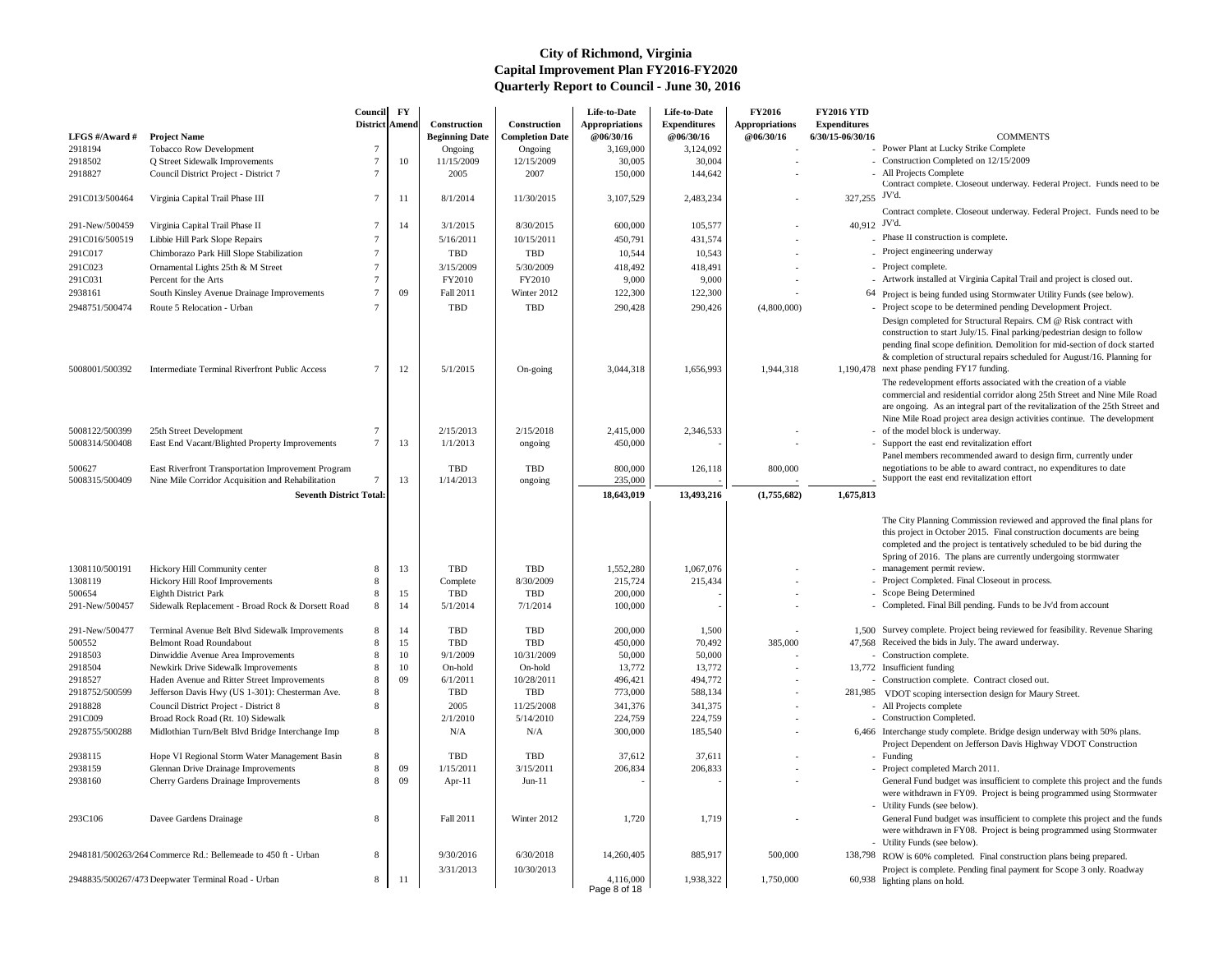RRHA's contractor is building the final development phase, consisting of 9 duplex senior cottages for lease. This activity will complete the Hope VI grant. Additional single-family home construction will follow on remaining - vacant lots.

|                |                                                   | Council | $\mathbf{F}\mathbf{Y}$<br><b>District Amend</b> | <b>Construction</b>   | Construction           | Life-to-Date<br>Appropriations | Life-to-Date<br><b>Expenditures</b> | <b>FY2016</b><br>Appropriations | <b>FY2016 YTD</b><br><b>Expenditures</b> |                                                                                                                                                                                                        |
|----------------|---------------------------------------------------|---------|-------------------------------------------------|-----------------------|------------------------|--------------------------------|-------------------------------------|---------------------------------|------------------------------------------|--------------------------------------------------------------------------------------------------------------------------------------------------------------------------------------------------------|
| LFGS #/Award # | <b>Project Name</b>                               |         |                                                 | <b>Beginning Date</b> | <b>Completion Date</b> | <b>@06/30/16</b>               | <b>@06/30/16</b>                    | <b>@06/30/16</b>                | 6/30/15-06/30/16                         | <b>COMMENTS</b>                                                                                                                                                                                        |
|                | Blackwell HOPE VI Conservation & Redevelopment    |         |                                                 |                       |                        |                                |                                     |                                 |                                          | RRHA's contractor is building the final development phase, con<br>duplex senior cottages for lease. This activity will complete the<br>grant. Additional single-family home construction will follow o |
| 5008101/500395 | Program                                           | 8       |                                                 | 7/1/2007              | 3/31/2016              | 6,050,892                      | 5,939,487                           |                                 |                                          | - vacant lots.                                                                                                                                                                                         |
|                | <b>Eighth District Total:</b>                     |         |                                                 |                       |                        | 29,590,795                     | 12,262,743                          | 2,635,000                       | 551,027                                  |                                                                                                                                                                                                        |
|                |                                                   |         |                                                 |                       |                        |                                |                                     |                                 |                                          | Gymnasium Roof/HVAC Replacement completed in fall of 201:                                                                                                                                              |
|                |                                                   |         |                                                 |                       |                        |                                |                                     |                                 |                                          | Commission approval of the conceptual Masterplan completed.                                                                                                                                            |
|                |                                                   |         |                                                 |                       |                        |                                |                                     |                                 |                                          | Bids were received for the gym renovations and construction to                                                                                                                                         |
| 130-New/500428 | Southside Community Center                        |         | 14                                              | 6/1/2015              | Ongoing                | 3,613,500                      | 2,330,731                           |                                 |                                          | 584,577 August 2016.                                                                                                                                                                                   |
| 291-New/500448 | Hey Road Sidewalk Improvements                    |         | 14                                              | N/A                   | 1/131/16               | 100,000                        | 43,782                              |                                 |                                          | - Study complete.                                                                                                                                                                                      |
| 2918182/500522 | Midlothian Turnpike: Belt Blvd to Chippenham Pkw. |         | 12                                              | 9/30/2010             | 4/29/2013              | 1,934,281                      | 1,235,741                           |                                 |                                          | - Construction is complete. Federal VDOT administered project.                                                                                                                                         |

Gymnasium Roof/HVAC Replacement completed in fall of 2015. Planning Commission approval of the conceptual Masterplan completed June 2016. Bids were received for the gym renovations and construction to start

# 584,577 August 2016.<br>- Study complete.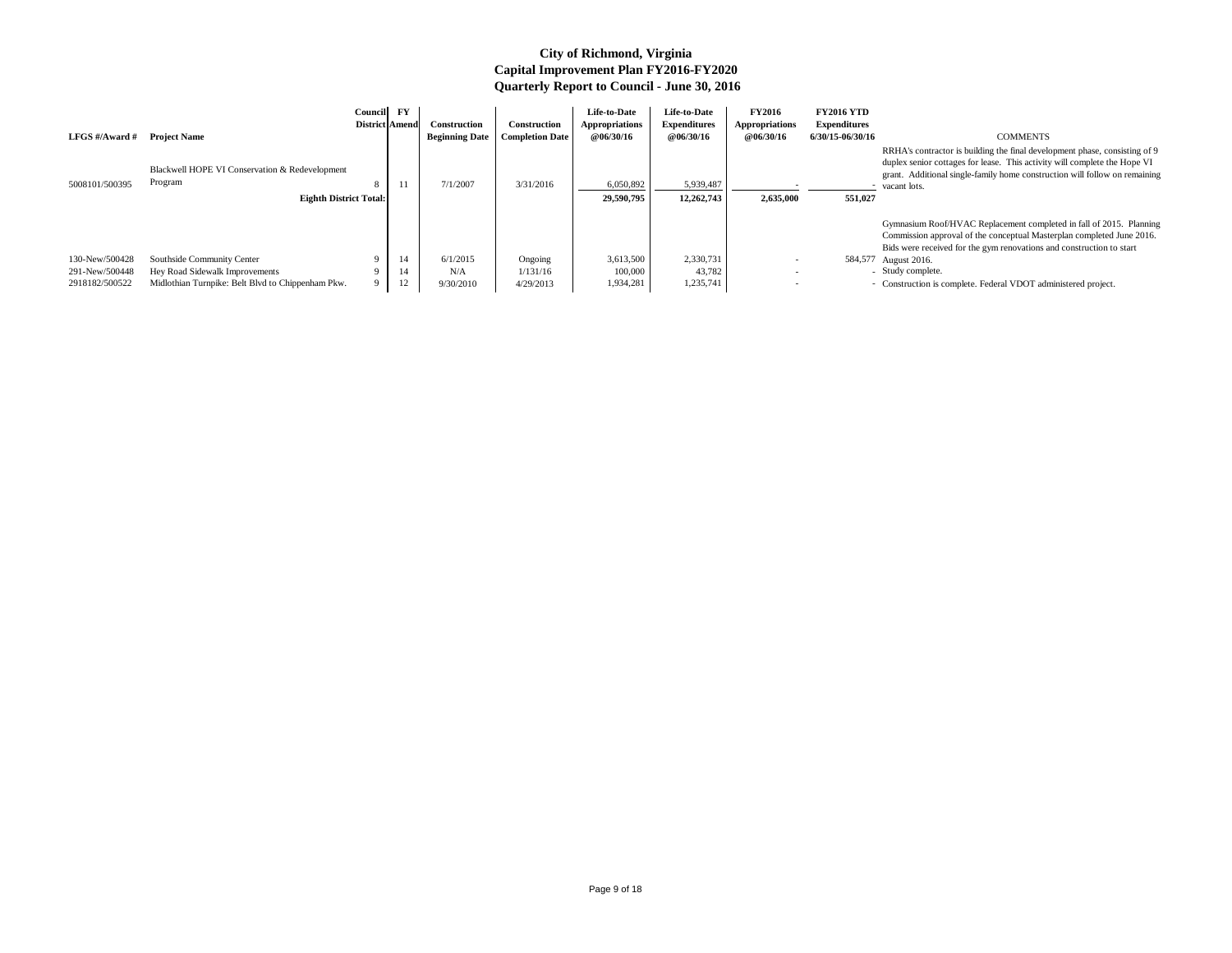- Phase I, the installation of new equipment at 5th & Marshall was completed in July 2012. Phase II additional equipment at 5th & Marshall and 7th & Marshall was completed by 6-30-13. Phase III to began July 1, 2013 on Carytown parking decks completed by December 2013. 2nd & Grace , Coliseum, and Shockoe Plaza garage equipment was ordered in May 2014, and installation was completed 11-30-14. Identifying equipment type for Expressway Deck for installation by 9-15-2016
- This project allows for the purchase of replacement vehicles and equipment used to provide services throughout the City. Since July 1, 2015, Fleet has ordered 3 fire trucks costing \$1,504,000, 34 Police Vehicles (costing approximately \$937,500. During the first quarter, we have also send through requisitions totaling over \$567,000 to replace vehicles for DPW and other City departments. Spending approximately 60% of \$5.0 million budget appropriated for FY16. We are on target to spend the remaining \$2.0 million. At the end of the second quarter, Fleet has spent 76% of adopted budget. We are on target to spend the remaining 24% before the
- $6,052,436$  end of fiscal year. Construction drawings for replacement of roofs at Pine Camp Community Center and Hotchkiss Community Center scheduled for completion in July 2016 followed by the bidding process in August 2016.
	- Public Art Master Plan is 50% complete with target date of completion fall 2016 . Fabrication/Installation for Firehouse 17 completed June 2016. Manchester Courthouse Medallion completed May 2016. Maggie Walker artist in project approval phase with target of March 2017 install. Riverfront Artist in design phase with projected completion of Fall 2016.
		- PDR has hired a permanent Project manager to manage contracts and The new HVAC system @ Swansboro Swimming Pool completed and the construction documents for improvements to the Blackwell Swimming Pool
- 46,434 are being prepared. Preparing plans for providing additional burial space on existing, undeveloped land at Riverview Cemetery. Plans for additional burial sites
- @ Oakwod Cemetery are currently in plan review.
- Various projects underway or completed
- old funding category; replaced by CFP 1308907
- 12,970 old funding category; replaced by CFP 1308908
- Various projects underway or completed The project to refurbish the outdoor basketball courts at Hotchkiss Community Center has begun and is scheduled for completion in Sept. 2016. Purchased new play equipment for Broadrock Complex, Lombardy Park, Westover Hills and improvement at several other locations. The
- 201,543 installation of these playgrounds will occur during July and August 2016. Restroom improvements adjacent to new Nature Center underway. The construction of the new fountain in Jefferson Park was completed in May 2016. Several projects to improve Dogwood Dell have been completed.
- 600,799 The sidewalks around Fountain Lake have also been completed.

General Fund budget was insufficient to complete this project and the funds were withdrawn in FY08. Project is being programmed using Stormwater Utility Funds (see below).

Project is 30% design complete moving forward with runofff design methodology for SWMP no constructi9n funds available, project is

2,027,216 submitting 2 applications for smart scale program

| LFGS #/Award #<br>2918183/500521 | <b>Project Name</b><br>German School Road: Glenway to Warwick Road                   | Council<br><b>District Amend</b><br>9 | $\mathbf{F}\mathbf{Y}$<br>12 | Construction<br><b>Beginning Date</b><br>11/30/2010 | Construction<br><b>Completion Date</b><br>4/29/2013 | Life-to-Date<br><b>Appropriations</b><br><b>@06/30/16</b><br>484,000 | Life-to-Date<br><b>Expenditures</b><br>@06/30/16<br>194,010 | <b>FY2016</b><br><b>Appropriations</b><br>@06/30/16 | <b>FY2016 YTD</b><br><b>Expenditures</b><br>6/30/15-06/30/16 | <b>COMMENTS</b><br>- Construction is complete. Federal VDOT adı                                                                                                                                                                                                                                                                                                                                                             |
|----------------------------------|--------------------------------------------------------------------------------------|---------------------------------------|------------------------------|-----------------------------------------------------|-----------------------------------------------------|----------------------------------------------------------------------|-------------------------------------------------------------|-----------------------------------------------------|--------------------------------------------------------------|-----------------------------------------------------------------------------------------------------------------------------------------------------------------------------------------------------------------------------------------------------------------------------------------------------------------------------------------------------------------------------------------------------------------------------|
| 2918530                          | <b>Glendale Subdivision Streetlights</b>                                             | 9                                     | 09                           | $Sep-09$                                            | Jan- $10$                                           |                                                                      |                                                             |                                                     |                                                              | - Project complete using Utilities Funding                                                                                                                                                                                                                                                                                                                                                                                  |
| 2918829<br>5008018/500394        | Council District Project - District 9<br>Hull Street Corridor Revitalization Project |                                       | 12                           | 2005<br>5/17/2012                                   | <b>TBD</b><br>2/28/2013                             | 205,252<br>180,000                                                   | 153,887<br>161,538                                          |                                                     |                                                              | - Drainage Project Remaining<br>- Study complete.                                                                                                                                                                                                                                                                                                                                                                           |
| 2938049                          | Deter/Republic Replace Drainage Flow Pipes                                           | $\mathbf Q$                           | 09                           | N/A                                                 | N/A                                                 |                                                                      |                                                             |                                                     |                                                              | General Fund budget was insufficient to com                                                                                                                                                                                                                                                                                                                                                                                 |
| 2948185/500197                   | Hull St.: Dixon Dr. to Elkhardt - Urban                                              |                                       | 12                           | TBD                                                 | <b>TBD</b>                                          | 4,739,752                                                            | 2,051,464                                                   |                                                     | 2,027,216                                                    | were withdrawn in FY08. Project is being pr<br>- Utility Funds (see below).<br>Project is 30% design complete moving forw<br>methodology for SWMP no constructi9n fun<br>submitting 2 applications for smart scale prog                                                                                                                                                                                                     |
|                                  | <b>Ninth District Total:</b>                                                         |                                       |                              |                                                     |                                                     | 11,256,785                                                           | 6,171,153                                                   |                                                     | 2,611,793                                                    |                                                                                                                                                                                                                                                                                                                                                                                                                             |
| 0293101/500478                   | <b>Replace Parking Equipment</b>                                                     | <b>CW</b>                             | 12                           | 4/17/2012                                           | on-going                                            | 1,330,000                                                            | 759,816                                                     | 260,000                                             |                                                              | Phase I, the installation of new equipment at<br>completed in July 2012. Phase II additional<br>and 7th & Marshall was completed by 6-30-1<br>2013 on Carytown parking decks completed<br>Grace, Coliseum, and Shockoe Plaza garage<br>May 2014, and installation was completed 11<br>type for Expressway Deck for installation by<br>This project allows for the purchase of replac                                        |
| 0293102/500164                   | Fleet replacement program                                                            | <b>CW</b>                             | 12                           | 7/1/2013                                            | 6/30/2016                                           | 23,830,487                                                           | 15,885,216                                                  | 5,000,000                                           |                                                              | used to provide services throughout the City.<br>ordered 3 fire trucks costing \$1,504,000, 34<br>approximately \$937,500. During the first qu<br>through requisitions totaling over \$567,000<br>and other City departments. Spending appro<br>budget appropriated for FY16. We are on<br>\$2.0 million. At the end of the second quarte<br>adopted budget. We are on target to spend t<br>$6,052,436$ end of fiscal year. |
|                                  | Parks and Recreation Building Maintenance                                            | <b>CW</b>                             |                              |                                                     |                                                     |                                                                      |                                                             |                                                     |                                                              | Construction drawings for replacement of roo<br>Center and Hotchkiss Community Center sch<br>48,209 2016 followed by the bidding process in Aug                                                                                                                                                                                                                                                                             |
| 1308115/500194                   |                                                                                      |                                       |                              | ongoing                                             | ongoing                                             | 5,409,801                                                            | 4,895,342                                                   | 375,000                                             |                                                              | Public Art Master Plan is 50% complete with<br>2016 . Fabrication/Installation for Firehouse<br>Manchester Courthouse Medallion complete<br>artist in project approval phase with target of<br>Riverfront Artist in design phase with project                                                                                                                                                                               |
| 1308131/500328                   | Percent for the Arts                                                                 | <b>CW</b>                             |                              | 7/1/1994                                            | Ongoing                                             | 4,097,164                                                            | 496,254                                                     | 204,721                                             |                                                              | - PDR has hired a permanent Project manager<br>The new HVAC system @ Swansboro Swim<br>construction documents for improvements to                                                                                                                                                                                                                                                                                           |
| 1308180C/500202                  | <b>Swimming Pools Projects</b>                                                       | <b>CW</b>                             |                              | ongoing                                             | ongoing                                             | 5,867,300                                                            | 5,231,403                                                   | 250,000                                             |                                                              | 46,434 are being prepared.<br>Preparing plans for providing additional buria<br>undeveloped land at Riverview Cemetery. Pla                                                                                                                                                                                                                                                                                                 |
| 1308186C/500203                  | Cemetery Improvements                                                                | <b>CW</b>                             |                              | ongoing                                             | ongoing                                             | 3,586,764                                                            | 3,426,622                                                   | 125,000                                             |                                                              | 1,688 @ Oakwod Cemetery are currently in plan re                                                                                                                                                                                                                                                                                                                                                                            |
| 1308187/500204                   | Replace Lighting at Rec Areas                                                        | <b>CW</b>                             |                              | ongoing                                             | ongoing                                             | 2,103,085                                                            | 2,104,408                                                   |                                                     |                                                              | - Various projects underway or completed                                                                                                                                                                                                                                                                                                                                                                                    |
| 1308189/500205                   | Misc. Neighborhood Parks                                                             | <b>CW</b>                             |                              | ongoing                                             | ongoing                                             | 7,013,088                                                            | 7,011,669                                                   |                                                     |                                                              | - old funding category; replaced by CFP 13089                                                                                                                                                                                                                                                                                                                                                                               |
| 1308800/500216                   | <b>Major Parks Improvements</b>                                                      | <b>CW</b>                             |                              | ongoing                                             | ongoing                                             | 5,663,097                                                            | 5,654,632                                                   |                                                     |                                                              | 12,970 old funding category; replaced by CFP 13089                                                                                                                                                                                                                                                                                                                                                                          |
| 1308903/500296                   | Park Road Improvements                                                               | <b>CW</b>                             |                              | ongoing                                             | ongoing                                             | 300,000                                                              | 271,214                                                     |                                                     |                                                              | - Various projects underway or completed<br>The project to refurbish the outdoor basketba<br>Community Center has begun and is schedule<br>2016. Purchased new play equipment for Bro<br>Park, Westover Hills and improvement at sev                                                                                                                                                                                        |
| 1308907/500222                   | Neighborhood Park Renovations                                                        | <b>CW</b>                             |                              | November-07                                         | ongoing                                             | 7,027,740                                                            | 5,709,972                                                   | 650,000                                             |                                                              | 201,543 installation of these playgrounds will occur di                                                                                                                                                                                                                                                                                                                                                                     |
|                                  |                                                                                      |                                       |                              |                                                     |                                                     |                                                                      |                                                             |                                                     |                                                              | Restroom improvements adjacent to new Nat<br>construction of the new fountain in Jefferson<br>2016. Several projects to improve Dogwood                                                                                                                                                                                                                                                                                     |
| 1308908/500432                   | <b>Major Park Renovations</b>                                                        | <b>CW</b>                             |                              | May-07                                              | ongoing                                             | 5,888,366                                                            | 5,364,938                                                   | 500,000                                             |                                                              | 600,799 The sidewalks around Fountain Lake have als                                                                                                                                                                                                                                                                                                                                                                         |

- Construction is complete. Federal VDOT administered project.
- Project complete using Utilities Funding
- Drainage Project Remaining
-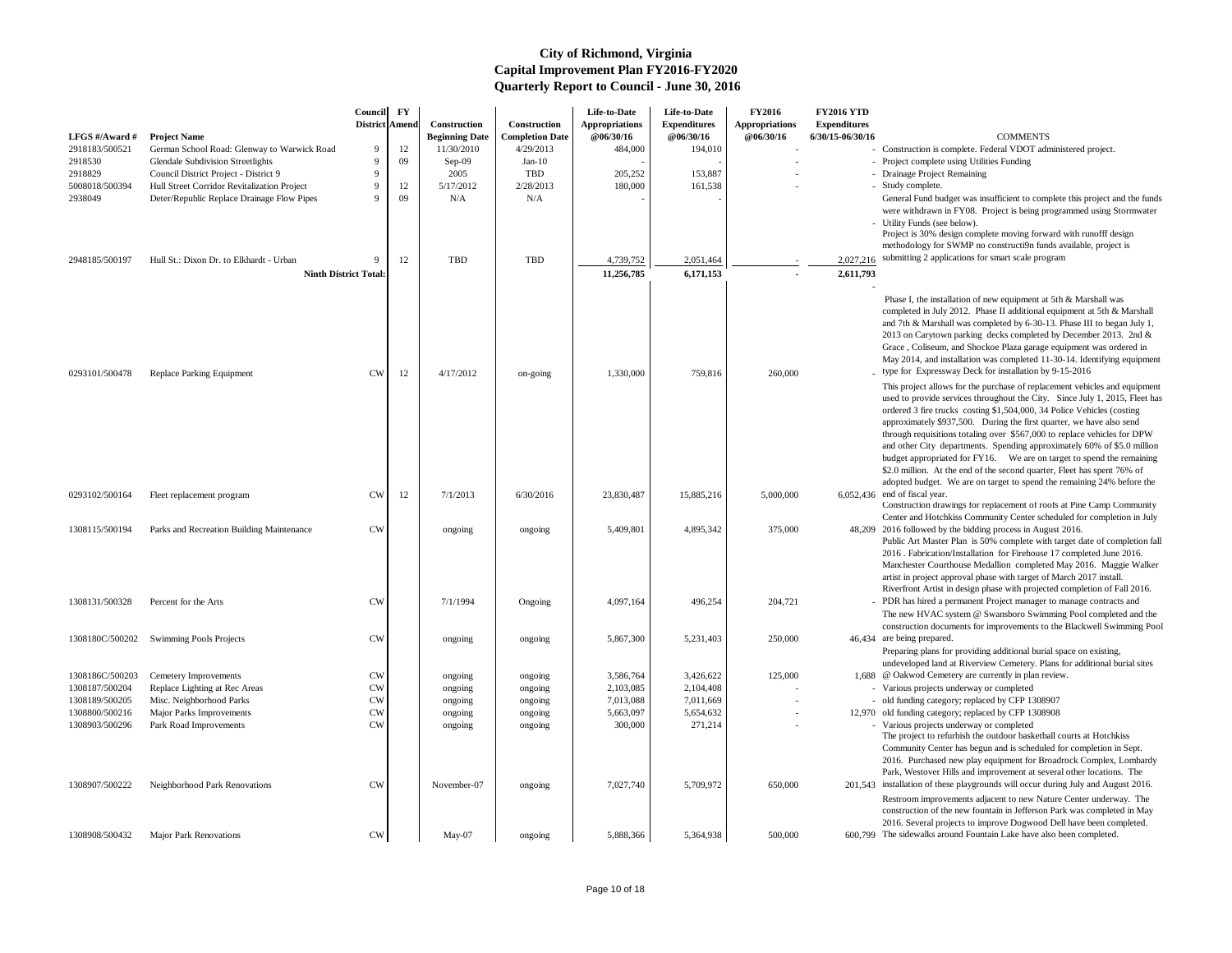|                                  |                                                                               | Council<br>District   Amend | $\mathbf{F}\mathbf{Y}$ | Construction          | Construction           | Life-to-Date<br><b>Appropriations</b> | Life-to-Date<br><b>Expenditures</b> | <b>FY2016</b><br><b>Appropriations</b> | <b>FY2016 YTD</b><br><b>Expenditures</b> |                                                                                                                                                                                                                                                                                                                                                                                                                                                  |
|----------------------------------|-------------------------------------------------------------------------------|-----------------------------|------------------------|-----------------------|------------------------|---------------------------------------|-------------------------------------|----------------------------------------|------------------------------------------|--------------------------------------------------------------------------------------------------------------------------------------------------------------------------------------------------------------------------------------------------------------------------------------------------------------------------------------------------------------------------------------------------------------------------------------------------|
| LFGS #/Award # Project Name      |                                                                               |                             |                        | <b>Beginning Date</b> | <b>Completion Date</b> | @06/30/16                             | @06/30/16                           | @06/30/16                              | 6/30/15-06/30/16                         | <b>COMMENTS</b>                                                                                                                                                                                                                                                                                                                                                                                                                                  |
| 130C300/500297                   | James River Park System                                                       | <b>CW</b>                   |                        | July-06               | ongoing                | 237,000                               | 257,771                             |                                        |                                          | Various projects underway; purchased equipment for the trails construction<br>and renovation as well as planned improvements at the James River<br>20,772 Visitor's Center/Maintenance Headquarters.                                                                                                                                                                                                                                             |
| 2108130                          | James River Detailed Design Plan                                              | <b>CW</b>                   |                        | <b>TBD</b>            | TBD                    | 500,000                               | 499,652                             |                                        |                                          | Plan approved by City Planning Commission and forwarded to City Council<br>- for consideration.                                                                                                                                                                                                                                                                                                                                                  |
| <b>210NEW</b>                    | Open Space Acquisition                                                        | <b>CW</b>                   |                        | <b>TBD</b>            | TBD                    |                                       |                                     |                                        |                                          | - Future Years Appropriation                                                                                                                                                                                                                                                                                                                                                                                                                     |
| 2108131/500158<br>500303 500305  | <b>Traffic Direction Conversions</b>                                          | <b>CW</b>                   |                        | 2/23/2015             | 6/18/2015              | 606,391                               | 392,990                             |                                        |                                          | Grace St one-way to two-way conversion completed and submitted<br>invoices to VDOT for reimbursement. This is a Revenue Sharing Project.<br>385,882 The unspent funds will be re-appropriated.                                                                                                                                                                                                                                                   |
|                                  |                                                                               |                             |                        |                       |                        |                                       |                                     |                                        |                                          | Construction for T.Tyler Potterfield Memorial Bridge (TTPMB) has started<br>and about 40% complete. Additional funds in adopted FY17 CIP budget<br>will permit completing both phases of TTPMB, including accessible rout to<br>SunTrust bridge. Other Priority 1 projects, e.g., Lehigh Terraces<br>planning/public engagement started March 2016. Finalizing Lehigh<br>6,321 Terraces plan through Design Development anticipated Spring 2017. |
| 2108132/500329                   | Riverfront Plan Implementation                                                | <b>CW</b>                   | 13                     | August-14             | August - 16            | 11,950,000                            | 777,529                             | 1,500,000                              |                                          |                                                                                                                                                                                                                                                                                                                                                                                                                                                  |
| 230-New/500486                   | Canine facility                                                               | <b>CW</b>                   | 14                     | February-15           | $Nov-15$               | 1,344,000                             | 1,337,383                           |                                        | 1,300,284                                | Project Closed & any available funds can be used. $(\$6,617)$<br>Procurement is nearing completion. Anticipated contract date during June                                                                                                                                                                                                                                                                                                        |
| 230-New/500482                   | Revenue Administration System                                                 | <b>CW</b>                   | 14                     | June- $17$            | June- $19$             | 3,297,770                             |                                     |                                        |                                          | 2016. Project implementation timeframe is 18-24 months.                                                                                                                                                                                                                                                                                                                                                                                          |
| 230-New/500484                   | Richmond Fire Burn Tower Stabilization & Repair                               | <b>CW</b>                   | 14                     | <b>TBD</b>            | TBD                    | 247,000                               | 65,943                              |                                        |                                          | New tower design complete and construction on hold pending future<br>40,115 funding.<br>A/E Design for Fall Protection System 75% complete, scheduled to begin                                                                                                                                                                                                                                                                                   |
| 2308103/500003                   | <b>Richmond Coliseum Renovations</b>                                          | <b>CW</b>                   |                        | July- $10$            | On-going               | 4,836,882                             | 3,744,085                           |                                        |                                          | 110,746 Construction Oct. 2016.                                                                                                                                                                                                                                                                                                                                                                                                                  |
|                                  |                                                                               |                             |                        |                       |                        |                                       |                                     |                                        |                                          | A/E Design Services needed to correct water infiltration into the building.<br>Replaced broken glass window-complete. Painted the 1st, 2nd & 3rd floors<br>offices & hallways. Put in new seating in the Jury Auditorium Complete.<br>253,049 A&E for new boilers & Generator.                                                                                                                                                                   |
| 2308104/500228<br>2308105/500455 | John Marshall Court Building Renovations<br>Community Schools/Parks/Libraries | <b>CW</b><br><b>CW</b>      |                        | 8/1/2008<br>5/2014    | 5/1/2015<br>Ongoing    | 3,840,000<br>8,251,485                | 3,194,779<br>7,248,464              | (1,000,000)<br>792,000                 |                                          | Current project scope consists of Pre-K (260 children) Facility as Phase V<br>to the M. L. King Middle School Project. PreK Facility design is complete<br>& construction (Exterior envelope, interior partitions and MEP rough in) is<br>underway. Scheduled completion on 6/15/15. MLK Pre-K closeout process<br>1,461,287 underway. Other project scoping underway.                                                                           |
| 2308117                          | <b>CDA Parking Facilities</b>                                                 | <b>CW</b>                   |                        | 11/30/2010            | 11/30/2010             | 69,896,246                            | 69,896,245                          |                                        |                                          | On Nov. 30, 2010, the City issued General Obligation Bonds and<br>transferred \$69,896,245 to the CDA to acquire the five CDA Parking<br>Facilities and to pay off all outstanding CDA bond debt. Title to the CDA<br>parking assets have been transferred to the City. The remaining CIP<br>budgeted authority for this project was unused and reduced by Ordinance.                                                                            |
|                                  |                                                                               |                             |                        |                       |                        |                                       |                                     |                                        |                                          | Project underway to install sprinkler system throughout City Hall which<br>also includes replacing the fire alarm system. Scheduled completion for<br>May/2014. Sprinkler System now completed & final contract closeout.<br>Closeout in process with final perimeter insulation project underway.<br>Perimeter insulation project completed and all scope for project is                                                                        |
| 2308125/500237                   | City Hall Sprinkler System                                                    | <b>CW</b>                   |                        | 6/2012                | 11/1/2015              | 2,960,000                             | 2,673,841                           |                                        |                                          | 244,192 completed.<br>Ongoing - Funds will be used for (2) 480V MCC panels on the<br>Observation Deck, serving the Chill water/Hot water pumps and controls                                                                                                                                                                                                                                                                                      |
| 2308130/500241                   | City Hall Major Building Electrical Upgrades                                  | <b>CW</b>                   |                        | 7/1/2009              | On-going               | 4,060,000                             | 4,060,000                           |                                        |                                          | 484,015 for the Cooling Tower at City Hall                                                                                                                                                                                                                                                                                                                                                                                                       |
|                                  |                                                                               |                             |                        |                       |                        |                                       |                                     |                                        |                                          | Main Library Elevator Replacement/Fire Alarm System Project<br>construction phase work is completed - dates shown are for this portion of<br>the overall Library Renovations work. MLB Roof Replacement Project<br>completed on Feb. 6, 2015. Special Collections Area HVAC design                                                                                                                                                               |
| 2308135/500231                   | <b>Library Renovations</b>                                                    | <b>CW</b>                   |                        | 10/2/2012             | Ongoing                | 5,591,500                             | 5,384,051                           |                                        |                                          | 83.502 complete and solicitation for bids scheduled for August 2016.<br>Construction began May 2016 for installation of generator redundancy and                                                                                                                                                                                                                                                                                                 |
| 2308140/500232                   | City Hall Emergency Generator Replacement                                     | <b>CW</b>                   |                        | 11/1/2008             | 9/30/2016              | 2,255,000                             | 1,774,940                           |                                        |                                          | 68,537 DIT redundant circuitry, scheduled for completion in November 2016.                                                                                                                                                                                                                                                                                                                                                                       |
| 2308145<br>2308150/500233        | <b>City Hall Exterior Renovations</b><br>City Hall Fall Protection System     | <b>CW</b><br><b>CW</b>      |                        | 8/1/2008<br>3/1/2009  | 12/1/2012<br>6/1/2011  | 20,727<br>523,282                     | 20,726                              | (94,273)                               |                                          | - Project complete.<br>$(14,038)$ Complete                                                                                                                                                                                                                                                                                                                                                                                                       |
| 2308153                          | Technology/Vocational School Improvements                                     | ${\rm\bf CW}$               |                        | TBD                   | TBD                    |                                       | 523,282                             |                                        |                                          | - Project scope needs to be determined.                                                                                                                                                                                                                                                                                                                                                                                                          |

- -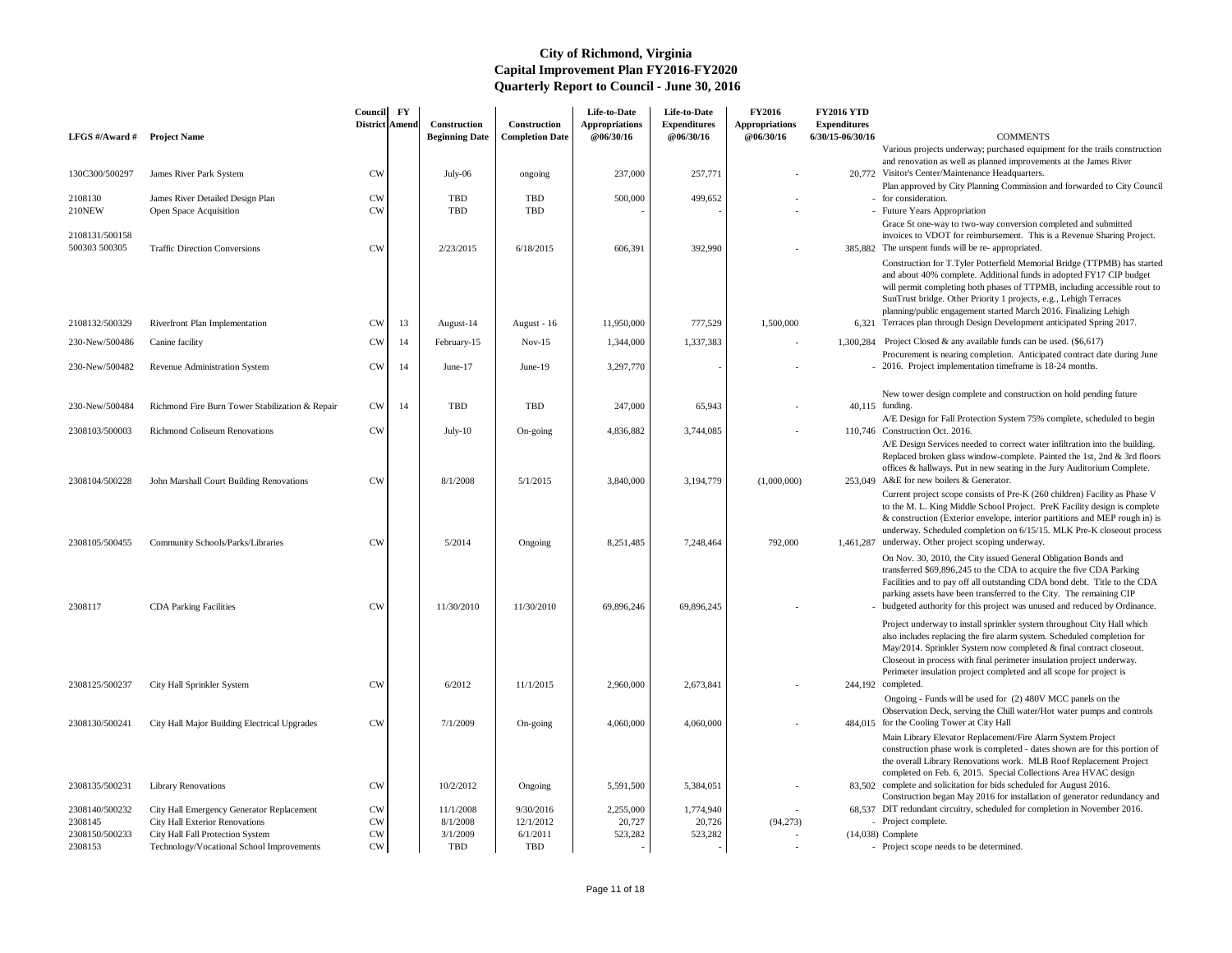Ongoing - Acquisition closed February 2013. Balance will be used to make parking improvements to support the development of the area as a park and preserve balance as green space for eventual development of Lehigh 191,301 Terraces. Tentative completion date, June 2017.

 AHU 4 construction complete; next phase of project (valves and steam traps) On going project, however, additional funds will be needed to complete City Hall. Replace failing heating and cooling valves; The following projects are currently ongoing: Replace Hot and Chilled water line replacement at various location, replace all restroom drains, replace hot and chilled water lines at the 1st floor, replace roof drain lines above room 100 1st floor. The total sum for the projects is \$120,673.00. Respectively (\$47,363, \$41,184, \$18,384, \$13,742). Additional projects completed are: Replace chilled and hot water lines (\$12,480); Install hot water recirculation equipment (\$33,193); Install (4) hot taps on Chill and hot water lines (\$6,303). The remaining funds per rapids as of 7/22/16 were

| LFGS $\#/$ Award $\#$                                    | <b>Project Name</b>                                                                                                     | Council<br><b>District Amend</b>                 | $\mathbf{F}\mathbf{Y}$ | Construction<br><b>Beginning Date</b>     | <b>Construction</b><br><b>Completion Date</b> | Life-to-Date<br><b>Appropriations</b><br>@06/30/16 | Life-to-Date<br><b>Expenditures</b><br>@06/30/16   | <b>FY2016</b><br><b>Appropriations</b><br>@06/30/16 | <b>FY2016 YTD</b><br><b>Expenditures</b><br>6/30/15-06/30/16 | <b>COMMENTS</b>                                                                                                                                                                                                                                                                                                                                                                                                                                                                                                                                                                                                                                                                                                                                                                                                                                                                                                                                                                                                                                                                                                                                                                                                                           |
|----------------------------------------------------------|-------------------------------------------------------------------------------------------------------------------------|--------------------------------------------------|------------------------|-------------------------------------------|-----------------------------------------------|----------------------------------------------------|----------------------------------------------------|-----------------------------------------------------|--------------------------------------------------------------|-------------------------------------------------------------------------------------------------------------------------------------------------------------------------------------------------------------------------------------------------------------------------------------------------------------------------------------------------------------------------------------------------------------------------------------------------------------------------------------------------------------------------------------------------------------------------------------------------------------------------------------------------------------------------------------------------------------------------------------------------------------------------------------------------------------------------------------------------------------------------------------------------------------------------------------------------------------------------------------------------------------------------------------------------------------------------------------------------------------------------------------------------------------------------------------------------------------------------------------------|
|                                                          |                                                                                                                         |                                                  |                        |                                           |                                               |                                                    |                                                    |                                                     |                                                              | AHU 4 construction complete; next phase of<br>traps) On going project, however, additional<br>complete City Hall. Replace failing heating a<br>following projects are currently ongoing: Re<br>line replacement at various location, replace a<br>and chilled water lines at the 1st floor, replace<br>100 1st floor. The total sum for the projects<br>(\$47,363, \$41,184, \$18,384, \$13,742). Addi<br>Replace chilled and hot water lines (\$12,480)<br>recirculation equipment (\$33,193); Install (4)<br>water lines $(\$6,303)$ . The remaining funds pe                                                                                                                                                                                                                                                                                                                                                                                                                                                                                                                                                                                                                                                                           |
| 2308154/500242                                           | City Hall HVAC Valve Replacement                                                                                        | <b>CW</b>                                        |                        | 2/1/2016                                  | On-going                                      | 2,210,000                                          | 17,155                                             |                                                     |                                                              | $(1,578,935)$ \$288,217.05)<br>Ongoing - Acquisition closed February 2013.<br>parking improvements to support the develop<br>preserve balance as green space for eventual                                                                                                                                                                                                                                                                                                                                                                                                                                                                                                                                                                                                                                                                                                                                                                                                                                                                                                                                                                                                                                                                 |
| 2308155<br>2308156C/500131<br>2308157C/500245<br>2308167 | Lehigh Acquisition<br><b>Major Building Renovations</b><br>City Jail Maintenance<br><b>Landmark Theater Renovations</b> | <b>CW</b><br><b>CW</b><br><b>CW</b><br><b>CW</b> |                        | 2/2013<br>7/1/2008<br>7/1/2008<br>Ongoing | 6/1/2017<br>ongoing<br>7/1/2013<br>Ongoing    | 2,200,000<br>45,273,967<br>13,029,881<br>8,779,601 | 2,200,000<br>43,204,582<br>13,025,331<br>8,779,600 | 1,000,000<br>(574, 338)                             | 594,298                                                      | 191,301 Terraces. Tentative completion date, June 20<br>Police Hq Water Heater construction comple<br>completed; Fire Station 18 Boiler complete; l<br>Complete; 911 Emergency Communications<br>Building HVAC-A/E Services completed; RA<br>Services completed. Upgrades to replace new<br>paint booth start Feb 2016 - Apr 2016, Police<br>Replacement of roofing systems at Libraries a<br>complete - Const. Start Mar 2016 - Sept 201<br>parking lots. New generators and monitoring<br>Operations (Need contract modification). Up<br>City facilities - (Const. Start Mar 2016 - Aug<br>is currently in Design A/E and on-going: Pol<br>3rd Precinct and Training Academy. The cos<br>and is scheduled to be completed by Aug. 31<br>from FY 17 and estimated to be \$300,000 an<br>Additional project completed are: Demo of V<br>Install new fence at Festival Park; Install new<br>Parking deck (\$8,544.00); Replace floor in el<br>(\$8,700.00); Back up cooling Units for DIT -<br>Exhaust fan and controls Fleet Paint Booth (9<br>Ton at Fleet Maint. Bldg. (\$22,068); Install V<br>(\$9,630); Replace Fleet Maint. Roof (\$277,9)<br>construction expected to be completed by No<br>- All projects complete.<br>- Complete |
|                                                          |                                                                                                                         |                                                  |                        |                                           |                                               |                                                    |                                                    |                                                     |                                                              | North Ave., Westover Hills, Belmont Ave., I<br>Library Projects and Main Library Lower Lev<br>complete. East End BL Project construction<br>Oct.13. Main Library 2nd Floor renovation I<br>a construction completion scheduled for Feb/<br>for construction start of June./15. Completion<br>Jan/2016. West End BL Project returned to p<br>work. Design for remaining program project<br>Construction dates are current projections for<br>funding and essentially one project per year.                                                                                                                                                                                                                                                                                                                                                                                                                                                                                                                                                                                                                                                                                                                                                 |
| 2308196/500273                                           | Library Technology Upgrades & Renovations Program                                                                       | CW                                               |                        | 5/2010                                    | Mar./2017                                     | 10,959,647                                         | 9,945,435                                          | 467,705                                             |                                                              | 1,769,734 and IFB in process.                                                                                                                                                                                                                                                                                                                                                                                                                                                                                                                                                                                                                                                                                                                                                                                                                                                                                                                                                                                                                                                                                                                                                                                                             |

Police Hq Water Heater construction completed; Fire Station 20 HVACcompleted; Fire Station 18 Boiler complete; Fire Station 23 HVAC Complete; 911 Emergency Communications Building, Radio Tower Building HVAC-A/E Services completed; RAA Datacenter HVAC-A/E Services completed. Upgrades to replace new HVAC systems for Fleet and paint booth start Feb 2016 - Apr 2016, Police and Fire Departments. Replacement of roofing systems at Libraries and new Fleet facility - (IFB complete - Const. Start Mar 2016 - Sept 2016). Asphalt overlaying of parking lots. New generators and monitoring systems for Emergency Operations (Need contract modification). Upgrades to exterior lighting of City facilities - (Const. Start Mar 2016 - Aug 2016); The following project is currently in Design A/E and on-going: Police Parking Decks Repairs at 3rd Precinct and Training Academy. The cost for A/E design is \$66,050.00 and is scheduled to be completed by Aug. 31, 2016. Construction will be from FY 17 and estimated to be \$300,000 and completed May 2017. Additional project completed are: Demo of Wall at Festival Park (\$2,950); Install new fence at Festival Park; Install new air duct box at City Hall Parking deck (\$8,544.00); Replace floor in elevators at City Jail (\$8,700.00); Back up cooling Units for DIT - City Hall (\$19,489.00); New Exhaust fan and controls Fleet Paint Booth (\$48,400.00); New RTU 10 Ton at Fleet Maint. Bldg. (\$22,068); Install Washer and Dryer at City Hall (\$9,630); Replace Fleet Maint. Roof (\$277,900) this project is currently in construction expected to be completed by Nov. 2016.

- All projects complete.
- 

North Ave., Westover Hills, Belmont Ave., Hull St. & Broad Rock Branch Library Projects and Main Library Lower Level Auditorium Project are complete. East End BL Project construction phase work completed in Oct.13. Main Library 2nd Floor renovation IFB scheduled for June/14 with a construction completion scheduled for Feb/15. Ginter Park BL scheduled for construction start of June./15. Completion scheduled for completion Jan/2016.West End BL Project returned to program & re-starting design work. Design for remaining program projects essentially complete. Construction dates are current projections for overall program per extended funding and essentially one project per year. West End design completed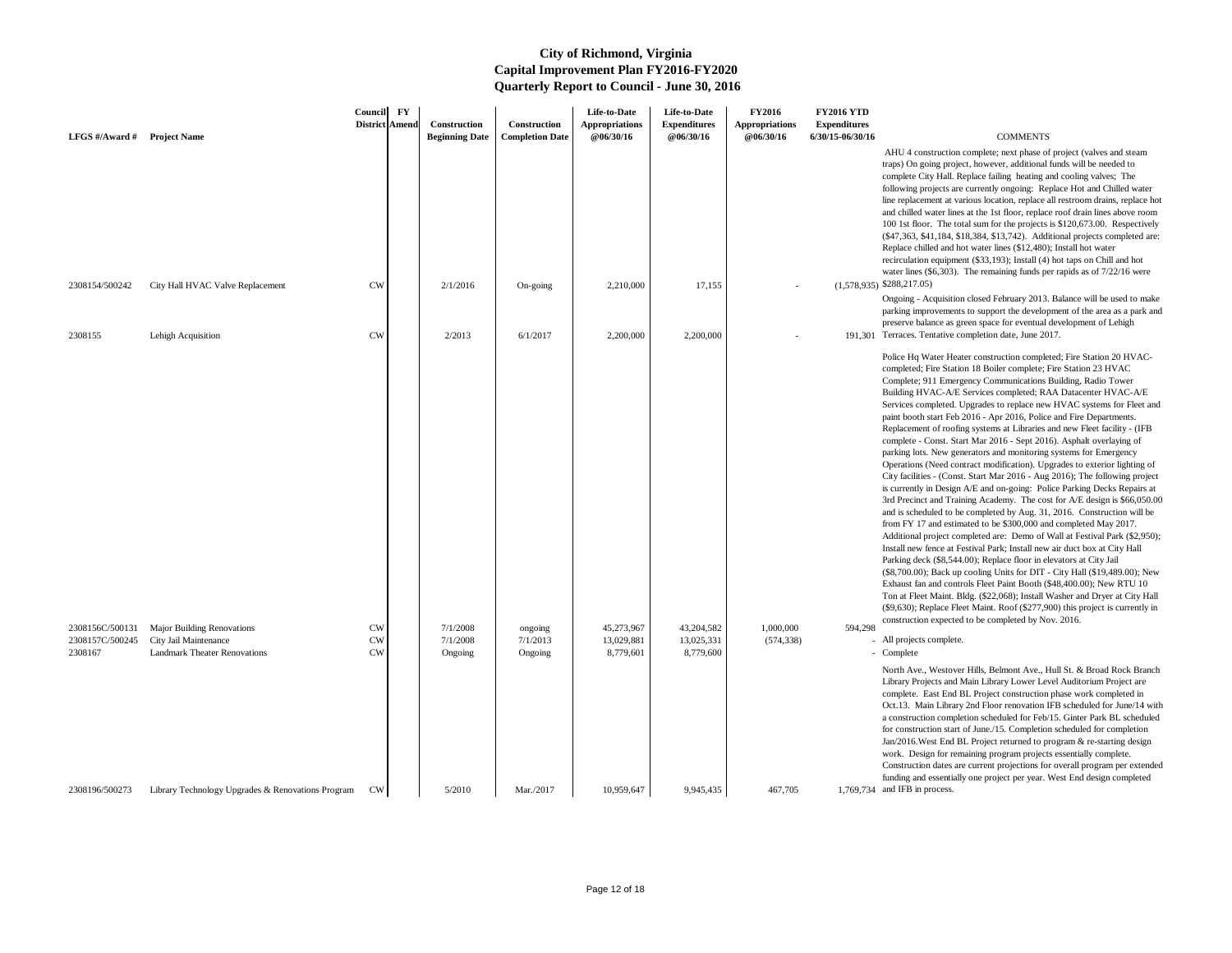| LFGS #/Award # Project Name      |                                                                                        | Council<br>District Amend | $\mathbf{F}\mathbf{Y}$ | Construction<br><b>Beginning Date</b> | Construction<br><b>Completion Date</b> | Life-to-Date<br><b>Appropriations</b><br><b>@06/30/16</b> | Life-to-Date<br><b>Expenditures</b><br>@06/30/16 | <b>FY2016</b><br><b>Appropriations</b><br><b>@06/30/16</b> | <b>FY2016 YTD</b><br><b>Expenditures</b><br>6/30/15-06/30/16 | <b>COMMENTS</b>                                                                                                                                                                                                                                                                                                                                                                                                                                                                                                                                                                                                                                                                                                               |
|----------------------------------|----------------------------------------------------------------------------------------|---------------------------|------------------------|---------------------------------------|----------------------------------------|-----------------------------------------------------------|--------------------------------------------------|------------------------------------------------------------|--------------------------------------------------------------|-------------------------------------------------------------------------------------------------------------------------------------------------------------------------------------------------------------------------------------------------------------------------------------------------------------------------------------------------------------------------------------------------------------------------------------------------------------------------------------------------------------------------------------------------------------------------------------------------------------------------------------------------------------------------------------------------------------------------------|
|                                  |                                                                                        |                           |                        |                                       |                                        |                                                           |                                                  |                                                            |                                                              | Multi-project program with four Phase I projects: Broad Rock ES, Oak<br>Grove ES, M.L. King MS & Huguenot HS. BRES & OGES projects<br>complete and opened 1/2/2013 on schedule. MLKMS Project Phase III<br>construction complete and new school opened 1/6/2014 on schedule -<br>Phase IV demolition of existing school and completion of south end school<br>construction and site work complete July 2014. MLKMS Phase IV<br>completed and Phase V (Pre-K) construction underway. HHS primary<br>construction underway and on schedule for 1/5/2015 new school opening.<br>Remaining existing school demo $\&$ site work scheduled for completion<br>Fall./15. Huguenot HS project completed and project closeout underway. |
| 2308198/500160<br>2308199/500535 | School CIP Planning & Construction<br>City Hall Building HVAC Upgrades                 | <b>CW</b><br>CW           |                        | Sept. 2011<br>1/1/2009                | On-going<br>12/1/2012                  | 186,888,204<br>644,500                                    | 174,488,303<br>627,345                           | 13,428,290                                                 | 19,541,161                                                   | Planning for new school projects underway.<br>- Projects Complete<br>Phase 2 work is complete. Also, the City is 100% complete and<br>documentation for the Department of Corrections has been submitted for<br>25% project reimbursement. State reimbursement is anticipated to be                                                                                                                                                                                                                                                                                                                                                                                                                                           |
| 2308221/500125<br>2308222/500481 | New Justice Center<br>Finance ERP System                                               | <b>CW</b><br><b>CW</b>    |                        | Nov. 2011<br>7/1/2009                 | Feb. 2015<br>4/30/2014                 | 132,264,000<br>5,081,957                                  | 131,142,093<br>5,082,849                         |                                                            |                                                              | 6,742,484 received before the end of April.<br>- Phase 1b complete<br>The City Hall fire alarm replacement project is part of the combined City<br>Hall Fire Alarm/Sprinkler Project & construction completed and final                                                                                                                                                                                                                                                                                                                                                                                                                                                                                                       |
| 2308224                          | City Hall Fire Alarm System                                                            | <b>CW</b>                 |                        | 6/2012                                | 12/13/2013                             | 3,000,000                                                 | 3,000,000                                        |                                                            |                                                              | - contract closeout underway. Project completed.<br>City Hall Boiler Re-configuration-Construction 99% complete - to install<br>new boiler water feed valves and controls; The following project is in<br>Design A/E and is currently on-going. The Design cost \$17,700.00 and<br>shall be completed by Aug. 31. Construction is estimated to be<br>approximately \$200,000.00 and to be completed next spring April 2017.                                                                                                                                                                                                                                                                                                   |
| 2308223/500246                   | City Hall Replacement of Boilers and Related Systems                                   | <b>CW</b>                 |                        | 3/31/2009                             | ongoing                                | 496,000                                                   | 270,098                                          | (600,000)                                                  |                                                              | 35,805 The remaining funds per Rapids as of 6/22/16 \$800,859.09.<br>City Hall Boiler Re-configuration-Construction 99% complete - to install<br>new boiler water feed valves and controls; Next new project to upgrade                                                                                                                                                                                                                                                                                                                                                                                                                                                                                                       |
| 2308235/500438<br>2308237/500443 | City Hall Renovation Project<br><b>Customer Relationship Management Program</b>        | <b>CW</b><br><b>CW</b>    | 13<br>13               | 2/11/2013<br>Q1FY14                   | on-going<br>12/31/2016                 | 3,808,742<br>2,318,350                                    | 2,956,729<br>1,193,806                           | 450,000                                                    |                                                              | 2,224,853 boiler doors<br>RVA One is preparing to move from "soft launch" status to full operations.<br>As of 7/20/2016, a total of 25,311 cases have been processed using the new<br>system. Since the decommissioning of the legacy CRS system in June 2016,<br>all call center agents are now using the RVA One system for most service<br>request types (except for dome DPU-related service requests). Next steps<br>include User Acceptance Testing (UAT) for the SeeClickFix (mobile<br>application) and Cityworks interfaces, as well as implementation of a web-<br>414,343 based service request submission tool.                                                                                                   |
|                                  |                                                                                        |                           |                        |                                       |                                        |                                                           |                                                  |                                                            |                                                              | City providing project funds to RPAC through the EDA for design $\&$<br>construction using Wilson Butler Architects for design & Gilbane/Cristman<br>for construction. Phase II construction completed 10/18/2013 on schedule<br>and Phase III is underway with Phase IV and overall completion 10/2014.                                                                                                                                                                                                                                                                                                                                                                                                                      |
| 2308238/500437<br>2308239/500248 | Landmark Theater Phase III Renovation<br>RAA Buildings and Property Improvements       | <b>CW</b><br><b>CW</b>    | 14<br>13               | 7/2012<br>9/1/2012                    | 10/20/2014<br>On-going                 | 14,000,000<br>600,000                                     | 14,000,000<br>99,958                             |                                                            |                                                              | - Project completed.<br>Current Project - A/E Services needed to pave rear parking lot, install new<br>81,819 canopy                                                                                                                                                                                                                                                                                                                                                                                                                                                                                                                                                                                                          |
| 2308302/500250                   | 800 MHz Radio System Update & Equip. Replacement                                       | CW                        | 12                     | On-going                              | On-going                               | 15,129,000                                                | 566,932                                          | 13,379,000                                                 |                                                              | 132,776 Scope Being Determined<br>The RFP for architectural design and engineering services was published on<br>September 24, 2014 with a proposal deadline of October 23, 2014. The<br>RFP evaluation committee has completed scoring of the proposals and a<br>contract is expected to be awarded during the month of Jan./15 with the<br>expectation that the design will be completed by summer, calendar year                                                                                                                                                                                                                                                                                                            |
| 500559<br>2308303/500251         | 9-1-1 Emergency Communications Center Expansion<br>Police Firing Range Caroline County | <b>CW</b><br><b>CW</b>    | 15<br>12               | N/A<br>7/1/2011                       | TBD<br>1/30/2015                       | 1,026,807<br>1,000,000                                    | 282,055<br>1,000,000                             |                                                            |                                                              | 248,499 2015. Design completed. Construction schedule is pending FY17 funding.<br>160,944 Project Closed                                                                                                                                                                                                                                                                                                                                                                                                                                                                                                                                                                                                                      |
|                                  |                                                                                        |                           |                        |                                       |                                        |                                                           |                                                  |                                                            |                                                              | Projects under construction (renovations); The following projects were<br>completed: Entrance lighting, Automatic Sliding Doors, Install exterior<br>transformer for LED fixtures. The total cost was \$40,322.00. Respectively<br>(\$9,501.00, \$5,129.00, \$25,692.00) The remaining funds per Rapids as of                                                                                                                                                                                                                                                                                                                                                                                                                 |
| 2308501/500252                   | <b>City Hall Renovations</b>                                                           | <b>CW</b>                 |                        | 7/1/2008                              | 1/1/2015                               | 26,940,000                                                | 26,884,155                                       |                                                            |                                                              | 40,851 7/22/16 are \$39,458.04 (500252-100223).                                                                                                                                                                                                                                                                                                                                                                                                                                                                                                                                                                                                                                                                               |
| 2308792/500253                   | City Hall Elevator Systems                                                             | <b>CW</b>                 |                        | 6/2012                                | 9/15/2014                              | 4,800,000                                                 | 4,800,000                                        |                                                            |                                                              | 196,230 Project Closed & any available funds can be used.                                                                                                                                                                                                                                                                                                                                                                                                                                                                                                                                                                                                                                                                     |
| 2308794/500385<br>2308795        | <b>ADA</b> Improvements<br><b>Carpenter Center</b>                                     | <b>CW</b><br><b>CW</b>    |                        | 1/1/2009<br>12/20/2004                | on-going<br>9/9/2009                   | 350,000                                                   | 350,000<br>25,000,000                            |                                                            |                                                              | 35,150 Funding for Elevators ADA Main Library - currently open for bids<br>- Project has been completed $& City $25M$$ funding fully disbursed.                                                                                                                                                                                                                                                                                                                                                                                                                                                                                                                                                                               |
| 2308800/500536                   | City Hall Major Electrical Renovations                                                 | <b>CW</b>                 |                        | 3/1/2009                              | 12/1/2012                              | Page 13.000,000<br>Page 13.01.18                          | 1,382,079                                        |                                                            |                                                              | - Project Closed $&$ any available funds can be used.                                                                                                                                                                                                                                                                                                                                                                                                                                                                                                                                                                                                                                                                         |
| 2308927                          | New Courts Facility                                                                    | ${\rm\bf CW}$             |                        | 6/23/2008                             | Jan. 2012                              | 26,399,322                                                | 26,399,318                                       |                                                            |                                                              | 34 Project complete                                                                                                                                                                                                                                                                                                                                                                                                                                                                                                                                                                                                                                                                                                           |

- 
- -
	-
	-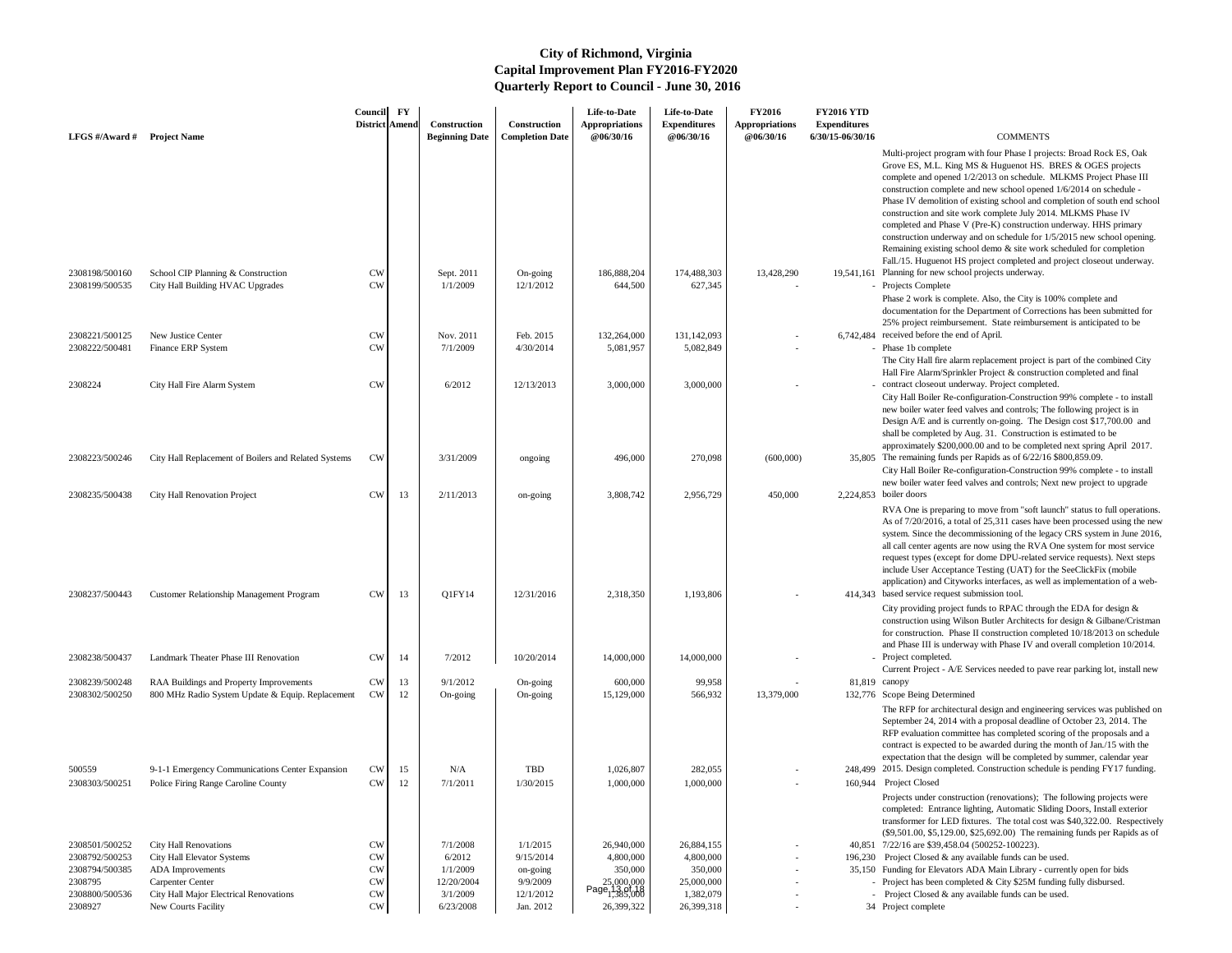|                             |                                                     | Council<br>District Amend | $\mathbf{F}\mathbf{Y}$ | <b>Construction</b>   | <b>Construction</b>    | Life-to-Date<br><b>Appropriations</b> | Life-to-Date<br><b>Expenditures</b> | <b>FY2016</b><br><b>Appropriations</b> | <b>FY2016 YTD</b><br><b>Expenditures</b> |                                                                                                                                                                                                                                                                                                                                                                                                                                                                                            |
|-----------------------------|-----------------------------------------------------|---------------------------|------------------------|-----------------------|------------------------|---------------------------------------|-------------------------------------|----------------------------------------|------------------------------------------|--------------------------------------------------------------------------------------------------------------------------------------------------------------------------------------------------------------------------------------------------------------------------------------------------------------------------------------------------------------------------------------------------------------------------------------------------------------------------------------------|
| LFGS #/Award # Project Name |                                                     |                           |                        | <b>Beginning Date</b> | <b>Completion Date</b> | @06/30/16                             | @06/30/16                           | @06/30/16                              | 6/30/15-06/30/16                         | <b>COMMENTS</b>                                                                                                                                                                                                                                                                                                                                                                                                                                                                            |
| 2308929/500272              | <b>Fire Station Renovations</b>                     | <b>CW</b>                 |                        | On-going              | On-going               | 6,700,000                             | 5,507,166                           | 500,000                                |                                          | Renovations to Fire Station No. 10 & No.13 complete. Fire Stations No.8,<br>19, 20 $\&$ 21 scheduled for renovations with FS No. 20 construction to start<br>August 2016, design of FS No. 21 started July 2016. The plan calls for one<br>738,109 station to be completed as the next renovation starts.                                                                                                                                                                                  |
| 2308931/500261              | Juvenile Detention center                           | <b>CW</b>                 |                        | 7/1/2008              | On-going               | 2,615,003                             | 1,583,222                           | 400,000                                |                                          | HVAC System (RTU 2) complete; Seal and re-stripe parking lot<br>completed; renovate control room in progress. Roof replacement; The<br>following project was completed 5/31/16 - Greenhouse Electrical<br>Renovations for \$5,218.00. Additionally, RTU #10 was replaced July 2016<br>$($15,223.00)$ . The remaining funds per Rapids as of $7/22/16$ are<br>3,883 \$1,191,783.40 (500261-100228).                                                                                         |
|                             |                                                     |                           |                        |                       |                        |                                       |                                     |                                        |                                          | Projects under construction, to support the renovations for the Fire                                                                                                                                                                                                                                                                                                                                                                                                                       |
| 2308933/500269              | City Hall Interior Renovations                      | <b>CW</b>                 |                        | On-going              | On-going               | 631,000                               | 614,801                             |                                        |                                          | 1,800 Alarm/Sprinkler Project . City Council Suite renovation                                                                                                                                                                                                                                                                                                                                                                                                                              |
| 2308935/500270              | <b>Landmark Theater Renovations</b>                 | <b>CW</b>                 |                        | 1/5/2009              | 4/30/2010              | 3,900,000                             | 3,904,210                           |                                        |                                          | - Projects complete.                                                                                                                                                                                                                                                                                                                                                                                                                                                                       |
|                             |                                                     |                           |                        |                       |                        |                                       |                                     |                                        |                                          | Dark fiber optic to be installed in the south of the James as part of ITS                                                                                                                                                                                                                                                                                                                                                                                                                  |
| 290-New/500420              | Richmond Fiber Optics Network System                | <b>CW</b>                 | 14                     | On-going              | On-going               | 1,000,000                             | 308,270                             | 250,000                                |                                          | 251,618 Signal System Project. Main Library, 911 Building, DPU at Maury                                                                                                                                                                                                                                                                                                                                                                                                                    |
| 2908020/500537              | <b>Bicycle and Pedestrian Enhancements</b>          | <b>CW</b>                 |                        | 1/2/2011              | 1/2/2013               | 30,000                                | 481                                 |                                        |                                          | (29,038) City-standard bike rack approved.                                                                                                                                                                                                                                                                                                                                                                                                                                                 |
| 2908021/500312              | Bicycle Connector US Bike Route 1                   | <b>CW</b>                 | 13                     | 9/24/2014             | 12/19/2014             | 130,000                               | 130,000                             |                                        | (43,942) Closed                          |                                                                                                                                                                                                                                                                                                                                                                                                                                                                                            |
| 2908022/500310              | Bike lane Installations (MLK)                       | CW                        | 13                     | 9/2/2014              | 10/10/2014             | 126,500                               | 132,715                             |                                        | 12,113 Closed                            | is in progress. Working with the Workforce Development Program to<br>utilize their skilled labor to produce bike racks. 225 post-and-ring racks<br>locally fabricated have been installed. 30 "staple" (inverted U) racks were<br>completed for the "Go Bike" project in collaboration with the Chamber of<br>Commerce, 12 of which have been installed. 60 "staple" style racks are in<br>production. A total of 386 bike racks have been installed since the start of<br>the initiative. |
| 2908023/500435              | <b>Bicycle Parking Racks</b>                        | <b>CW</b>                 | 13                     | 4/30/2013 Ongoing     |                        | 125,000                               | 49,744                              | 25,000                                 | 34,561                                   | 3rd & 4th Canal St, 1st & Clay Traffic Signal Upgrade design completed.<br>Westover Hills Blvd & Dunstan Traffic Signal Upgrade - Closed Out.<br>Harrison St @ Park & Grove Signal Upgrade under construction. New                                                                                                                                                                                                                                                                         |
|                             | 2908122C/500289 Misc. Traffic Control Installations | CW                        |                        | Ongoing               | Ongoing                | 7,578,858                             | 6,747,213                           | 400,000                                |                                          | 173,783 Signal @ Nicholson St and Williamsburg Ave 90% design completed.                                                                                                                                                                                                                                                                                                                                                                                                                   |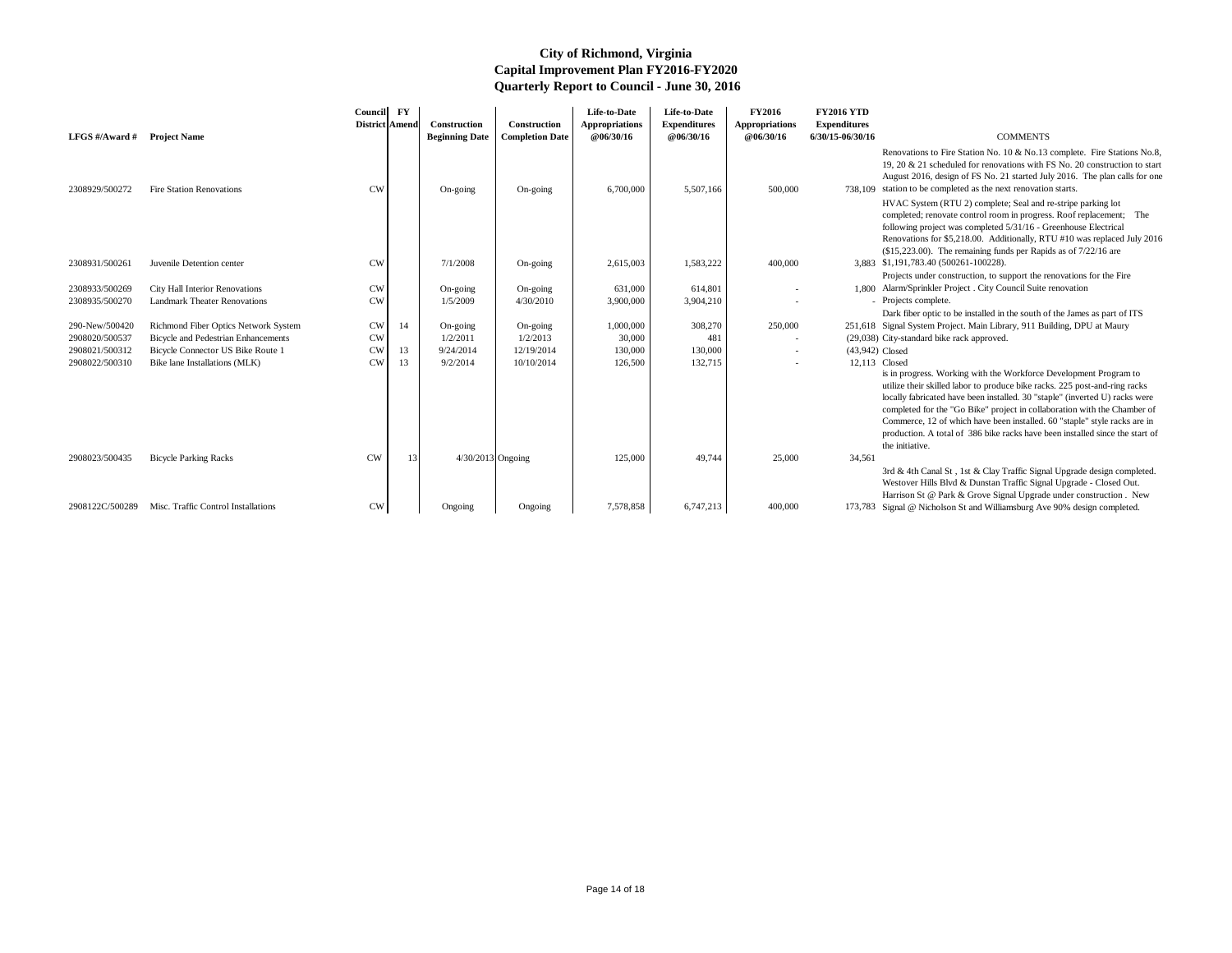|                             |                                                       | Council FY            |    |                       |                        | Life-to-Date          | Life-to-Date        | <b>FY2016</b>         | <b>FY2016 YTD</b>   |                                                                                                                                                                                                                                                                                                                                                                                                                                                                                                                                                                                                                                                        |
|-----------------------------|-------------------------------------------------------|-----------------------|----|-----------------------|------------------------|-----------------------|---------------------|-----------------------|---------------------|--------------------------------------------------------------------------------------------------------------------------------------------------------------------------------------------------------------------------------------------------------------------------------------------------------------------------------------------------------------------------------------------------------------------------------------------------------------------------------------------------------------------------------------------------------------------------------------------------------------------------------------------------------|
|                             |                                                       | <b>District Amend</b> |    | Construction          | Construction           | <b>Appropriations</b> | <b>Expenditures</b> | <b>Appropriations</b> | <b>Expenditures</b> |                                                                                                                                                                                                                                                                                                                                                                                                                                                                                                                                                                                                                                                        |
| LFGS #/Award # Project Name |                                                       |                       |    | <b>Beginning Date</b> | <b>Completion Date</b> | @06/30/16             | @06/30/16           | @06/30/16             | 6/30/15-06/30/16    | <b>COMMENTS</b>                                                                                                                                                                                                                                                                                                                                                                                                                                                                                                                                                                                                                                        |
|                             | 2908123/500338/339 Street Name Sign Program           | <b>CW</b>             |    | Ongoing               |                        | 668,976               | 622,270             |                       |                     | For state reimbursable funding portion the project is complete. The<br>remainder of the project will continue with city General Fund dollars as<br>- funding allows.                                                                                                                                                                                                                                                                                                                                                                                                                                                                                   |
|                             |                                                       |                       |    |                       | ongoing                |                       |                     |                       |                     | Six Intersection Signal Upgrade project construction completed. Closeout underway.<br>23rd & Fairfield Ave roundabout project construction completed. closeout<br>underway. 25th & Nine Mile Rd roundabout project construction completed.<br>Closeout underway. Brookland Park Blvd, Dill Ave roundabout project started                                                                                                                                                                                                                                                                                                                              |
|                             | 2908130/500302/303 TEA-21 Safety Improvements         | <b>CW</b>             |    | 3/15/2008             | Ongoing                | 25,311,151            | 19,602,019          | $\sim$                | 1,399,334           | construction in Jan., 2016                                                                                                                                                                                                                                                                                                                                                                                                                                                                                                                                                                                                                             |
| 2908135/500421              | Safety Improvement Contingency                        | <b>CW</b>             |    | Ongoing               | Ongoing                | 454,406               | 301,052             | $\sim$                |                     | 17,960 Several projects                                                                                                                                                                                                                                                                                                                                                                                                                                                                                                                                                                                                                                |
| 2908136                     | Parking Meter Enhancement Program                     | <b>CW</b>             |    | Ongoing               | Ongoing                | 75,000                | 74,997              |                       |                     | - Project complete, account closed.                                                                                                                                                                                                                                                                                                                                                                                                                                                                                                                                                                                                                    |
| 2908137/500293              | Richmond Signal System Improvements (RSTP)            | CW                    |    | 10/31/2009            | 12/31/2013             | 5,315,000             | 5,542,719           |                       |                     | 64,546 Construction completed. Closing out in process.                                                                                                                                                                                                                                                                                                                                                                                                                                                                                                                                                                                                 |
|                             |                                                       |                       |    |                       |                        |                       |                     |                       |                     | Construction completed. Closing out in process. Federal Project. Funds                                                                                                                                                                                                                                                                                                                                                                                                                                                                                                                                                                                 |
| 2908138/500363              | Richmond Signal System Improvements (CMAQ)            | <b>CW</b>             |    | Ongoing               | Ongoing                | 3,739,000             | 2,897,103           | (500,000)             |                     | 880 will need to be re-appropriated in accordance with VDOT 6-year plan                                                                                                                                                                                                                                                                                                                                                                                                                                                                                                                                                                                |
| 2908152/500341              | Overhead Traffic Sign Structure Enhancements          | <b>CW</b>             |    | Ongoing               | 6/1/2014               | 75,000                | 101,565             |                       |                     | - Design and construction is complete                                                                                                                                                                                                                                                                                                                                                                                                                                                                                                                                                                                                                  |
| 2908153/500425              | Citywide Sign Replacement Program                     | <b>CW</b>             |    | Ongoing               | 6/1/2014               | 116,566               | 116,566             | (58, 434)             |                     | - Project Complete                                                                                                                                                                                                                                                                                                                                                                                                                                                                                                                                                                                                                                     |
|                             |                                                       |                       |    |                       |                        |                       |                     |                       |                     | Floyd Avenue Bike Boulevard construction completed. Closeout<br>underway. Manchester Bridge Bike Lane construction start construction in<br>Aug. Lee Bridge Bike Lane will start construction in Aug, 2015. W. Leigh<br>St (Myers St to Dineen St) Bike Lane construction 90% completed.                                                                                                                                                                                                                                                                                                                                                               |
| 2908222/500309              | <b>Bike Lanes "Sharrows"</b>                          | <b>CW</b>             | 12 | Ongoing               | Ongoing                | 3,150,000             | 1,043,217           | 500,000               | 385,275             |                                                                                                                                                                                                                                                                                                                                                                                                                                                                                                                                                                                                                                                        |
|                             | 2908232/500307/313 ITS Signal System                  | <b>CW</b>             | 12 | <b>July 2013</b>      | June 2017              | 10,000,000            | 3,773,326           | $\sim$                | 2,078,971           | Construction is underway (about 35% completed).                                                                                                                                                                                                                                                                                                                                                                                                                                                                                                                                                                                                        |
| 2908910/500361              | Citywide Traffic Calming                              | <b>CW</b>             |    | Ongoing               | Ongoing                | 4,450,000             | 3,106,223           | 400,000               |                     | Circle at Lock Ln - Construction completed.<br>SRTS project - Construction ongoing.<br>Circles at<br>Franklin St and concrete median at Riverside Dr and New Kent Rd -<br>construction is scheduled for August 2016.<br>Speed tables on Seminary Ave, St Christopher Rd, and Clarence St and<br>Crosswalk and RRFB at Three Chopt Rd and Towana Rd - Design<br>Splitters and speed table on Granite<br>completed.<br>Ave - Design completed. Construction is scheduled for September 2016.<br>Idlewood Ave Roundabout - R/W acquisition. underway.<br>Potential projects throughout the City - Estimate construction date for<br>$83,645$ 2016 - 2017. |
| 2918370/500490/50           |                                                       |                       |    |                       |                        |                       |                     |                       |                     | 2015 UCI Improvements Sidewalks 1 thru 4 Complete. Broad St @ Old 14th<br>St in construction. Broad St @ 4th St construction completed. 3rd/5th Street Ramp<br>Gateway Project completed in August 2015. Revenue Sharing funds All Funds                                                                                                                                                                                                                                                                                                                                                                                                               |
| 0335                        | 2015 Road World Cycling Championship                  | <b>CW</b>             | 13 | 6/15/2014             | 8/31/2015              | 1,970,000             | 1,970,000           | $\sim$                |                     | 973,374 expended @ 3-31-16                                                                                                                                                                                                                                                                                                                                                                                                                                                                                                                                                                                                                             |
| 2918122C/500427             | Matching Funds For Federal Grants                     | <b>CW</b>             |    | Ongoing               | Ongoing                | 874,000               | 234,095             |                       |                     | 46,583 Funding committed to match federal grants awarded to the City.<br>Funds used for various city-wide emergency repair and unfunded projects                                                                                                                                                                                                                                                                                                                                                                                                                                                                                                       |
| 2918128C/500290             | Streets, Sidewalks, Alley Extensions and Improvements | CW                    |    | Ongoing               | Ongoing                | 22,829,366            | 19,720,934          | 1,300,000             | 66,574              |                                                                                                                                                                                                                                                                                                                                                                                                                                                                                                                                                                                                                                                        |
| 2918129/500538              | Misc. Urban Aid                                       | <b>CW</b>             |    | Ongoing               | Ongoing                | 1,403,062             | 1,332,869           |                       |                     | - Contingency funds used to cover project overruns.                                                                                                                                                                                                                                                                                                                                                                                                                                                                                                                                                                                                    |
| 2918186/500539              | <b>ISTEA Projects</b>                                 | <b>CW</b>             |    | Ongoing               | Ongoing                | 1,543,895             | 809,878             |                       |                     | - Federal projects.                                                                                                                                                                                                                                                                                                                                                                                                                                                                                                                                                                                                                                    |
| 2918210                     | Project Planning and Programming                      | ${\rm\bf CW}$         |    | Ongoing               | Ongoing                | 472,000               | 474,864             |                       |                     |                                                                                                                                                                                                                                                                                                                                                                                                                                                                                                                                                                                                                                                        |

- 
-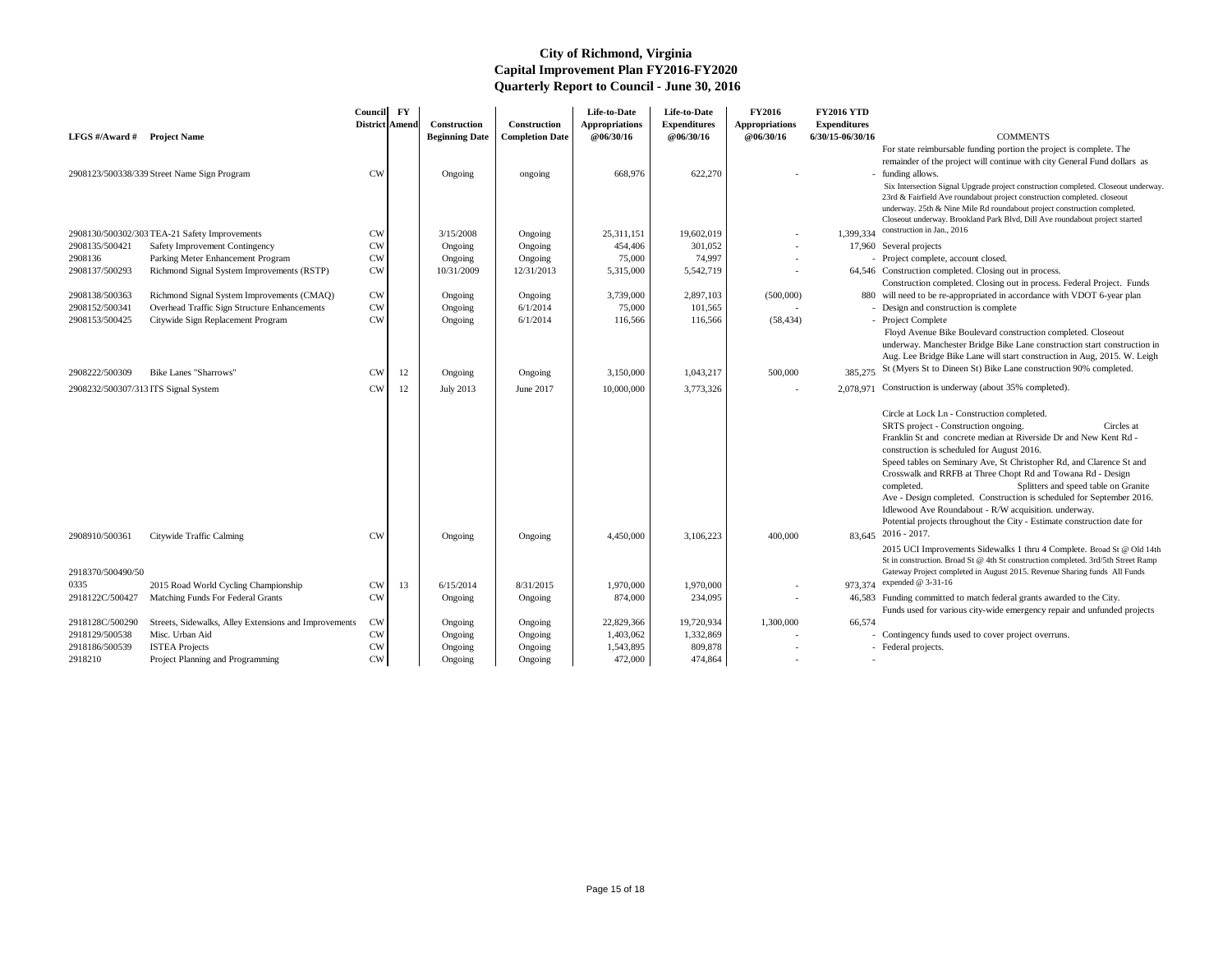| LFGS #/Award #  | <b>Project Name</b>                         | Council FY<br><b>District Amend</b> |    | Construction<br><b>Beginning Date</b> | <b>Construction</b><br><b>Completion Date</b> | Life-to-Date<br><b>Appropriations</b><br>@06/30/16   | Life-to-Date<br><b>Expenditures</b><br>@06/30/16 | <b>FY2016</b><br><b>Appropriations</b><br>@06/30/16 | <b>FY2016 YTD</b><br><b>Expenditures</b><br>6/30/15-06/30/16 | <b>COMMENTS</b>                                                                                                                                                                                                                                                                                                                                                                                                                                   |
|-----------------|---------------------------------------------|-------------------------------------|----|---------------------------------------|-----------------------------------------------|------------------------------------------------------|--------------------------------------------------|-----------------------------------------------------|--------------------------------------------------------------|---------------------------------------------------------------------------------------------------------------------------------------------------------------------------------------------------------------------------------------------------------------------------------------------------------------------------------------------------------------------------------------------------------------------------------------------------|
| 2918290/500541  | Streets/Sidewalks/Bikeways/Trails/Ramps     | <b>CW</b>                           |    | Ongoing                               | Ongoing                                       | 1,250,000                                            | 452,505                                          |                                                     |                                                              | - Payments being processed                                                                                                                                                                                                                                                                                                                                                                                                                        |
|                 |                                             |                                     |    |                                       |                                               |                                                      |                                                  |                                                     |                                                              | VDOT administered, City matching funds only. Broad St. Phase complete,<br>Nine Mile Rd. complete. Richmond Gateway Sign project under                                                                                                                                                                                                                                                                                                             |
| 2918364/500369  | Commonwealth Gateway Interstate Landscaping | <b>CW</b>                           | 12 | 03/2012                               | 8/1/2015                                      | 426,000                                              | 97,223                                           |                                                     |                                                              | (118,640) construction anticipate August completion.                                                                                                                                                                                                                                                                                                                                                                                              |
| 2918507/500380  | Curb Ramps for the Mobility Impaired        | <b>CW</b>                           |    | Ongoing                               | Ongoing                                       | 1,225,000                                            | 1,215,576                                        |                                                     |                                                              | - FY11 Program is 100% complete.                                                                                                                                                                                                                                                                                                                                                                                                                  |
| 2918510/500387  | Neighborhood Sidewalk Improvements          | <b>CW</b>                           |    | Ongoing                               | Ongoing                                       | 2,500,000                                            | 2,374,579                                        |                                                     |                                                              | - 300-400 Pine, 2200 Idlewood and 3400 Idlewood construction underway                                                                                                                                                                                                                                                                                                                                                                             |
| 2918515/500286  | <b>Transportation Projects</b>              | <b>CW</b>                           |    | 3/10/2008                             | ongoing                                       | 45,436,903                                           | 40,353,716                                       | 8,250,000                                           |                                                              | 4,323,069 Fall projects pending payment.                                                                                                                                                                                                                                                                                                                                                                                                          |
| 2918516/500161  | Sidewalk projects                           | <b>CW</b>                           |    | ongoing                               | ongoing                                       | 9,709,987                                            | 7,317,581                                        | 2,300,000                                           |                                                              | FY15 Sidewalks: NOW UNDER CONSTRUCTION. FY 16 Sidewalks :<br>1,592,101 under construction. FY17 Sidewalks: Plans in production now.                                                                                                                                                                                                                                                                                                               |
| 2918755         | <b>Council District Project</b>             | <b>CW</b>                           |    | Ongoing                               | Ongoing                                       | 5,258,677                                            | 5,258,676                                        |                                                     |                                                              |                                                                                                                                                                                                                                                                                                                                                                                                                                                   |
| 2918938         | <b>Pavement Rehabilitation</b>              | <b>CW</b>                           |    | Ongoing                               | Ongoing                                       | 3,942,362                                            | 3,942,307                                        |                                                     |                                                              | - Projects completed.                                                                                                                                                                                                                                                                                                                                                                                                                             |
| 291C014         |                                             |                                     |    |                                       | 6/30/2009                                     |                                                      |                                                  |                                                     |                                                              |                                                                                                                                                                                                                                                                                                                                                                                                                                                   |
|                 | Alley Repair - Gaston Storm Damage          | <b>CW</b>                           |    | 4/30/2009                             |                                               | 323,050                                              | 321,869                                          |                                                     |                                                              | - Project complete & closed out<br>Available funds will be used for project in design funds Government Road                                                                                                                                                                                                                                                                                                                                       |
| 291C015/500376  | Misc. Gaston Expenses and Matching Funds    | <b>CW</b>                           |    | TBD                                   | TBD                                           | 750,000                                              | 750,000                                          |                                                     |                                                              | 582,012 Stabilization. Revenue Sharing project. Design underway.                                                                                                                                                                                                                                                                                                                                                                                  |
| 291C020         | Gateway Beautification                      | <b>CW</b>                           |    | TBD                                   | <b>TBD</b>                                    |                                                      |                                                  |                                                     |                                                              | - No work to date and eliminated from current/future CIP Budget                                                                                                                                                                                                                                                                                                                                                                                   |
|                 |                                             |                                     |    |                                       |                                               |                                                      |                                                  |                                                     |                                                              | Inspection program is proceeding on schedule. 5th St. and 7th St. over<br>Leigh St. bids received August 2014 over budget. Negotiated with<br>Contractor to award project. Anticipate CN Start 11/14. 7th street bridge<br>over Leigh construction 99% complete, bridge open. 5th Street bridge<br>99% complete; Belvidere Street Br. over CSX/Brook rd Mill and Overlay<br>completed 2/8/16. Lynhaven Ave over Broad Rock creek design underway. |
| 2928750/500315  | Major Bridge Improvements                   | <b>CW</b>                           |    | Ongoing                               | Ongoing                                       | 10,909,120                                           | 6,733,548                                        | 2,000,000                                           | 4,394,370                                                    |                                                                                                                                                                                                                                                                                                                                                                                                                                                   |
| 2938162         | Drainage Maintenance Projects               | <b>CW</b>                           |    | Dec-08                                | $Jun-10$                                      | 174,645                                              | 174,558                                          |                                                     |                                                              | Project complete.                                                                                                                                                                                                                                                                                                                                                                                                                                 |
| 2938753         | Misc. Sewer Extensions                      | <b>CW</b>                           |    |                                       |                                               | 11,614,308                                           | 11,586,827                                       |                                                     |                                                              | - Funds will be used for various city-wide emergency stormwater                                                                                                                                                                                                                                                                                                                                                                                   |
|                 |                                             |                                     |    | Ongoing                               | Ongoing                                       |                                                      |                                                  |                                                     |                                                              | replacement projects                                                                                                                                                                                                                                                                                                                                                                                                                              |
| 2938908         | Storm Drainage Basin Replacement Citywide   | <b>CW</b>                           |    | $Nov-08$                              | $Jun-10$                                      | 350,668                                              | 350,667                                          |                                                     |                                                              | - Project complete.                                                                                                                                                                                                                                                                                                                                                                                                                               |
| 293C100         | <b>Storm Sewer Repairs</b>                  | <b>CW</b>                           |    | Ongoing                               | Ongoing                                       | 500,000                                              | 500,000                                          |                                                     |                                                              | Funds will be used for various city-wide emergency stormwater                                                                                                                                                                                                                                                                                                                                                                                     |
|                 |                                             |                                     |    |                                       |                                               |                                                      |                                                  |                                                     |                                                              | 82,056 replacement projects<br>Various Projects are at different stages of implementation- 37th Street Hull<br>to McRand planned for Summer 2016; Commonwealth Ave construction<br>planned Summer 2016; Cutshaw Avenue construction on hold pending                                                                                                                                                                                               |
| 2948186/500266  | New Curb & Gutter Program - Urban           | <b>CW</b>                           |    | Ongoing                               | Ongoing                                       | 2,228,000                                            | 961,739                                          |                                                     |                                                              | 1,764 resolution of interagency stormwater issues.<br>Various Projects are at different stages of implementation- Walsmley Blvd.                                                                                                                                                                                                                                                                                                                  |
| 2948187/500337  | New Sidewalk Program - Urban                | <b>CW</b>                           |    | Ongoing                               | Ongoing                                       | 1,300,000                                            | 950,556                                          |                                                     |                                                              | 213,303 Sidewalks- Phase I construction complete. Phase II in design.                                                                                                                                                                                                                                                                                                                                                                             |
| 2948188/500317  | Sidewalk Improvement Program - Urban        | <b>CW</b>                           |    | Ongoing                               | Ongoing                                       | 2,245,509                                            | 1,973,959                                        |                                                     |                                                              | 32,743 Funding used to supplement Sidewalk Repair program.<br>Resurfacing, paving, and slurry seal throughout the city. Jefferson Davis                                                                                                                                                                                                                                                                                                           |
| 2948189/500346  | Pavement Rehabilitation - Urban             | <b>CW</b>                           |    | Ongoing                               | Ongoing                                       | 7,959,677                                            | 7,877,841                                        |                                                     |                                                              | 2,816 Highway paving is scheduled for 9/30/11                                                                                                                                                                                                                                                                                                                                                                                                     |
| 2948190/500347  | Traffic Control Modernization - Urban       | <b>CW</b>                           |    | 10/31/2009                            | 12/31/2013                                    | 2,300,000                                            | 2,071,228                                        | $\sim$                                              |                                                              | 11,218 Several locations.                                                                                                                                                                                                                                                                                                                                                                                                                         |
| 2948791/500343  | 4R Capital projects - Urban                 | <b>CW</b>                           |    | Ongoing                               | Ongoing                                       | 1,665,000                                            | 1,014,355                                        | $\sim$                                              |                                                              | 31,197 Funding committed to supplement various projects.                                                                                                                                                                                                                                                                                                                                                                                          |
| 2958836/500340  |                                             | <b>CW</b>                           |    |                                       |                                               | 100,000                                              | 96,221                                           |                                                     |                                                              | 35,094 Bridge Maintenance funding.                                                                                                                                                                                                                                                                                                                                                                                                                |
|                 | Urban Bridge Maintenance                    |                                     |    | Ongoing                               | Ongoing                                       |                                                      |                                                  |                                                     |                                                              | Construction began Jan 13; \$7,025,969 has been borrowed and granted to                                                                                                                                                                                                                                                                                                                                                                           |
| 5008009/500393  | EDA Leigh Street Development (Redskins)     | <b>CW</b>                           | 13 | Jan-13                                | $Jun-13$                                      | 10,000,000                                           | 9,999,999                                        |                                                     |                                                              | $-$ the EDA.                                                                                                                                                                                                                                                                                                                                                                                                                                      |
| 5008030/500377  | Gateway Plaza                               | <b>CW</b>                           | 13 | $Jul-13$                              | $Jan-15$                                      | 11,250,000                                           | 11,250,000                                       |                                                     |                                                              | - Project in progress.<br>Funds will be used in designated areas of Church Hill, Carver/NTW, and<br>Matthews Heights for approved infrastructure improvements. Start date                                                                                                                                                                                                                                                                         |
| 5008105C/500396 | Citywide Neighborhood Improvements          | <b>CW</b>                           |    | 7/1/2000                              | Ongoing                                       | 5,451,125                                            | 4,165,499                                        | 100,000                                             | 31,481 ASAP.                                                 |                                                                                                                                                                                                                                                                                                                                                                                                                                                   |
| 5008107         | <b>CARE</b> Programs                        | <b>CW</b>                           |    | $Jul-08$                              | Jul-09                                        | 80,000                                               | 80,000                                           |                                                     |                                                              | - O&R has been approved and funds were transferred to EDA.                                                                                                                                                                                                                                                                                                                                                                                        |
| 5008176/500405  | Economic Development Investment Fund        | <b>CW</b>                           |    | Ongoing                               | Ongoing                                       | 2,687,158                                            | 2,670,308                                        |                                                     |                                                              |                                                                                                                                                                                                                                                                                                                                                                                                                                                   |
|                 |                                             |                                     |    |                                       |                                               |                                                      |                                                  |                                                     |                                                              | Phase 1 signs installation 99% complete. Replacing/repairing a couple of<br>damaged signs and "punch list" items remain. The second phase of the<br>project will involve the design and implementation of the pedestrian<br>wayfinding piecethat is scheduled to start design work within next 45-60                                                                                                                                              |
| 2108123/500323  | Citywide Wayfinding Signage                 | <b>CW</b>                           |    | 5/5/2011                              | $Dec-17$                                      | 1,695,000                                            | 1,075,152                                        |                                                     |                                                              | 236,300 days, with an anticipated final installation by 12/17.                                                                                                                                                                                                                                                                                                                                                                                    |
| 5008652/500411  | Planning and Pre-Development                | <b>CW</b>                           |    | Ongoing                               | Ongoing                                       | 1,631,069                                            | 1,555,695                                        |                                                     |                                                              | 19,400 Ongoing<br>1st Qtr.:5 Demo 2nd Qtr.:3 Demo 3rd Qtr.: 4 Demo 4th Qtr.: 4 Demo =                                                                                                                                                                                                                                                                                                                                                             |
| 5008766/500324  | <b>Building Demolition</b>                  | <b>CW</b>                           |    | 7/1/1998                              | Ongoing                                       | 6,200,000                                            | 5,865,546                                        |                                                     |                                                              | 64,185 Total Demo FY16: 16                                                                                                                                                                                                                                                                                                                                                                                                                        |
| 7808103/500495  | School ADA Compliance                       | <b>CW</b>                           |    | Ongoing                               | Ongoing                                       | 22,308,706                                           | 22,769,160                                       | (1,764,011)                                         |                                                              | 4,241,623 Ongoing; Various Projects are at different stages of implementation                                                                                                                                                                                                                                                                                                                                                                     |
| 7808105/500493  | High School Athletic facilities             | <b>CW</b>                           | 13 | 11/2012                               | TBD                                           | 2,658,438                                            | 2,099,037                                        | 200,000                                             |                                                              | - \$88.3K encumbered for Wythe tennis courts.                                                                                                                                                                                                                                                                                                                                                                                                     |
| 7808107         | Renovation of Elementary Schools            | <b>CW</b>                           |    | Ongoing                               | Ongoing                                       |                                                      | 18,559,753                                       |                                                     |                                                              |                                                                                                                                                                                                                                                                                                                                                                                                                                                   |
| 7808108         | Renovation of High Schools                  | <b>CW</b>                           |    | Ongoing                               | Ongoing                                       | 18,559,289<br>Page <sub>5,16,9</sub> f <sub>18</sub> | 5,186,401                                        |                                                     |                                                              |                                                                                                                                                                                                                                                                                                                                                                                                                                                   |
| 7808111/500492  | <b>School Maintenance</b>                   | <b>CW</b>                           |    | Ongoing                               | Ongoing                                       | 80,407,753                                           | 70,763,774                                       | 8,126,632                                           | 1,714,118                                                    |                                                                                                                                                                                                                                                                                                                                                                                                                                                   |
|                 |                                             |                                     |    |                                       |                                               |                                                      |                                                  |                                                     |                                                              |                                                                                                                                                                                                                                                                                                                                                                                                                                                   |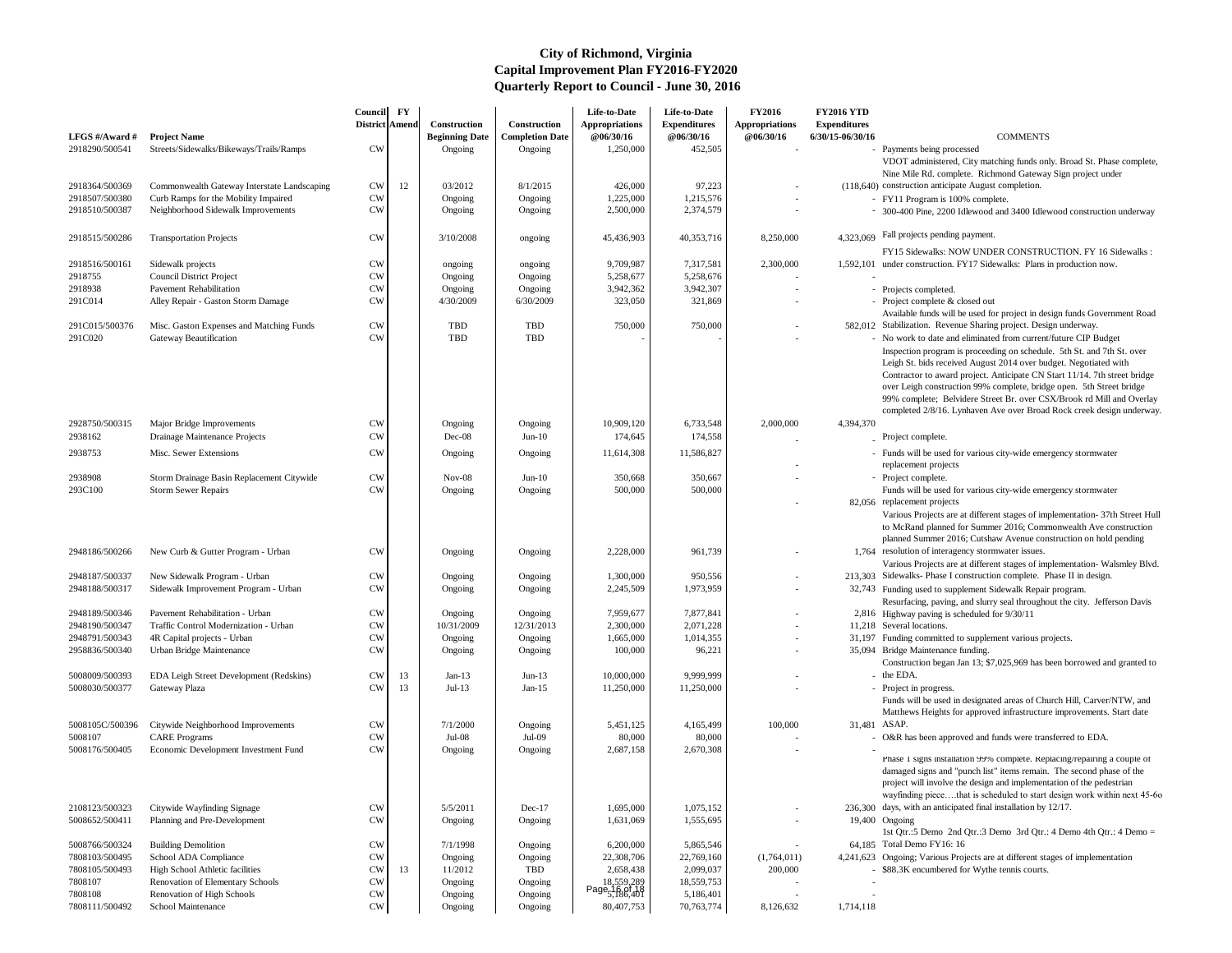After completion of the 30% design phase, GRTC and its partners have entered semi-final design - 30% to 60%. The Final Design will begin March 2016 with the construction phase starting June 2016. Construction phase will be complete August 2017 with final Testing and Acceptance in October 2017.

### **Note: The Virginia Department of Transportation (VDOT) will lead and manage the construction phase of the BRT project.**

- Scope and locations to be determined.
- Construction Underway.
- Waiting for VDOT to release Agreement.
- Scope Being Determined
- Voting Machines have been received and ready for November elections. - Payment in process
- Various projects under design and construction throughout the City.
- 665,622 Various projects under design and construction throughout the City.

| LFGS $\#/$ Award $\#$ | <b>Project Name</b>                                       | Council<br><b>District Amend</b>            | $\mathbf{F}\mathbf{Y}$ | <b>Construction</b><br><b>Beginning Date</b> | Construction<br><b>Completion Date</b> | Life-to-Date<br><b>Appropriations</b><br><b>@06/30/16</b> | Life-to-Date<br><b>Expenditures</b><br>@06/30/16 | <b>FY2016</b><br><b>Appropriations</b><br>@06/30/16 | <b>FY2016 YTD</b><br><b>Expenditures</b><br>$6/30/15 - 06/30/16$ | <b>COMMENTS</b>                                                                                                                                                                                                                                                                                    |
|-----------------------|-----------------------------------------------------------|---------------------------------------------|------------------------|----------------------------------------------|----------------------------------------|-----------------------------------------------------------|--------------------------------------------------|-----------------------------------------------------|------------------------------------------------------------------|----------------------------------------------------------------------------------------------------------------------------------------------------------------------------------------------------------------------------------------------------------------------------------------------------|
|                       |                                                           |                                             |                        |                                              |                                        |                                                           |                                                  |                                                     |                                                                  | After completion of the 30% design phase, GRTC and its partners h<br>entered semi-final design - 30% to 60%. The Final Design will begi<br>March 2016 with the construction phase starting June 2016. Constr<br>phase will be complete August 2017 with final Testing and Accepta<br>October 2017. |
| 500628                | <b>GRTC Bus Rapid Transit</b>                             | <b>CW</b>                                   |                        | March 2016                                   | $Oct-17$                               | 3,800,000                                                 |                                                  | 3,800,000                                           |                                                                  | <b>Note:</b> The Virginia Department of Transportation (VDOT) wil<br>- and manage the construction phase of the BRT project.                                                                                                                                                                       |
| 500663                | Pedestrian Safety Infrastructure                          | <b>CW</b>                                   |                        | TBD                                          | <b>TBD</b>                             | 200,000                                                   |                                                  | 200,000                                             |                                                                  | - Scope and locations to be determined.                                                                                                                                                                                                                                                            |
| 500637                | Richmond Signal System Improvements (CMAQ)                | <b>CW</b>                                   |                        | 3/15/2015                                    | 4/15/2017                              | 250,000                                                   |                                                  | 250,000                                             |                                                                  | - Construction Underway.                                                                                                                                                                                                                                                                           |
| 500636                | Richmond Signal System Improvements West-North (CM_CW     |                                             |                        | TBD                                          | <b>TBD</b>                             | 500,000                                                   |                                                  | 500,000                                             |                                                                  | - Waiting for VDOT to release Agreement.                                                                                                                                                                                                                                                           |
| 500653                | Urban Agricultural Site preparation                       | <b>CW</b>                                   |                        | <b>TBD</b>                                   | <b>TBD</b>                             | 25,000                                                    |                                                  | 25,000                                              |                                                                  | - Scope Being Determined<br>Voting Machines have been received and ready for November electi                                                                                                                                                                                                       |
| 500641                | <b>New Voting Machines</b>                                | <b>CW</b>                                   |                        | May 2015                                     | Nov 2015                               | 613,302                                                   |                                                  | 613,302                                             |                                                                  | - Payment in process                                                                                                                                                                                                                                                                               |
| 9741603               | <b>Special Street Lighting</b>                            | <b>CW</b>                                   |                        | On-going                                     | On-going                               | 11,737,101                                                | 9,883,266                                        | 685,000                                             |                                                                  | - Various projects under design and construction throughout the City                                                                                                                                                                                                                               |
| 9741602               | <b>Street Lighting/General</b>                            | <b>CW</b>                                   |                        | On-going                                     | On-going                               | 34,031,390                                                | 22,619,588                                       | 290,000                                             |                                                                  | 665,622 Various projects under design and construction throughout the City                                                                                                                                                                                                                         |
|                       | <b>Citywide Projects Subtotal:</b>                        |                                             |                        |                                              |                                        | 1,162,843,574                                             | 1,020,981,218                                    | 64,905,594                                          | 66,655,951                                                       |                                                                                                                                                                                                                                                                                                    |
|                       | <b>Capital Improvement Plan Sub-Total:</b>                |                                             |                        |                                              |                                        | 1,497,775,802                                             | 1,235,992,046                                    | 82,394,330                                          | 109,969,346                                                      |                                                                                                                                                                                                                                                                                                    |
| 1402                  | <b>Gas Utility New Business</b>                           | <b>CW</b>                                   |                        | Various                                      | Various                                | 271,953,207                                               | 215,476,848                                      | 13,140,000                                          | 5,857,876                                                        |                                                                                                                                                                                                                                                                                                    |
| 1403                  | Gas Utility System Replacement                            | <b>CW</b>                                   |                        | Various                                      | Various                                | 332,156,319                                               | 302,867,642                                      | 23,356,000                                          | 15,244,467                                                       |                                                                                                                                                                                                                                                                                                    |
| 1502                  | Water Distribution System Improvements                    | <b>CW</b>                                   |                        | Various                                      | Various                                | 191,495,907                                               | 152,338,516                                      | 9,979,000                                           | \$6,967,908                                                      |                                                                                                                                                                                                                                                                                                    |
| 1503                  | Water Transmission Main Improvements                      | <b>CW</b>                                   |                        | Various                                      | Various                                | 122,421,169                                               | 47,721,431                                       | 7,894,000                                           | 94,887                                                           |                                                                                                                                                                                                                                                                                                    |
| 1590                  | Water Plant and Pumping Improvements                      | <b>CW</b>                                   |                        | Various                                      | Various                                | 355,708,175                                               | 204,077,108                                      | 13,388,000                                          | \$8,145,318                                                      |                                                                                                                                                                                                                                                                                                    |
| 1940                  | <b>Stormwater Facilities Improvements</b>                 | <b>CW</b>                                   |                        | Various                                      | Various                                | 39,848,665                                                | 21,996,080                                       | 5,403,000                                           | 3,350,324                                                        |                                                                                                                                                                                                                                                                                                    |
| 1701                  | <b>Wastewater Treatment</b>                               | <b>CW</b>                                   |                        | Various                                      | Various                                | 198,332,999                                               | 152, 135, 648                                    | 12,379,000                                          | \$11,127,067                                                     |                                                                                                                                                                                                                                                                                                    |
| 1780                  | City Floodwall                                            |                                             |                        | Various                                      | Various                                | 2,216,000                                                 |                                                  |                                                     |                                                                  |                                                                                                                                                                                                                                                                                                    |
| 1760                  | <b>Wastewater Sanitary Sewer Upgrades</b>                 | <b>CW</b>                                   |                        | Various                                      | Various                                | 263,777,574                                               | 200,721,173                                      | 28,350,000                                          | 10,875,836                                                       |                                                                                                                                                                                                                                                                                                    |
| 1750                  | Wastewater Combined Sewer Overflow                        | <b>CW</b><br><b>Public Utilities Total:</b> |                        | Various                                      | Various                                | 229,502,760<br>2,007,412,775                              | 186,208,064<br>1,483,542,510                     | 15,900,000<br>129,789,000                           | 4,232,341<br>65,896,024                                          |                                                                                                                                                                                                                                                                                                    |
|                       | <b>Capital Improvement Plan Total:</b>                    |                                             |                        |                                              |                                        | 3,505,188,577                                             | 2,719,534,556                                    | 212,183,330                                         | 175,865,370                                                      |                                                                                                                                                                                                                                                                                                    |
|                       | STORMWATER PROJECT DETAIL                                 |                                             |                        |                                              |                                        |                                                           |                                                  |                                                     |                                                                  |                                                                                                                                                                                                                                                                                                    |
| 1940                  | 4800 Charmian Road Drainage Improvements                  |                                             |                        | <b>TBD</b>                                   | <b>TBD</b>                             |                                                           |                                                  |                                                     |                                                                  | Unable to acquire necessary easements from affected residents. Proj<br>placed on hold and removed from active project list. Transferred \$5                                                                                                                                                        |
|                       |                                                           |                                             |                        |                                              |                                        |                                                           |                                                  |                                                     |                                                                  | appropriation to 5700 Franklin St. & Granite Ave. Drainage Improv                                                                                                                                                                                                                                  |
| 1940                  | 5700 Franklin St. & Granite Ave. Drainage<br>Improvements |                                             |                        | Feb-12                                       | $Jul-12$                               | 145,000                                                   | 144,031                                          |                                                     |                                                                  | - Project Complete.                                                                                                                                                                                                                                                                                |
| 1940                  | 601 St. Christopher's Road & Henri Road Improvements      |                                             |                        | Winter 2011                                  | Spring 2012                            | 360,000                                                   | 316,668                                          |                                                     |                                                                  | - St. Christopher's Road Project is complete. Henri Road is complete.                                                                                                                                                                                                                              |
|                       |                                                           | <b>First District Total:</b>                |                        |                                              |                                        | 505,000                                                   | 460,699                                          |                                                     |                                                                  |                                                                                                                                                                                                                                                                                                    |
| 1940                  | Monroe Park Drainage Improvements                         |                                             |                        | <b>TBD</b>                                   | <b>TBD</b>                             |                                                           |                                                  |                                                     |                                                                  | - Anticipated grant funding was not awarded.                                                                                                                                                                                                                                                       |
|                       |                                                           | <b>Second District Total:</b>               |                        |                                              |                                        |                                                           |                                                  |                                                     |                                                                  |                                                                                                                                                                                                                                                                                                    |
| 1940                  | Bryan Park Dredging of Ponds                              | -3                                          | 11                     | <b>TBD</b>                                   | <b>TBD</b>                             | 1,239,491                                                 |                                                  |                                                     |                                                                  | DPU cost share with ACOE is \$150,000 for Design and \$1,084,000<br>Construction. Awaiting confirmation of design contract. Anticipate<br>expenditure in FY15. This project will be prioritized and funded thro                                                                                    |
|                       |                                                           |                                             |                        |                                              |                                        |                                                           |                                                  |                                                     |                                                                  | SW CIP funds.                                                                                                                                                                                                                                                                                      |
|                       |                                                           | <b>Third District Total:</b>                |                        |                                              |                                        | 1,239,491                                                 |                                                  |                                                     |                                                                  |                                                                                                                                                                                                                                                                                                    |
| 1940                  | Hathaway & Wallowa Drainage Improvements                  |                                             | -11                    | Aug- $11$                                    | $Jan-12$                               | 554,000                                                   | 219,928                                          |                                                     |                                                                  | - Construction complete. Project closed.<br>This project has been converted to a stream restoration project                                                                                                                                                                                        |
| 1940/500084           | Rattlesnake Creek Drainage Improvements                   |                                             |                        | <b>FY 17</b>                                 | <b>FY 17</b>                           | 222,763                                                   | 75,412                                           |                                                     | 39,649                                                           | Obtaining Easements from residents. Design is 65% complete.<br>Maintenance continues to keep culvert clean; project on hold pendin                                                                                                                                                                 |
|                       |                                                           |                                             |                        |                                              |                                        | Page 17 of 18                                             |                                                  |                                                     |                                                                  | identification of scope.                                                                                                                                                                                                                                                                           |
| 1940                  | Staffordshire Ph. 3 & 4 Drainage Improvements             |                                             | 11                     | Aug-11                                       | $Mar-12$                               | 991,159                                                   | 913,309                                          |                                                     |                                                                  | - Construction complete. Project closed.                                                                                                                                                                                                                                                           |
|                       |                                                           | <b>Fourth District Total:</b>               |                        |                                              |                                        | 1,767,922                                                 | 1,208,649                                        |                                                     | 39,649                                                           |                                                                                                                                                                                                                                                                                                    |

|        | Unable to acquire necessary easements from affected residents. Project<br>placed on hold and removed from active project list. Transferred \$50,0000<br>appropriation to 5700 Franklin St. & Granite Ave. Drainage Improvements. |
|--------|----------------------------------------------------------------------------------------------------------------------------------------------------------------------------------------------------------------------------------|
|        | Project Complete.                                                                                                                                                                                                                |
|        | St. Christopher's Road Project is complete. Henri Road is complete.                                                                                                                                                              |
|        |                                                                                                                                                                                                                                  |
|        | Anticipated grant funding was not awarded.                                                                                                                                                                                       |
|        |                                                                                                                                                                                                                                  |
|        | DPU cost share with ACOE is \$150,000 for Design and \$1,084,000 for<br>Construction. Awaiting confirmation of design contract. Anticipate<br>expenditure in FY15. This project will be prioritized and funded through           |
|        | SW CIP funds.                                                                                                                                                                                                                    |
|        |                                                                                                                                                                                                                                  |
|        | Construction complete. Project closed.                                                                                                                                                                                           |
|        | This project has been converted to a stream restoration project.                                                                                                                                                                 |
| 39,649 | Obtaining Easements from residents. Design is 65% complete.                                                                                                                                                                      |
|        | Maintenance continues to keep culvert clean; project on hold pending                                                                                                                                                             |
|        | identification of scope.                                                                                                                                                                                                         |
|        | Construction complete. Project closed.                                                                                                                                                                                           |
| 20.740 |                                                                                                                                                                                                                                  |